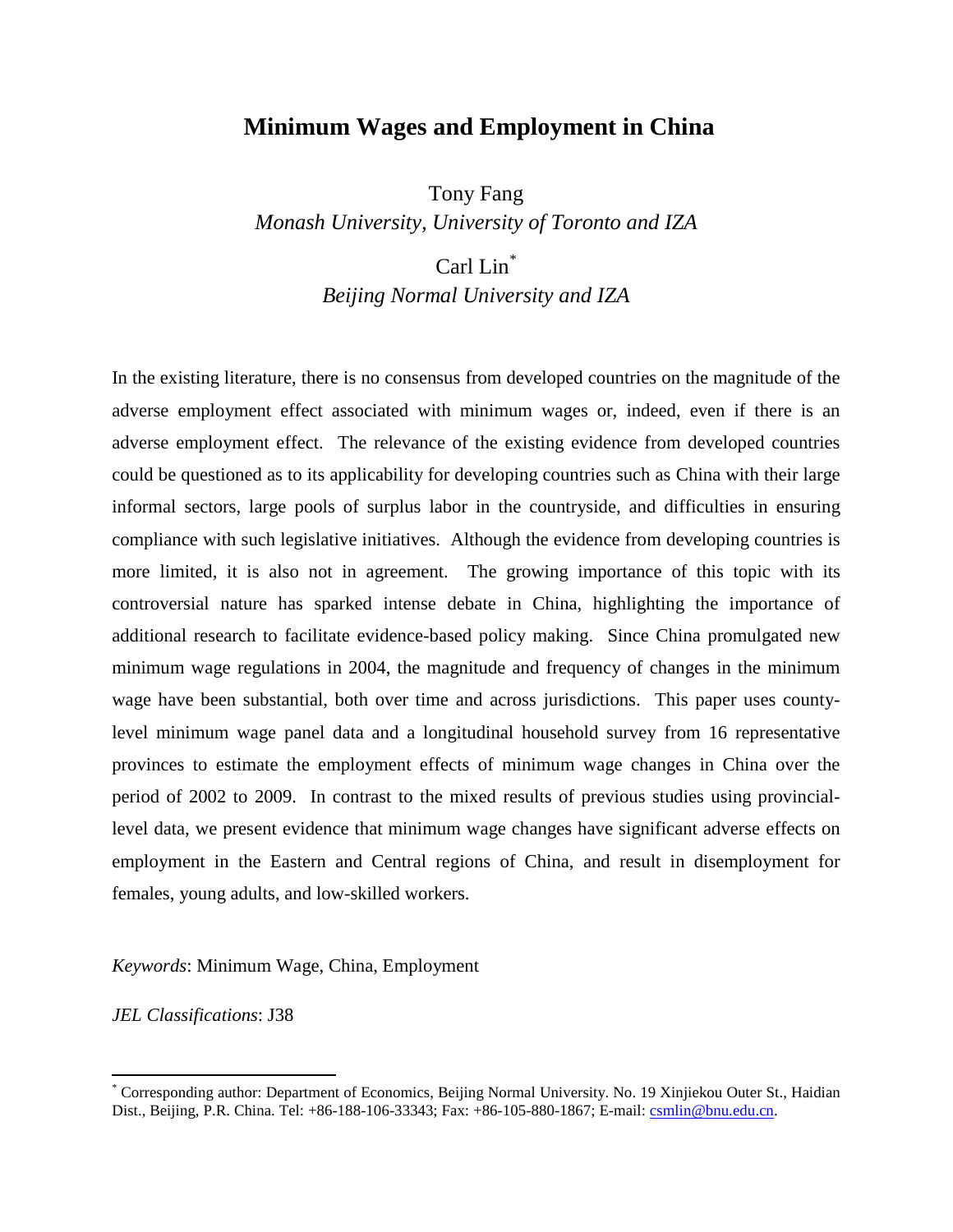# <span id="page-1-0"></span>**1. Introduction**

Since China issued its new minimum wage regulations in 2004, minimum wages have sparked intense debate in the country. There is little doubt that employees generally welcome the minimum wage. However, there is considerably less agreement regarding whether the minimum wage is effective at attaining its goals. The issue, from the time of its introduction, has been highly controversial among scholars and policy-makers.

In China, supporters of minimum wages advocate them as a way to assist individuals or families to achieve self-sufficiency and to protect workers in low-paid occupations (Zhang and Deng 2005; Sun 2006). The minimum wage can help reduce inequality and serve as an important safety net by providing a wage floor (Zhang 2007; Jia and Zhang 2013). In addition, the higher labor cost may promote managerial efficiency and labor productivity, inducing employers to invest in productivity-improving technology (Cooke 2005). Along these lines, many Chinese scholars have argued in favor of the more proactive increase of minimum wages (Du and Wang 2008; Ding 2009; Han and Wei 2011).

On the other hand, opponents argue that raising the minimum wage can decrease the employment opportunities of low-wage workers and also lead to reduction in the compensation package (Xue 2004; Ping 2005; Gong 2009). Such regulations can undermine enterprises' dividend policies and reduce China's comparative advantage given the abundance of low-wage labor (Cheung 2004, 2010). Furthermore, rural-urban migrant workers tend to have very low pay and may accept jobs which pay less than the current minimum wage, making it exist in name only (Chan 2001; Ye 2005).

The contentious nature of the minimum wage policy in scholarly work does not allow for its impact to be easily understood. However, the initial evidence seems to show that the magnitude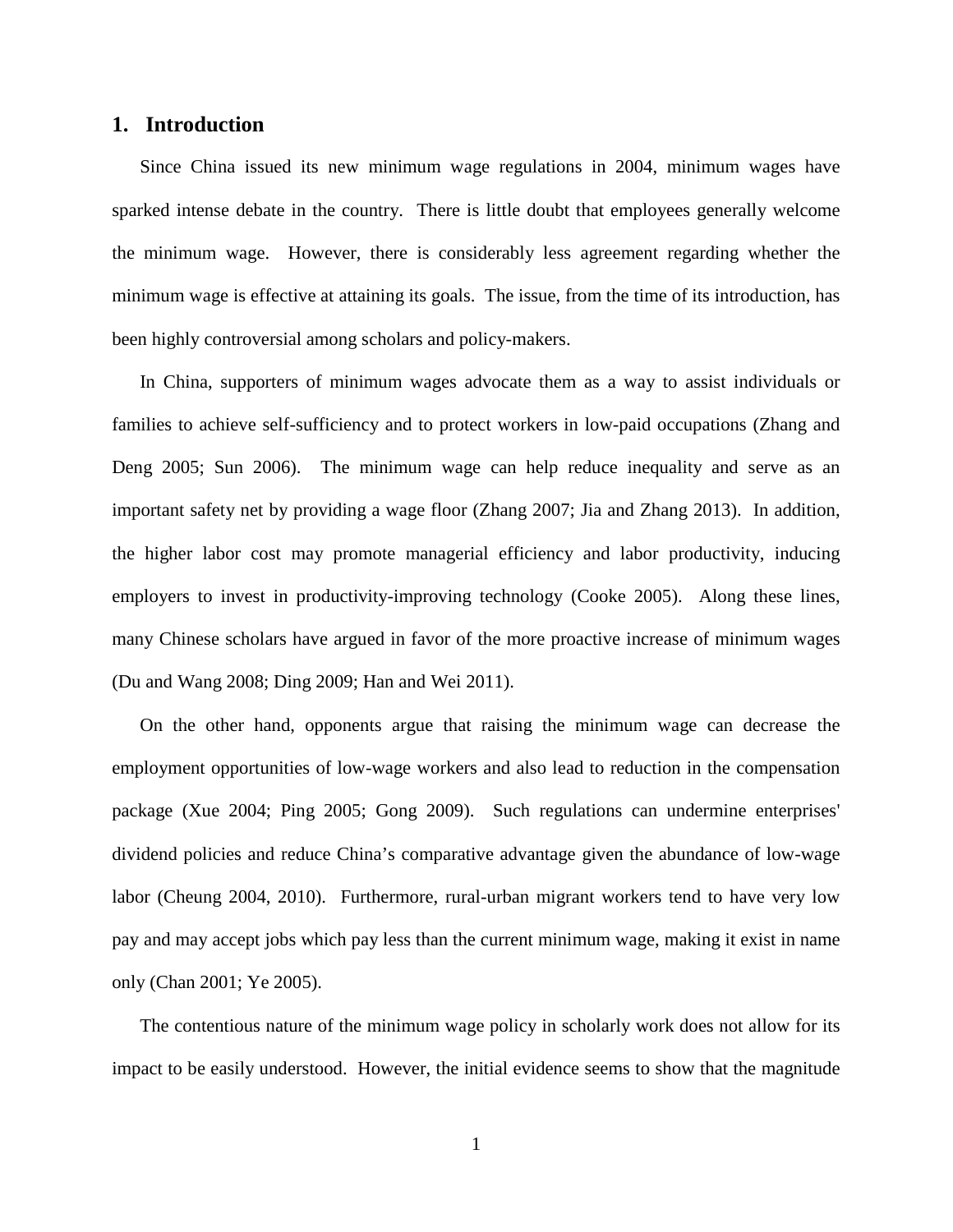and frequency of minimum wage changes have been substantial both over time and across different jurisdictions, especially after the year 2003. For example, in January 2004, China promulgated new minimum wage regulations that required local governments introduce a minimum wage increase at least once every two years, extended coverage to self-employed and part-time workers, and quintupled the penalties for violation or noncompliance. The new regulations were put into effect in March 2004, leading to frequent and substantial increases in minimum wages in the subsequent years.

### [\[Figure 1](#page-40-0) about here]

[Figure 1](#page-40-0) shows the nominal and real minimum wage (monthly average) in China from 1995 to 2012 as well as those of the corresponding provinces that raised the minimum wage standards for each year and its moving average over the same period. Between 1995 and 2003, the average nominal minimum wage increased steadily from 169 RMB to 301 RMB, amounting to a 78% growth in 9 years. However, since China promulgated the new minimum wage regulations in 2004, the nominal minimum wage has increased rapidly by more than 200%, reaching 944 RMB in 20[1](#page-0-0)2.<sup>1</sup> The real minimum wage grew at a slower pace before 2004 and began to rise thereafter. Furthermore, as shown by the moving average curve in [Figure 1,](#page-40-0) there is an apparent rise in the number of provinces that raised the minimum wage standards in 2004, indicating that minimum wage adjustments had become more frequent since that year.

<span id="page-2-0"></span>How had this regulatory environment affected the labor market outcomes in China? More specifically, did changes in the minimum wages have any impact on employment in the Chinese labor market? Despite the enormous literature documenting numerous aspects of minimum

<sup>&</sup>lt;sup>1</sup> The growth rates of average nominal wage are 155 and 194% for the periods of 1995-2003 and 2004-2012, respectively (National Bureau of Statistics of China 2012).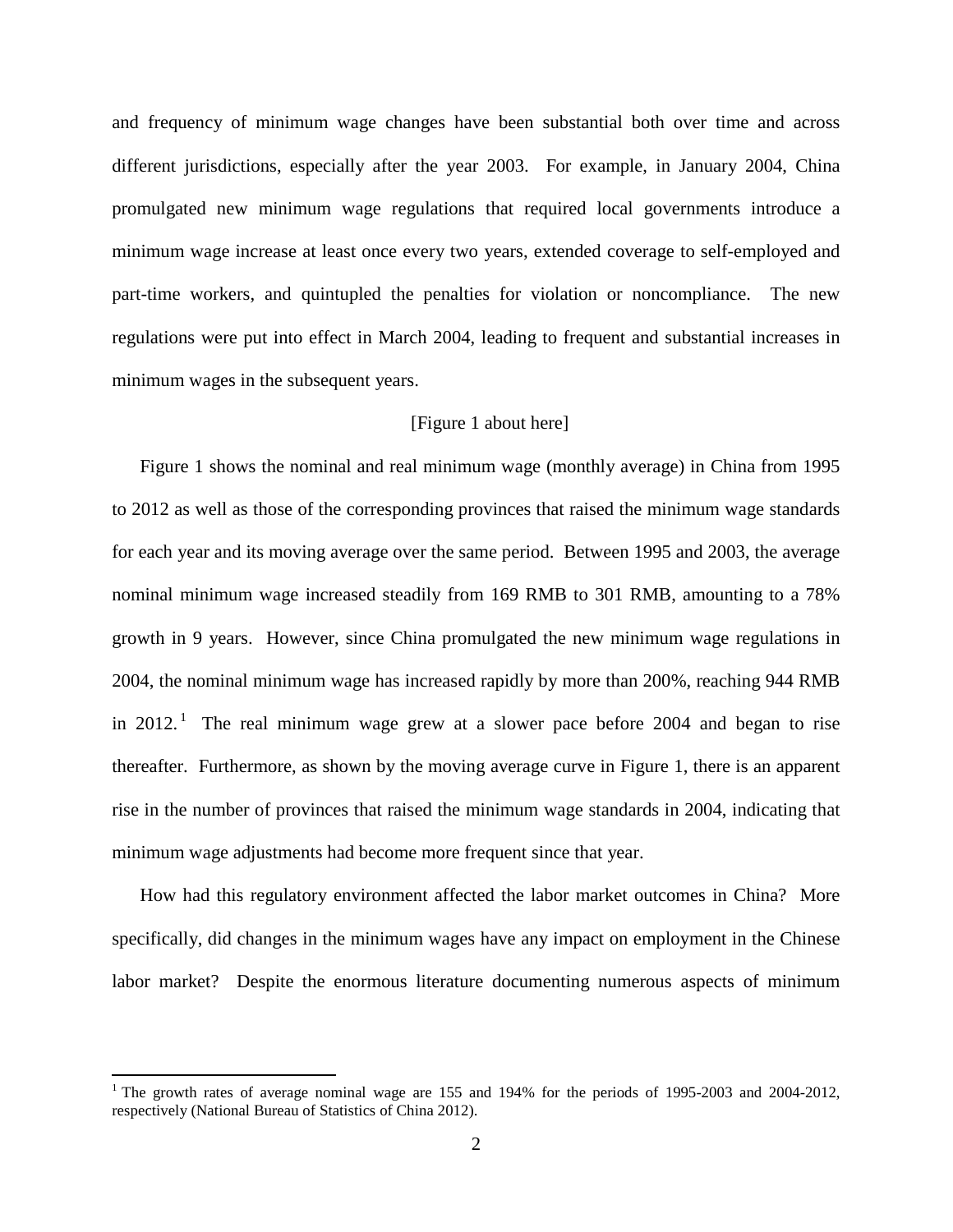wages and their role in the labor market, there is no consensus on the magnitude of an "average" effect of minimum wages on employment. $<sup>2</sup>$  $<sup>2</sup>$  $<sup>2</sup>$ </sup>

Empirically speaking, there are at least three challenges involved in measuring the effect. First, because provinces, municipalities, and autonomous regions<sup>[3](#page-3-0)</sup> in China have considerable flexibility in setting their minimum wage according to local conditions, there are often at least 3 or 4 levels of minimum wage standards applicable to various counties in most provinces, meaning that county- or city-level minimum wage data containing the relevant information on the dates and the extent of minimum wage increase are not readily available.<sup>[4](#page-3-1)</sup> Second, omitted variables and endogeneity issues (such as the decision regarding the adjustment of minimum wage standards) make it difficult to separate causal effects from effects due to other unobserved confounding factors. Third, in China, it is difficult to find microdata that can be plausibly representative of the population and may be influenced by minimum wage increases. Furthermore, some provinces, such as Beijing and Shanghai, do not include social security

<sup>&</sup>lt;sup>2</sup> The theoretically expected effect of minimum wages on employment is well established in the literature. For example, see reviews in Card and Krueger (1995), Brown (1999), Gunderson (2005), Cunningham (2007), and Neumark and Wascher (2008). However, there is no consensus in the existing empirical studies on the magnitude of disemployment effect associated with minimum wage changes, or, even whether there is a disemployment effect because people often find no effects. See, for example, Card (1992), Card and Krueger (1994, 1995, 2000), Neumark and Wascher (1992, 1995), and Williams (1993) for U.S. evidence; Machin and Manning (1994), Dickens et al. (1999), Stewart (2004), and Metcalf (2008) for British evidence; Campolieti et al. (2005) and Campolieti et al.

<span id="page-3-2"></span>

<span id="page-3-1"></span><span id="page-3-0"></span> $3$  For expositional convenience, we refer to "provinces, municipalities, and autonomous regions" as provinces.<br> $4$  The implementation date of a new minimum wage standard of a county can also differ across geographically contiguous neighbors within the same province. For example, Liaoning Province has the most complicated minimum wage scheme, in which 14 jurisdictions may enact their own standards on different dates. For instance, in 2007, Shenyang, Benxi, Dandong, and Panjin cities did not increase their minimum wages. In contrast, Dalian and Anshan cities increased their minimum wages from 600 RMB to 700 RMB on December 20th, on which day Jinzhou and Liaoyang cities increased their minimum wages from 480 RMB to 580 RMB and Chaoyang city increased its minimum wage from 35 0RMB to 530 RMB. Furthermore, the minimum wages of Fushun and Huludao cities increased from 400 RMB to 480 RMB on January 1st, whereas that of Yingkou city increased from 380 RMB to 480 RMB, that of Fuxin city increased from 350 RMB to 420 RMB, and that of Tieling city increased from 380 RMB to 420 RMB the following year.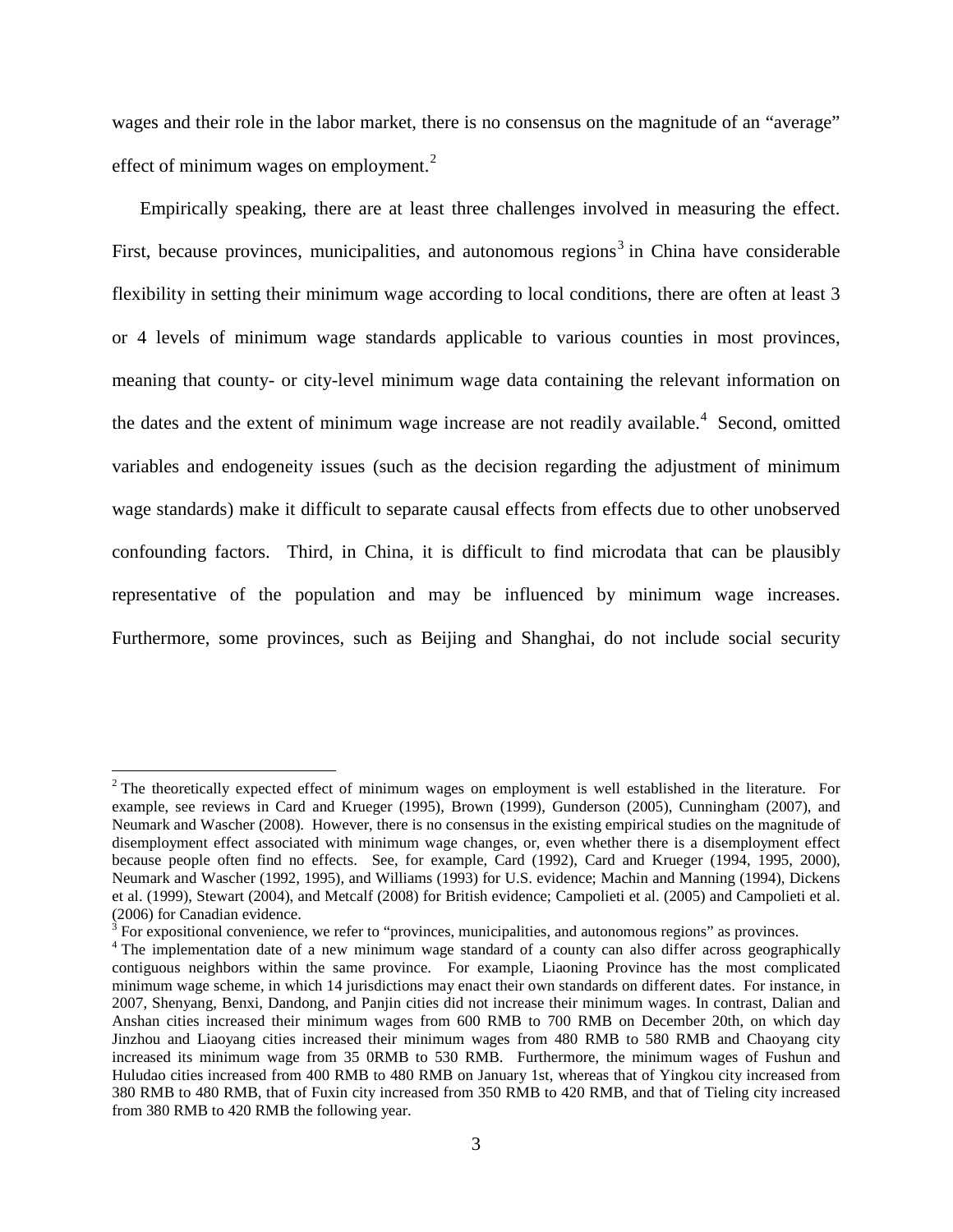payments and housing provident funds as part of wages when calculating the minimum wage, making their "official" minimum wage virtually higher.<sup>[5](#page-3-2)</sup>

In the paper, we first assess whether and the extent to which minimum wage changes affected the Chinese labor market by measuring the average effect of the minimum wage on employment. To do so, we begin by analyzing the labor market reaction to changes in minimum wage standards using panel data regressions. The most distinctive feature of our data—crucial for our research design—is the combination of a large county-level panel, which includes all counties (over 2000 counties each year) in China and contains relevant information on minimum wages, with a longitudinal household survey of 1[6](#page-4-0) representative provinces between 2002 and 2009.<sup>6</sup> The use of county-level data rather than provincial data allows a more accurate measurement of the relevant minimum wage and labor market conditions, providing more variation in detecting the effects of minimum wages on employment in China. In particular, this feature allows us to directly evaluate the effects on subgroups of the population, especially those who are at risk of being affected by a minimum wage increase, such as young adults, low-skilled workers, female employees, and rural migrant workers.

Our panel data regressions reveal significant disemployment effects of minimum wages on young adults (age 15-29) between 2004 and 2009 over the country—a 10% increase in the current and previous year's minimum wages led to a statistically significant .88% and a 1.36 to 1.56% reduction in employment, respectively. Furthermore, we find that the minimum wage has the largest lagged adverse effect on the employment of at-risk groups (defined as workers whose

 $<sup>5</sup>$  In other words, with or without accounting for this issue, the difference can be substantial. For instance, the mean</sup> monthly minimum wages in Beijing and Shanghai were 651 RMB and 767 RMB in 2004-2009; however, the average expenses of both social security payments and housing provident funds in Beijing and Shanghai are as high as 376 RMB and 452 RMB over the same period, amounting to 58% and 59% of the nominal minimum wages, respectively. We discuss how we address this issue in the Data section.

<span id="page-4-1"></span><span id="page-4-0"></span> $6$  There are 31 administrative units at the provincial level in China, including 22 provinces, 5 autonomous regions, and 4 municipalities; as of 2012, there are 2,862 county-level administrative units.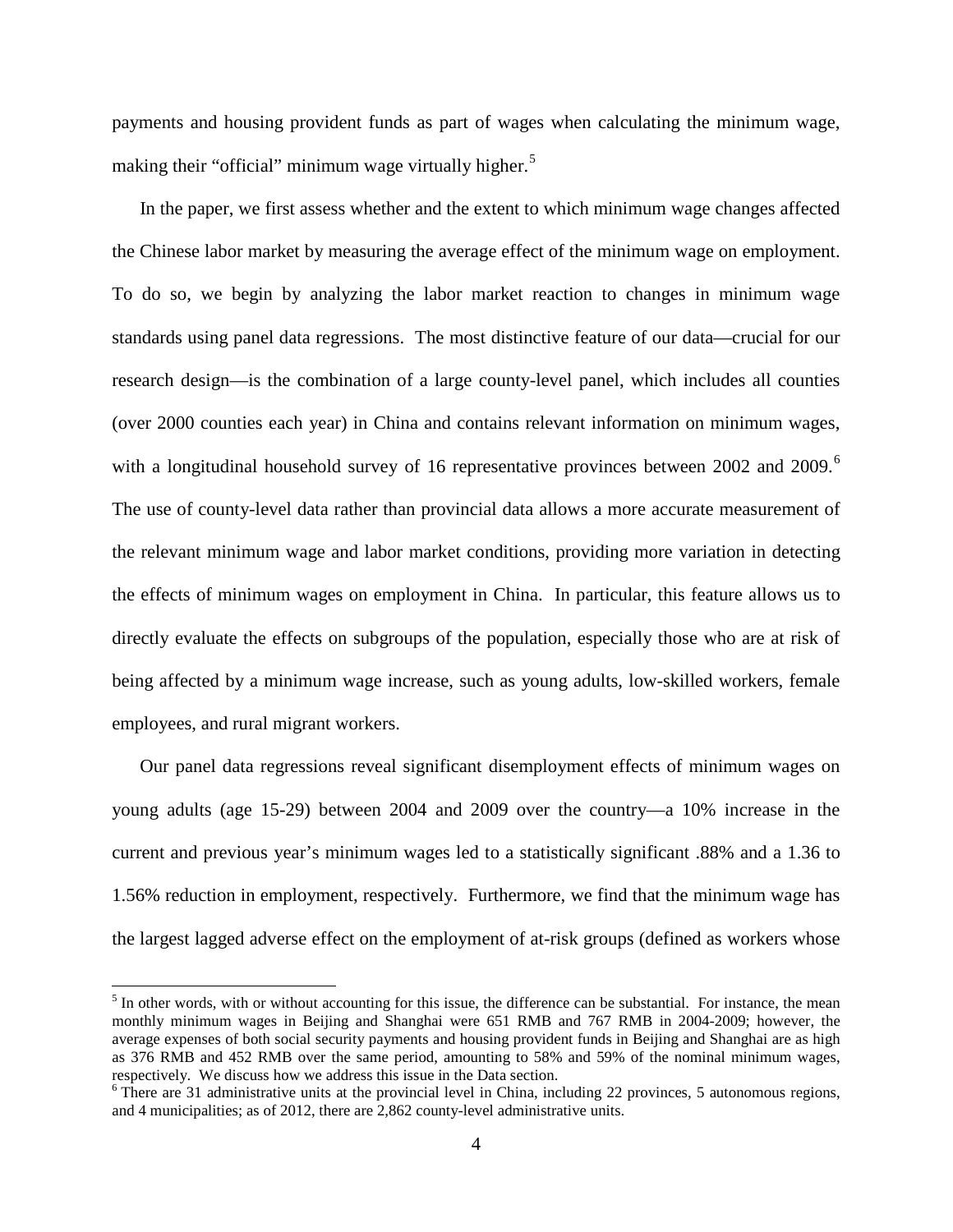monthly wages are between the old and new minimum wage standards), showing that the elasticities are in the range of -.265 to -.340 for the entire sample over the same period.

To further substantiate our findings, we re-estimate the effects for three different time periods—pre-2004, 2004-2007, and 2008-2009 (the Great Recession)—by viewing the promulgation of new minimum wage regulations in 2004 as a quasi-experiment. The evidence supporting our panel data regression estimates is compelling: we find that minimum wages have adverse employment effects on both young adults and at-risk groups in the post-2004 period, indicating that a 10% increase in the current minimum wage led to a statistically significant 3.59% reduction in the employment of at-risk groups during 2004-2007 and a lagged effect of 1.03% reduction for young adults during 2008-2009. In contrast, we do not find a significant effect in the pre-2004 period.

Several studies on the employment effects of minimum wages in China find mixed results, and the results for different regions are often opposite to one another. For example, Ni et al. (2011) focus on all employees and find some negative effects in the more prosperous and rapidly growing East and some positive effects in the developing Central and less developed Western regions over the 2000-2005 period. In contrast, Wang and Gunderson (2011) use 2000-2007 data on rural migrants and find no adverse effects and indeed a positive employment effect in state-owned enterprises in the East and negative effects in the Central and Western regions. The discrepancies between these studies may be explained in part by the fact that the employment effects on different target groups tend to differ. Indeed, by examining the effects on several subgroups, our estimates seem to reconcile the results of previous studies—we find that, similar to Ni et al. (2011), the minimum wage has a significantly negative effect on all employees in the East and a lagged positive (though statistically insignificant) effect in the Western region in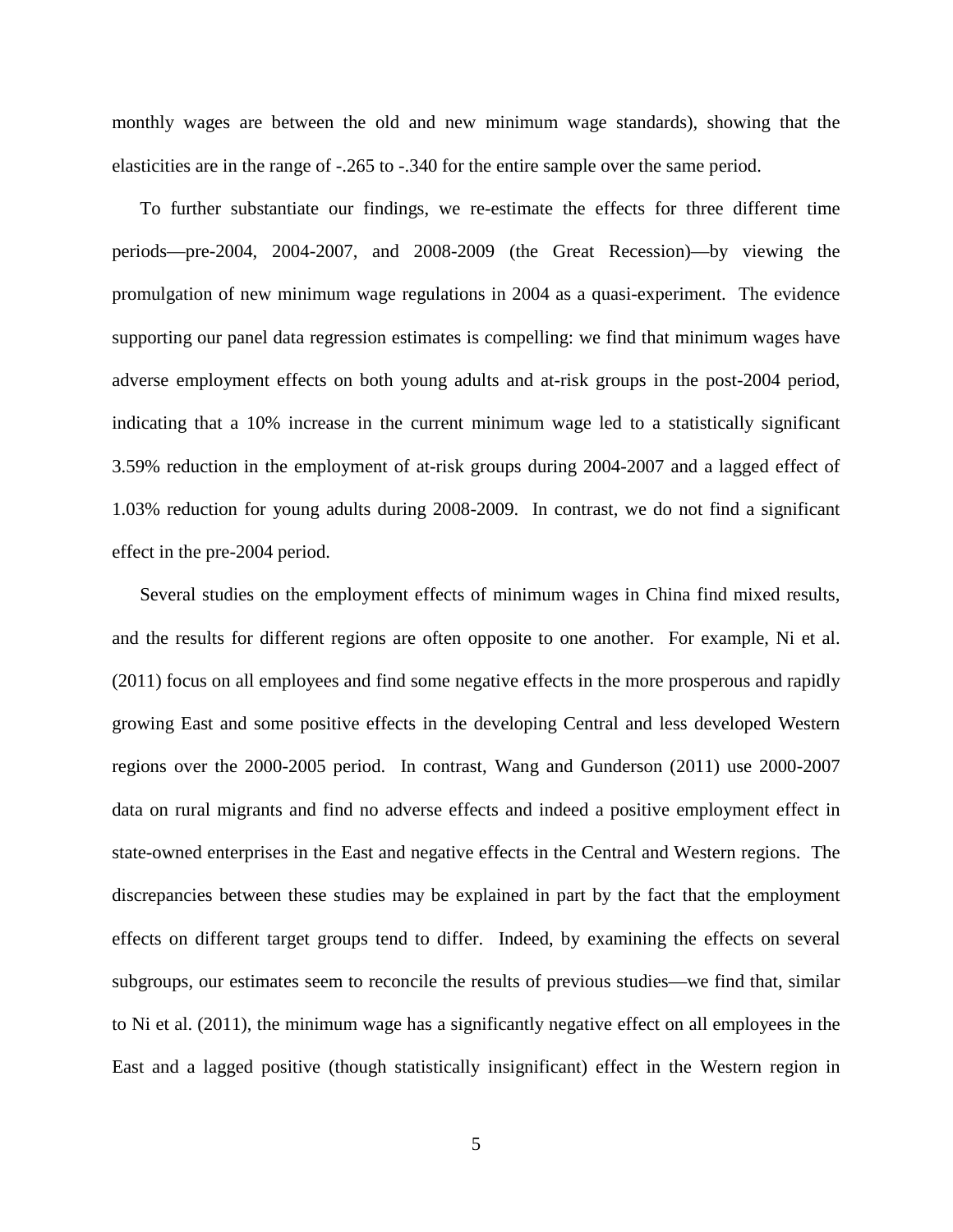2004-2009. In contrast, using rural migrants as the target group, we find that the minimum wage has an adverse and significant effect in the West and a positive (though statistically insignificant) effect in the East over the same period studied in Wang and Gunderson (2011).

Finally, we investigate the impact of the minimum wage on the employment of workers by skill level. In theory, low-skilled workers are relatively vulnerable when facing minimum wage increases. As anticipated, our panel data regression results show that the minimum wage has an adverse, though perhaps mild, effect on the employment of low-skilled workers (defined as high school graduates or below), a 10% increase in the current minimum wage results in statistically significant reductions in employment of .54 to .80% for the entire sample, .70% for the East, and .71 to .77% for the Central region. In contrast, we do not find a statistically significant effect for the Western region or for those workers who have at least a college degree.

The remainder of the paper is organized as follows. We provide a review of the development of minimum wages in China in Section [2.](#page-6-0) Section [3](#page-8-0) provides details pertaining to the data and research design of the paper. In Section [4,](#page-15-0) we present and discuss the empirical results. Section [5](#page-24-0) presents the paper's conclusions.

### <span id="page-6-0"></span>**2. Minimum Wages in China**

Prior to 1994, China had no minimum wage law. In 1984, the country simply acknowledged the 1928 "Minimum Wage Treaty" of the International Labour Organization (ILO) (Su 1993). Due to the sluggish wage growth and high inflation in the late 1980s, Zhuhai of Guangdong Province first implemented its local minimum wage regulations, followed by Shenzhen, Guangzhou, and Jiangmen in 1989. It was not until the eruption of private enterprises in 1992 when labor disputes became frequent that the Chinese Central Government began to consider the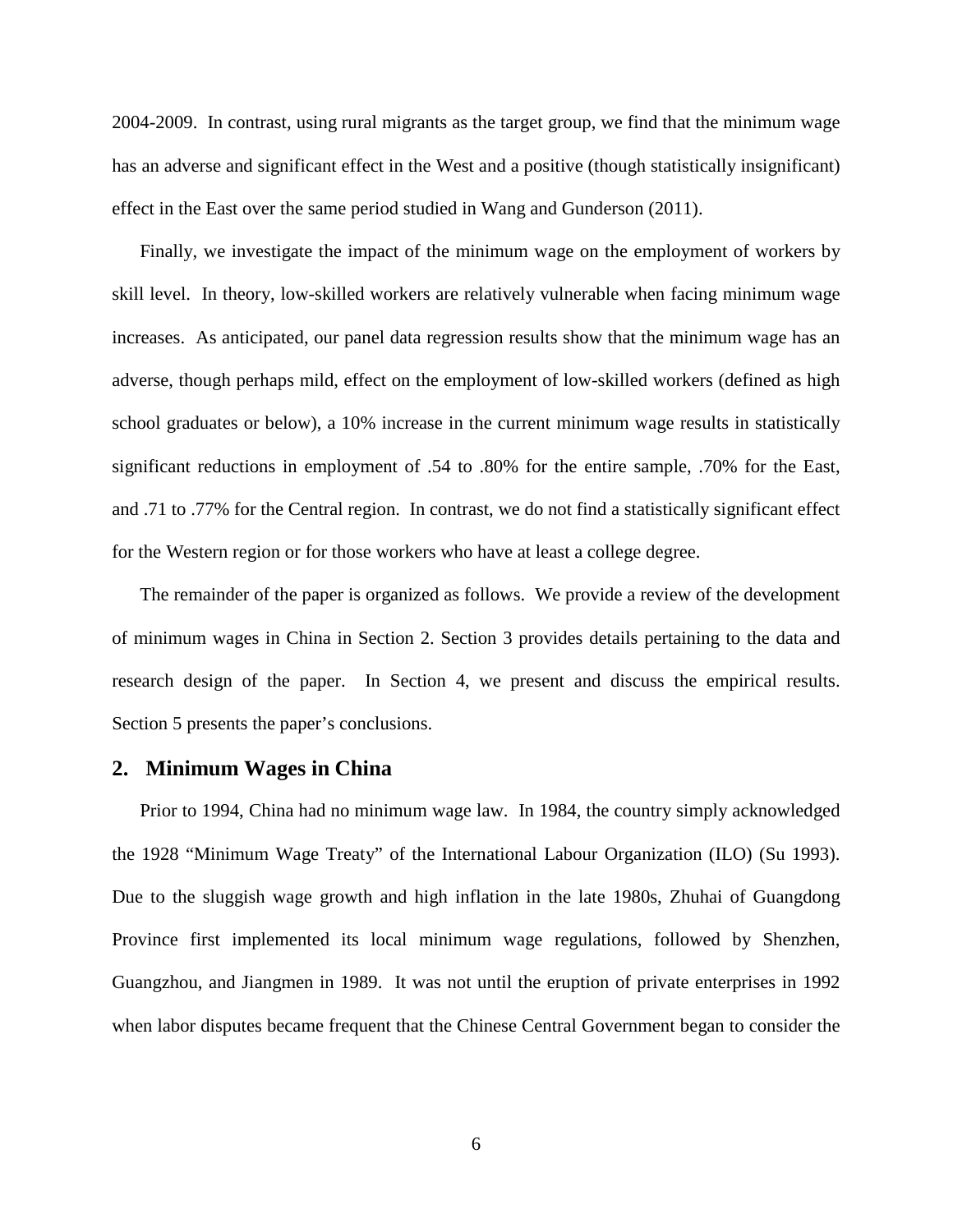minimum wage legislation (Yang 2006). In 1993, China issued its first national minimum wage regulations, and in July 1994, they were written into China's new version of the Labor Law.

The 1994 legislation required that all employers pay wages no less than the local minimum wages. All provincial, autonomous-region, and municipality governments should set their minimum wages according to five principles and report them to the State Council of the Central Government. Specifically, the five principles indicated that the setting and adjustment of the local minimum wage should synthetically consider the lowest living expenses of workers and the average number of dependents they support, local average wages, labor productivity, local employment, and levels of economic development among regions. These conditions provided considerable flexibility for provinces in setting minimum wage standards, with the economic development principle giving them the flexibility to restrain minimum wages to attract foreign investment (Frost 2002; Wang and Gunderson 2011). By December 1994, 7 of 31 provinces had set their own minimum wages. By the end of 1995, the number increased to 24.

In the early 2000s, the slow increase of the minimum wage along with growing concerns for uncovered/disadvantaged workers began to draw government's attention to consider new minimum wage regulations. In December 2003, the Ministry of Labour and Social Security passed "The Minimum Wage Regulations" and promulgated the new law in January 2004. The main features of this law involved extending coverage to state-owned and private enterprises, employees in self-employed businesses, and private non-enterprise units. In particular, the new law established two types of minimum wages: a monthly minimum wage applied to fulltime workers and an hourly minimum wage applied to non-fulltime employees. Importantly, the minimum wage standards were set and adjusted jointly by the local government, trade union, and enterprise confederation of each province. The draft would then be submitted to the Ministry of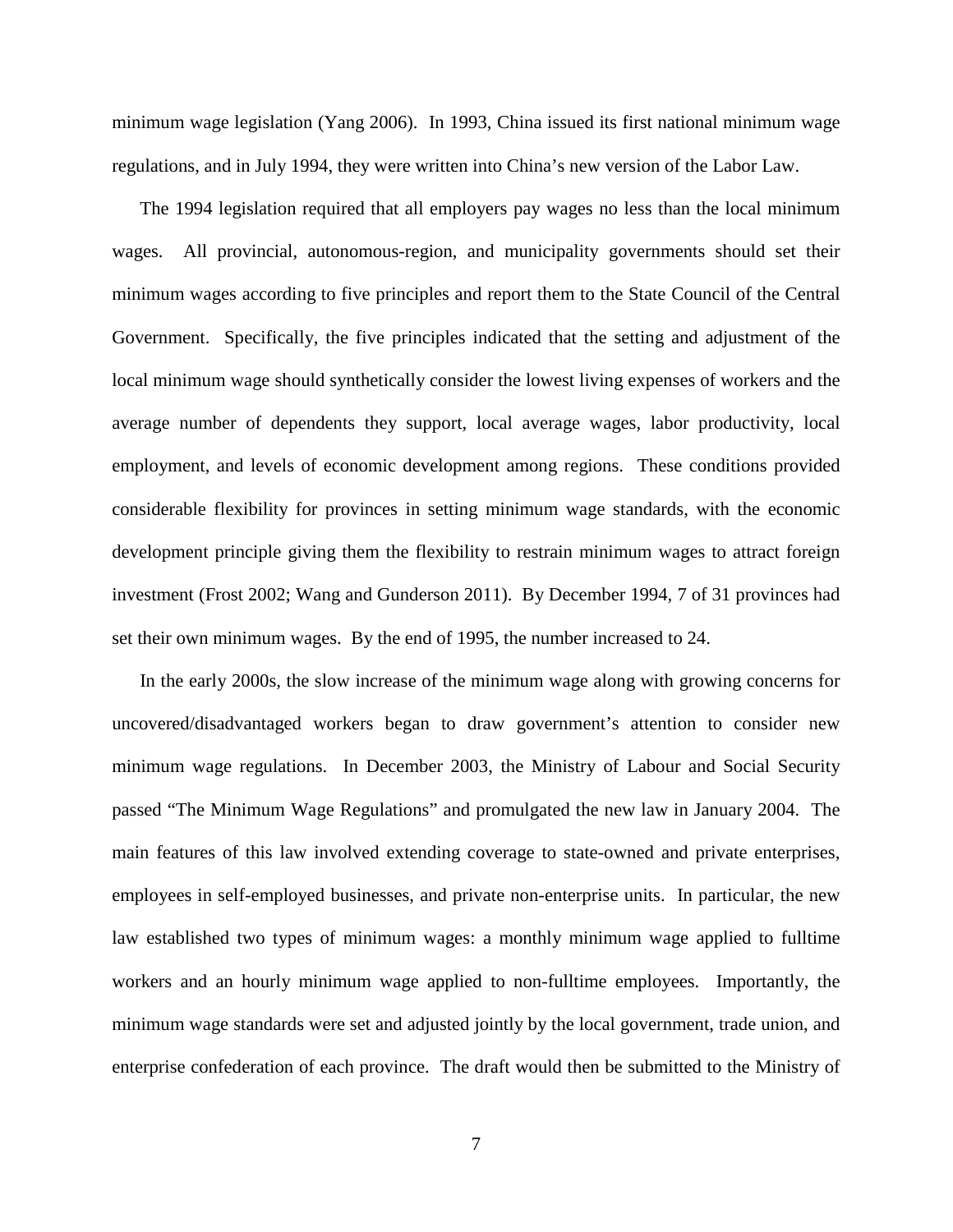Labour and Social Security for review, and the Ministry would ask for opinions from the All China Federation of Trade Unions and the China Enterprise Confederation. The Ministry of Labour and Social Security can request a revision within 14 days after receiving the proposed draft. If no revision is brought up after the 14-day period, the proposed new minimum wage program is considered to be passed.

In addition, the new regulation required local governments to renew the minimum wage standards at least once every two years, and penalties for violation were increased from 20% to 100% of the owed wage to 100% to 500% of the owed wage. Employers cannot include subsidies such as overtime pay or canteen and traveling supplements as part of the wage when calculating minimum wages. The new regulations were put into effect on March 1st, 2004 and led to substantial increases in minimum wages.

# <span id="page-8-0"></span>**3. Data and Research Design**

The data collection and research design were motivated by a desire to estimate the average effect of minimum wages on employment and to attempt to address some of the aforementioned challenges. In collecting the data, the goal was to obtain information on the minimum wage at the county level over a long time span, with a panel structure allowing for the use of fixed time and county effects to eliminate omitted variable bias arising from unobserved variables that are constant over time and those that are constant across counties. The wage sample needed to be a longitudinal microdata sample to allow the distribution of minimum wage workers—in each geographic region, age cohort, skill level, and industry—to be estimated. For these reasons, and because the paper also aimed to examine how the Great Recession influenced our results, we sought to collect information on provinces that were potentially affected over as many years as possible.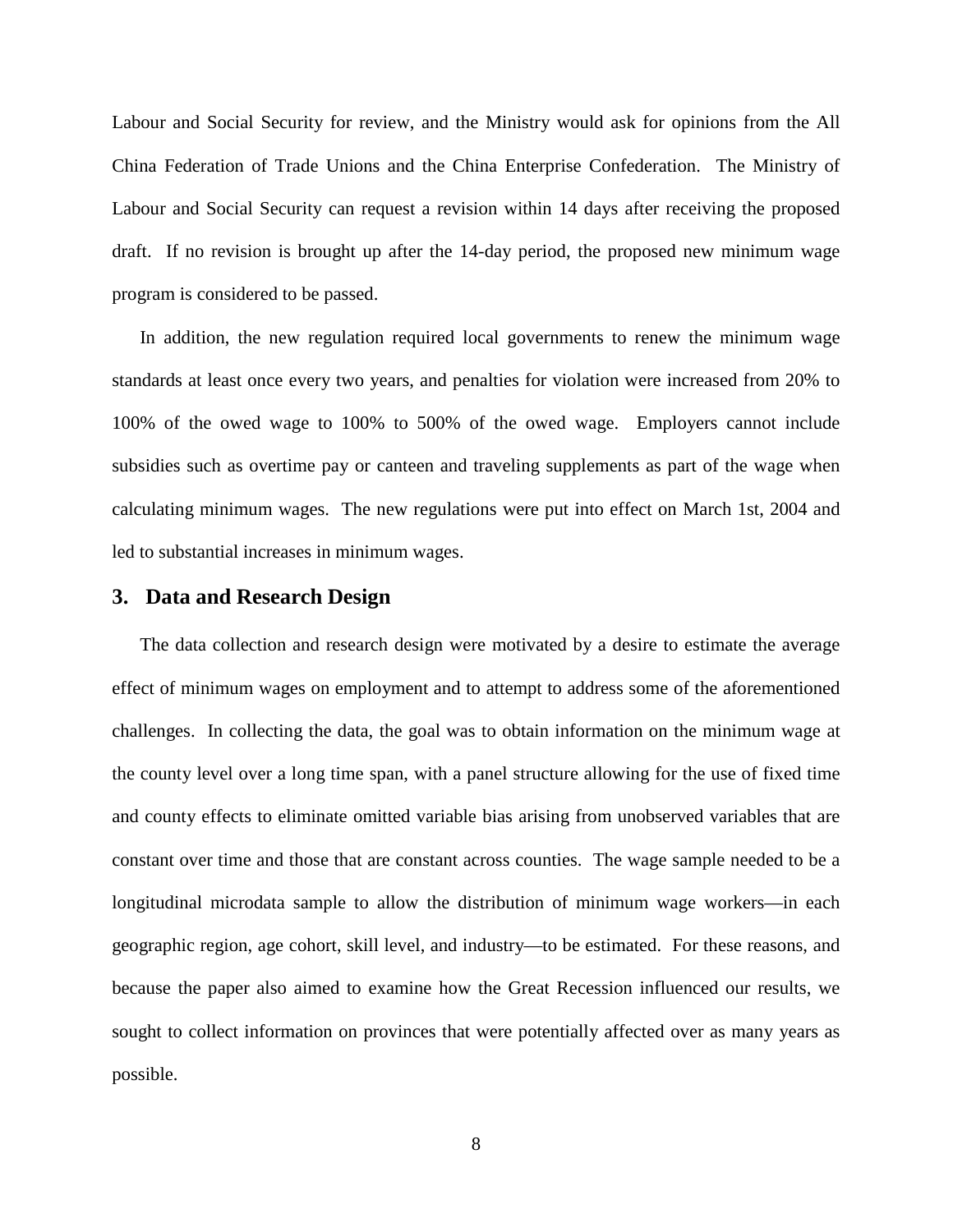# **3.1.** *Data*

Our study primarily uses two data sources: the annual Urban Household Survey (UHS) from 2002 to 2009 and minimum wage data collected at the county level (6-digit area code) between 1994 and 2012.<sup>[7](#page-4-1)</sup> The UHS is a continuous, large-scale social-economic survey conducted by the National Bureau of Statistics of China (NBS) aiming to study the conditions and standard of living of urban households, which include agricultural and non-agricultural residents or nonresidents who live in the city for at least six months and some migrant households with local residency. With the use of sampling techniques and daily accounting methods, the survey collects data from households in different cities and counties over all 31 provinces in Mainland China for each quarter. In late December, survey teams of all provinces are required to verify and then upload the aggregated annual data to the Division of City Socio-economic Survey of NBS through intranet by January 10th of the following year. The UHS contains household information, such as income and consumption expenditure; demographic characteristics; work and employment; housing; and other family-related matters.

### [\[Figure 2](#page-41-0) about here]

[Figure 2](#page-41-0) depicts the 16 representative provinces used to study the impact of minimum wages on the Chinese labor market. We divide the 31 jurisdictions into three regions following the NBS: the more prosperous and rapidly growing East, the developing Central region and the less developed and more slowly growing West. As shown in [Figure 2,](#page-41-0) the data for the Eastern region are represented by darker areas, which include two major municipalities, Beijing and Shanghai, and four economically important provinces, Guangdong, Jiangsu, Shandong, and Liaoning. The Central region includes six developing provinces, namely, Henan, Anhui, Hubei, Jiangxi, and

<span id="page-9-0"></span> $7$  The commonly-used administrative area code in China is 6 digits. The first two digits identify a provincial administrative unit; the first four digits identify a prefectural administrative unit; whereas the six digits identify an administrative unit at the county level.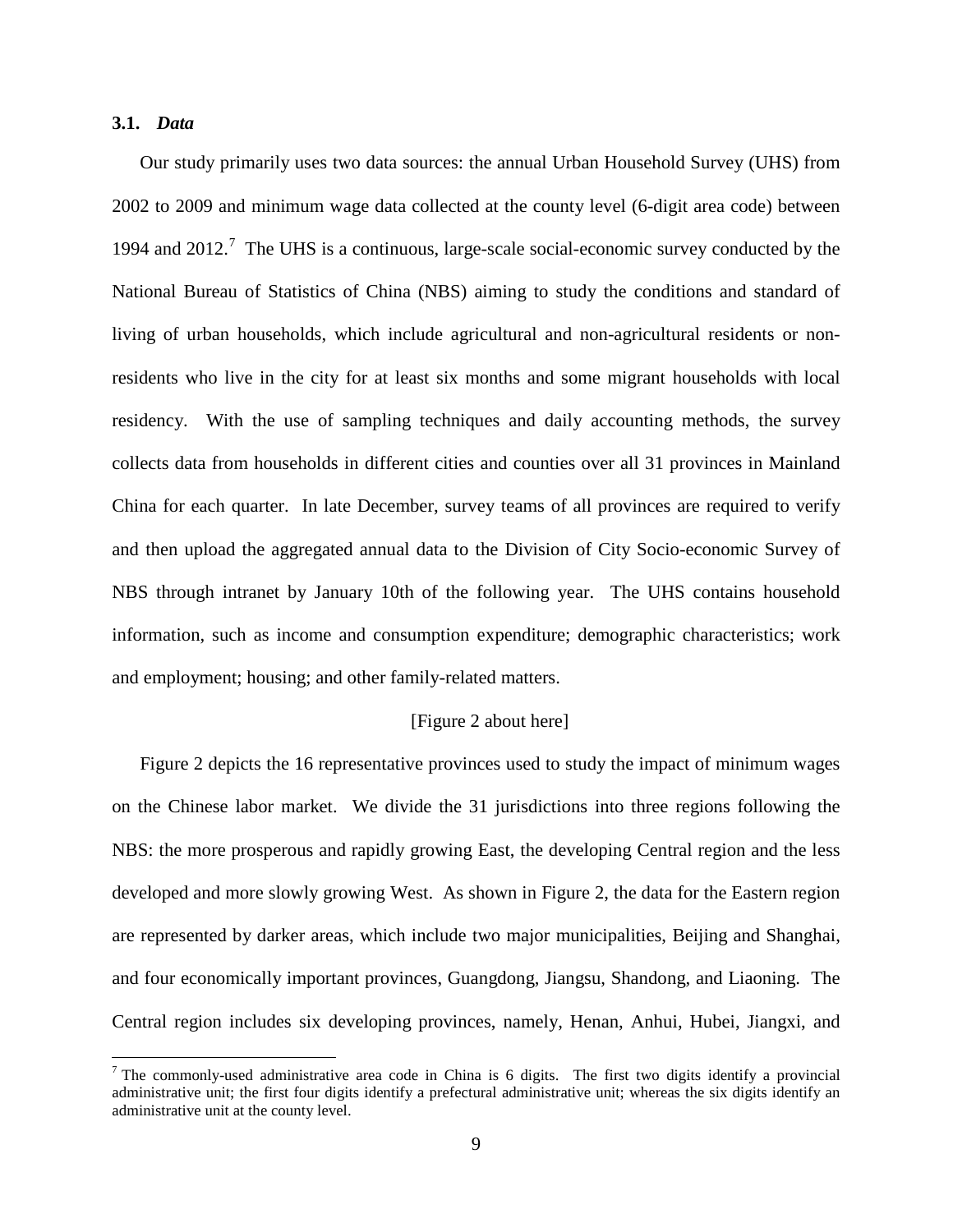Shanxi, which are where most migrants come from. Finally, the Western region covers the only municipality in the West, Chongqing, and three less developed provinces: Gansu, Sichuan, and Yunnan. Collectively, our 16-province sample contains 65% of the total population in China, covering 60% of the counties in the country (National Bureau of Statistics of China 2010).<sup>[8](#page-9-0)</sup>

Our primary objective was to thoroughly and accurately acquire relevant information on the minimum wage for each county. In China, provinces have considerable flexibility in setting their minimum wage standards according to local economic conditions, resulting in several levels of standards across counties/cities within the same province. Moreover, the adjustment date of a county's new minimum wage standard can also differ from its geographically contiguous neighbors within the same province, making the estimation of minimum wage effects more challenging. To effectively address this issue, we collected our minimum wage data from every local government website and carefully recorded the minimum wage information for approximately 2,000 counties every year from 1994 to 2012. As such, our data contain monthly minimum wages for full-time employees, hourly minimum wages for part-time employees, the effective dates of the minimum wage standards and the extent to which social security payments and/or housing provident funds were included as part of the minimum wage calculations.

#### [\[Table 1](#page-29-0) about here]

We then merge the minimum wage data into the UHS, a 16-province panel dataset that contains individual/household socio-economic information over the 2002-2009 period. We present a brief summary of the minimum wage data used in our main analysis for the post new minimum wage regulations (2004) period in [Table 1.](#page-29-0) Columns (1), (2), and (3) correspond to the mean of the monthly minimum wages, the standard deviation, and the number of counties for the

<span id="page-10-0"></span> $8$  Note that the UHS is not publicly available. The NBS allows limited access to the microdata up to 16 provinces under certain conditions for academic research. Despite that, the 16-province sample includes most economically important provinces in China.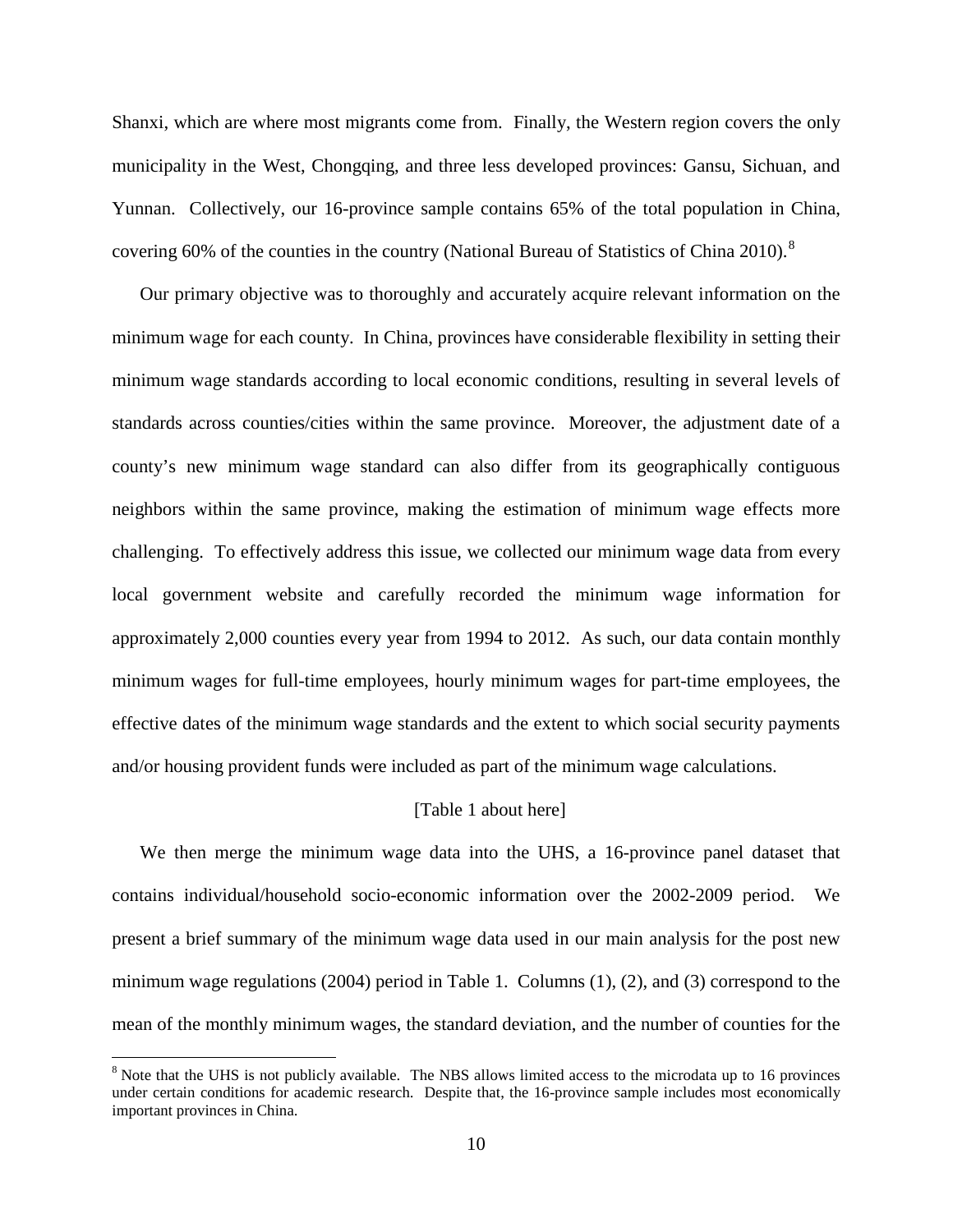three regions as well as the 16 provinces in 2004, respectively.<sup>[9](#page-10-0)</sup> When calculating the mean minimum wages, we use the time-weighted method, as suggested in Rama (2001), to address the issue of different adjustment dates among counties within a province within a year. The mean minimum wages have been adjusted for inflation and converted into 2005 RMB using urban resident CPI for comparison over time. In addition, to account for the differing living costs among provinces, we apply the PPP-adjusted deflator developed by Brandt and Holz  $(2006)^{10}$  $(2006)^{10}$  $(2006)^{10}$ The last row reports the mean of the minimum wages of all provinces, its standard deviation, and the total number of counties for each year.

[Table 1](#page-29-0) reveals several important patterns. First, calculated at the county level, the mean nominal minimum wage increased by 80% (from 310 RMB to 562 RMB) between 2004 and 2009 for all counties as a whole.<sup>[11](#page-11-1)</sup> Second, the East region has the highest minimum wage, with an average of 522 RMB per month in this period, followed by the West (436 RMB) and the Central region (424 RMB). Surprisingly, minimum wages of the three regions have similar annual growth rates of  $13\%$ .<sup>[12](#page-11-2)</sup> Third, raising the minimum wage standards sometimes occurred more than once in a year. For example, Beijing increased its minimum wages in January and July of 2004, and Jiangsu raised its standards in April and July of 2008.

#### [\[Table 2](#page-30-0) about here]

We restrict the analysis to working-age population between the ages of 15 and 64 who are employed in the civilian labor force, report positive annual earnings, are not self-employed, and not enrolled in school. Individuals who work in the agricultural production or services, farming,

<span id="page-11-0"></span>

<span id="page-11-3"></span><sup>&</sup>lt;sup>9</sup> Note that there was no minimum wage increase in 2009 because of the Great Recession.<br><sup>10</sup> The updated version which extended to year 2010 is at http://ihome.ust.hk/~socholz/SpatialDeflators.html.

<span id="page-11-2"></span>

<span id="page-11-1"></span><sup>&</sup>lt;sup>11</sup> In fact, the average real minimum wage has also grown at a similar rate.<br><sup>12</sup> The average annual growth rate of the minimum wage is 12.7% in the Eastern region, 13.2% in the Central region, and 12.5% in the Western region over the 2004-2009 period.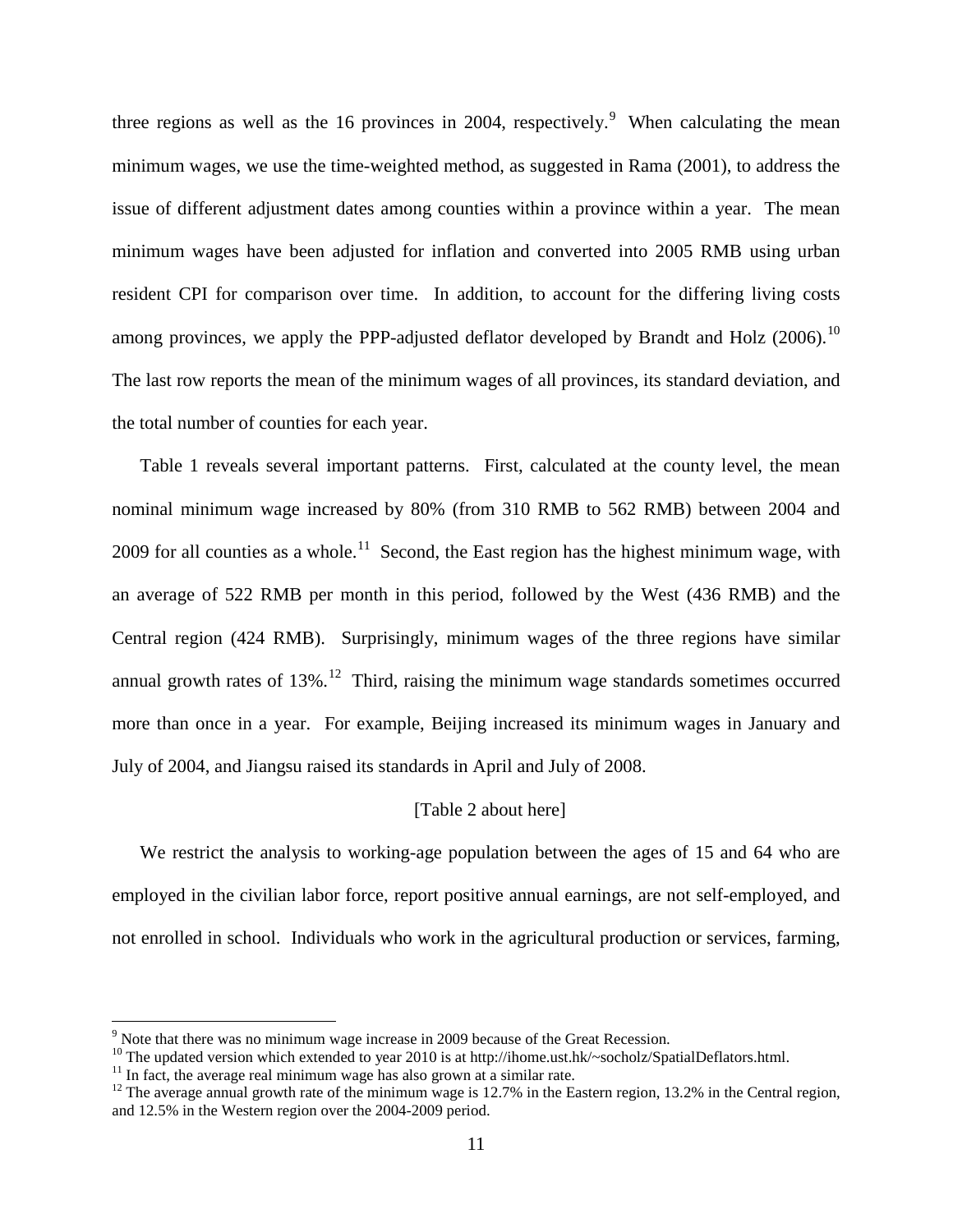forestry, fishing, and ranching industries are also excluded (Neumark and Wascher 1992). Sampling weights are used in all calculations.

[Table 2](#page-30-0) presents summary statistics of the two key variables, minimum-to-average wage ratio and employment-to-population ratio, from 2004 to 2009. The second and third rows of the table show that male workers have approximately 10 percentage points lower minimum-to-averagewage ratios and 15 percentage points higher employment-to-population ratios than females, meaning that Chinese female workers are comparatively disadvantaged in the labor market relative to their male counterparts. As anticipated, this result shows that the more prosperous Eastern region has the lowest minimum-to-average-wage ratio (.276) and the highest employment-to-population ratio  $(.607)$  of the three regions.<sup>[13](#page-11-3)</sup>

Mounting evidence from minimum wage studies has consistently found that minimum wages have a greater impact on young and low-skilled workers, especially teenagers. Compared to their senior counterparts, young workers, who are often equipped with less human capital, are more likely to earn the minimum wage. [Table 2](#page-30-0) also shows the two key variables by age cohort and by educational attainment over the 2004-2009 period. Indeed, we find that young Chinese workers aged 15 to 29 have the highest minimum-to-average-wage ratio (.392), at least 10 percentage points higher than that of other age cohorts. For workers with different skills, the evidence demonstrates that as the skill level increases, the minimum-to-average-wage ratio decreases quickly—dropping continuously from .593 for elementary school or below to .183 for college or above.

<span id="page-12-0"></span> $13$  The minimum-to-average wage ratios in [Table 2](#page-30-0) account for the fact that some provinces include social security payments and/or housing provident funds as part of the wage when calculating minimum wages. The minimum wages in Beijing, Shanghai and Jiangxi do not include social security payments and housing provident funds, and the minimum wages in Jiangsu began to include only social security payments (but not housing provident funds) on November 1st, 2005.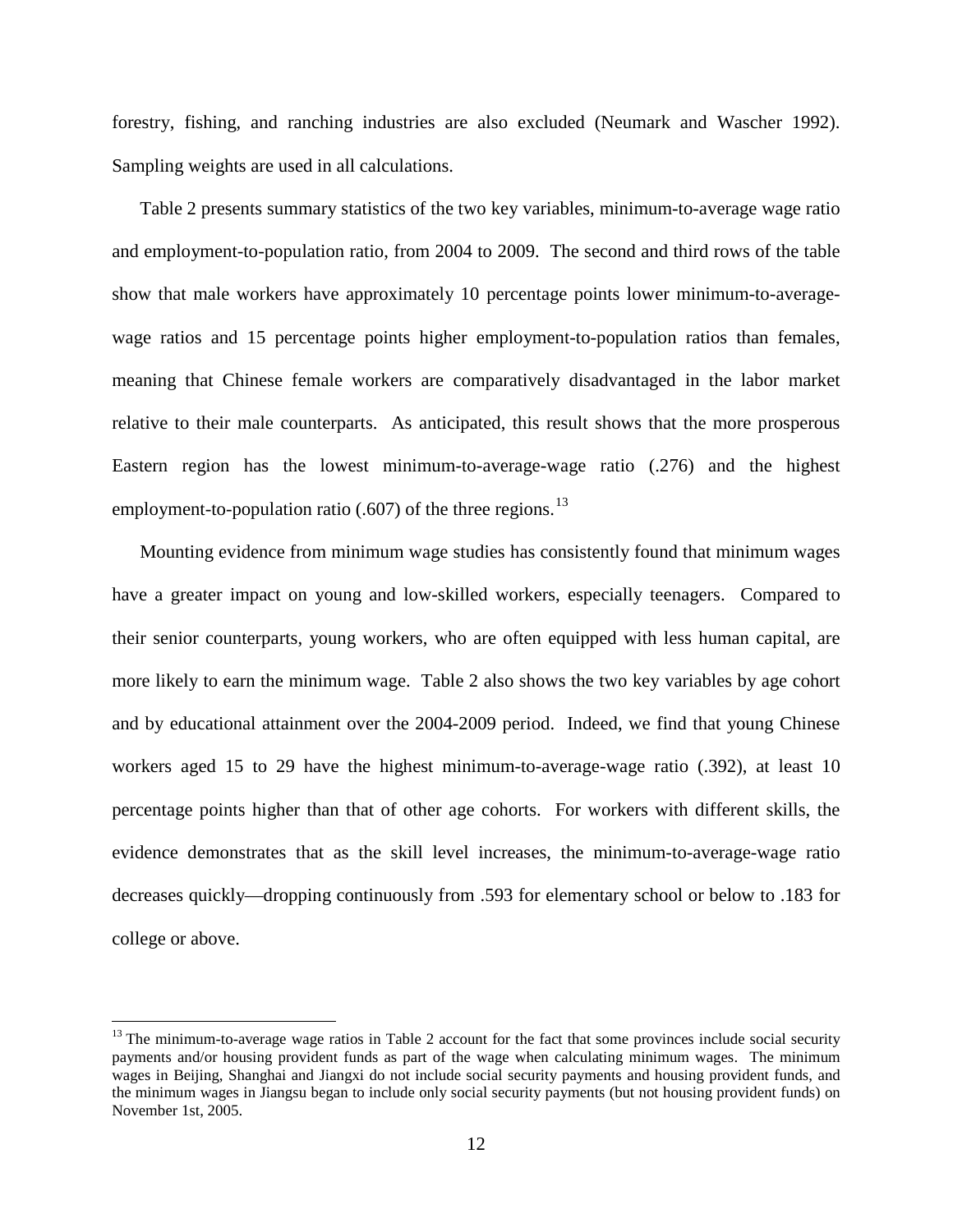[Table 2](#page-30-0) also presents the minimum-to-average-wage ratio by industry. The manufacturing sector contains the largest share (21.6%) of workers in our sample; the public service sector is the second-largest (13.9%); and the third and the fourth sectors are wholesales and retail sales trade (9.9%) and housekeeping (9.6%), respectively. Looking at the minimum-to-average-wage ratios, unsurprisingly, we find that the housekeeping sector has the highest ratio (.509) among all industries, followed by the hotel and restaurant sector (.498) and wholesales and retail sales trade  $(.471).$ 

#### [\[Table 3](#page-31-0) about here]

We also provide a summary of the characteristics of workers who earn the minimum wage as well as less/more than the minimum wage over 2004-2009 in [Table 3.](#page-31-0) The first row of [Table 3](#page-31-0) shows that approximately 5.62% of all workers earned less than the minimum wage and 3.28% earned just the minimum, meaning that a combined 8.90% of Chinese employees are minimum wage workers over the 2004-2009 period. Among those who earned the minimum wage exactly and less than the minimum wage, 63.84% and 61.52% are females, respectively. Furthermore, the minimum-to-average-wage ratio of workers receiving less than the minimum wage is 2.52, meaning that these disadvantaged workers earn a wage that is only approximately one-quarter of the official standard.

For different age cohorts, [Table 3](#page-31-0) shows that young adults (age 15-29) are more likely to be minimum wage workers. With increase age, the percentage decreases. Similarly, we find the same decreasing pattern in the skill panel. Looking at the characteristics of workers by industry, [Table 3](#page-31-0) shows that the housekeeping sector has the largest share of minimum wage workers: approximately 20.21% of housekeepers earn less than or equal to the minimum wage.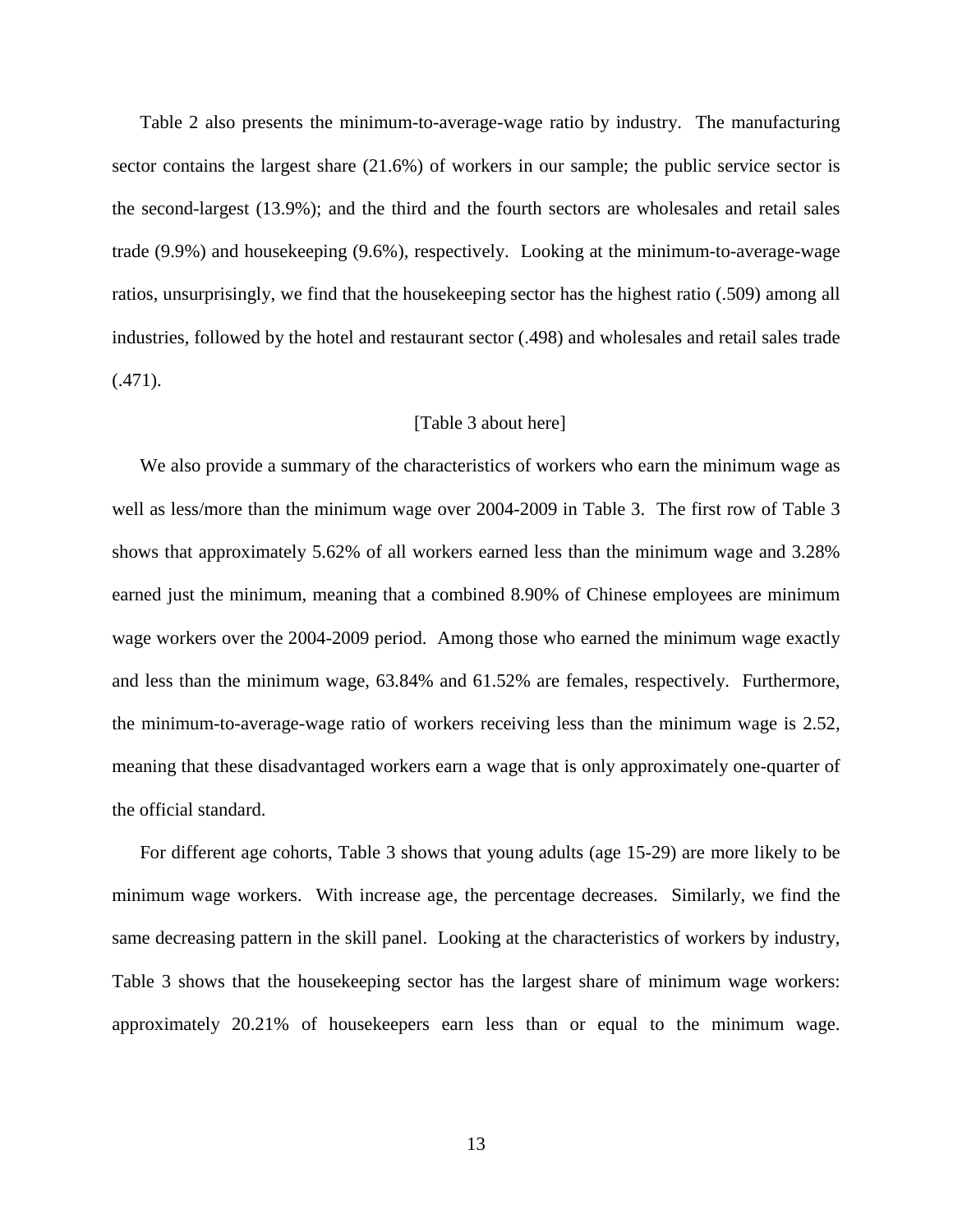Wholesales and retail sales as well as hotel and restaurant sectors also have 16.76% and 16.50% of workers earning below or equal to the minimum wage, respectively.

#### **3.2.** *Research Design*

Our objective is to assess the impact of minimum wages on the employment of potentially affected workers. As noted in Section [1,](#page-1-0) nearly all existing studies on minimum wages in China use pooled time-series/cross-section data at the provincial level and tend to find mixed results, implying that a "consensus" of employment effects remains to be established. Thus, our study attempts to reconcile the existing findings using more sophisticated minimum wage data, which permit the use of a panel structure analysis of minimum wage effects, exploiting the greater variation in relative minimum wages at the county level and avoiding the measurement error caused by using a uniform provincial minimum wage. Moreover, unlike previous studies that use aggregate published statistics, our study uses household survey microdata, which allows us to calculate the dependent variable—the employment-to-population ratio—at the county level, which contains more variation and information on local conditions. Ideally, this feature should yield more reliable estimates of the employment effects of minimum wages in China.

Specifically, our panel data allow us to estimate a pre-specified equation of the form proposed in Neumark (2001) and used in Campolieti et al. (2006) and Wang and Gunderson (2011). Before the data analysis, the methodology involves precluding running alternative specifications until preferred results are obtained. Our estimation equation is

$$
E_{i,t} = \alpha_0 + \alpha_1 MW_{i,t} + \alpha_2 MW_{i,t-1} + X_{i,t} \beta + Y_t \gamma + C_i \delta + e_{i,t},
$$
\n(1)

where  $E_{i,t}$  is the log of employment variable (employment-to-population ratio) of county *i* in year *t*;  $MW_{i,t}$  and  $MW_{i,t-1}$  are the log of minimum wage index variables (minimum-to-averagewage ratio) of county *i* in year *t* and year *t*-1, respectively. We include  $MW_{i,t-1}$  in the equation to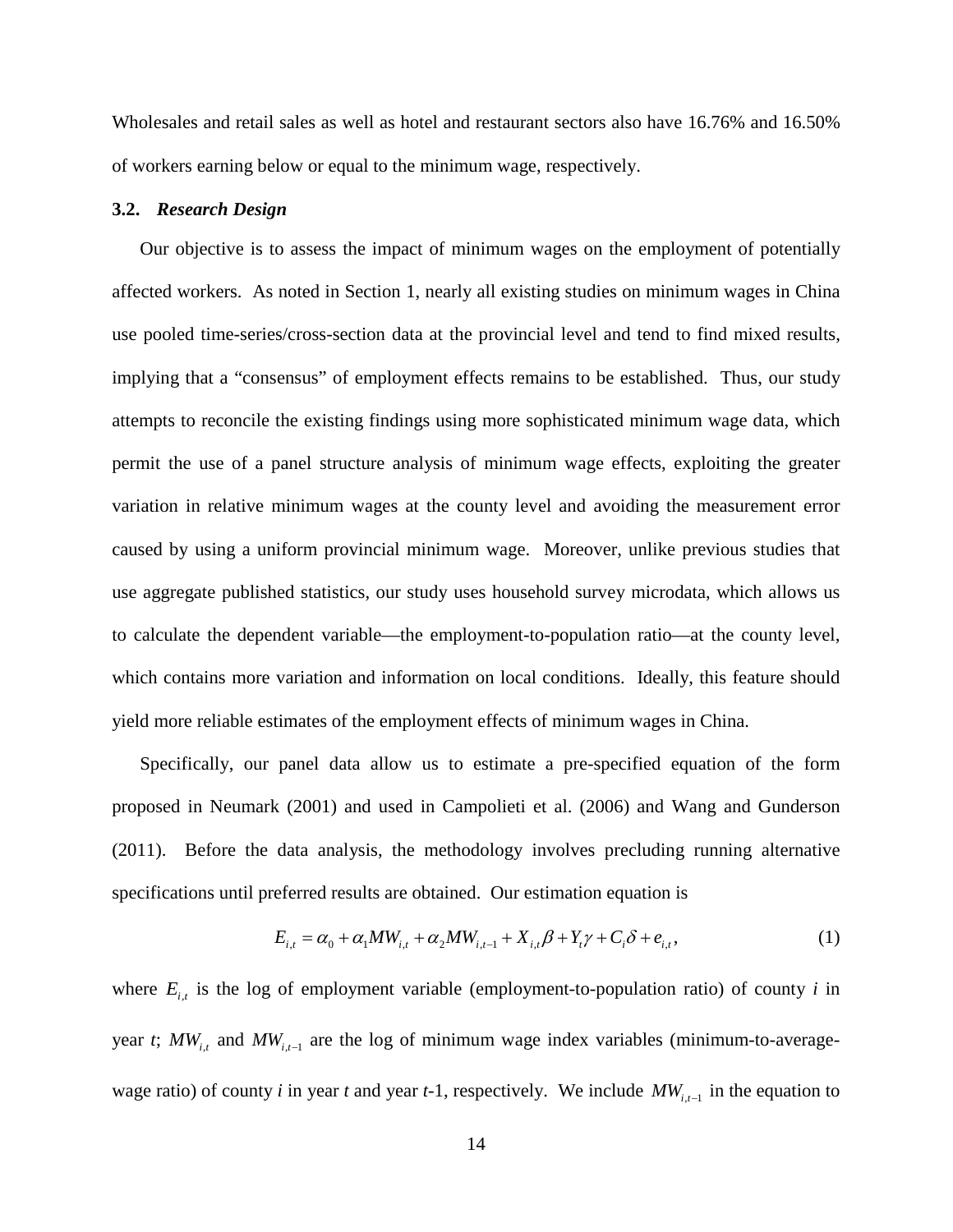allow a lagged impact of the policy to occur as suggested by Burkhauser et al. (2000); *X* is a set of control variables to capture aggregate business cycle effects;  $Y_t$  is a set of fixed year effects; and  $C_i$  is a set of fixed county effects. The disturbance term  $e$  is assumed to be serially uncorrelated and orthogonal to the independent variables.

To address the bias from the specification error and the potential endogeneity problem, we include several control variables in estimating the equation. First, the county GDP per capita and CPI (city level) capture aggregate business cycle effects and controls for the Great Recession. Second, the county foreign direct investment (FDI) is used to control for that provinces may restrain the minimum wage to attract foreign investors (Frost 2002). Because the decisions of whether to increase minimum wages are determined by government officials, who often must consider local economic conditions, we collectively include these controls to address this issue.

# <span id="page-15-0"></span>**4. Empirical Results and Discussion**

### **4.1.** *Minimum Wage Effects Across Regions*

We first present the estimation results for young adults, at-risk groups, and the entire sample for the East, Central, West, and all regions in [Table 4.](#page-32-0) In each region, we estimate Eq. (1) using the fixed-effects model with both fixed year and county effects. All regressions are appropriately weighted by the size of the labor force in each county. We report the results of two estimation equations for each of the three groups: the first equation uses the minimum wage variable of the current year  $t$  ( $MW_{i,t}$ ) and the previous year  $t$ -1 ( $MW_{i,t-1}$ ) only, while the second equation further controls for CPI (city level), county GDP per capita, and county FDI. The signs of the regression coefficients on the independent variables are generally identical and are consistent with the theoretical expectations. Nevertheless, there are some significant differences in the magnitude of the coefficients.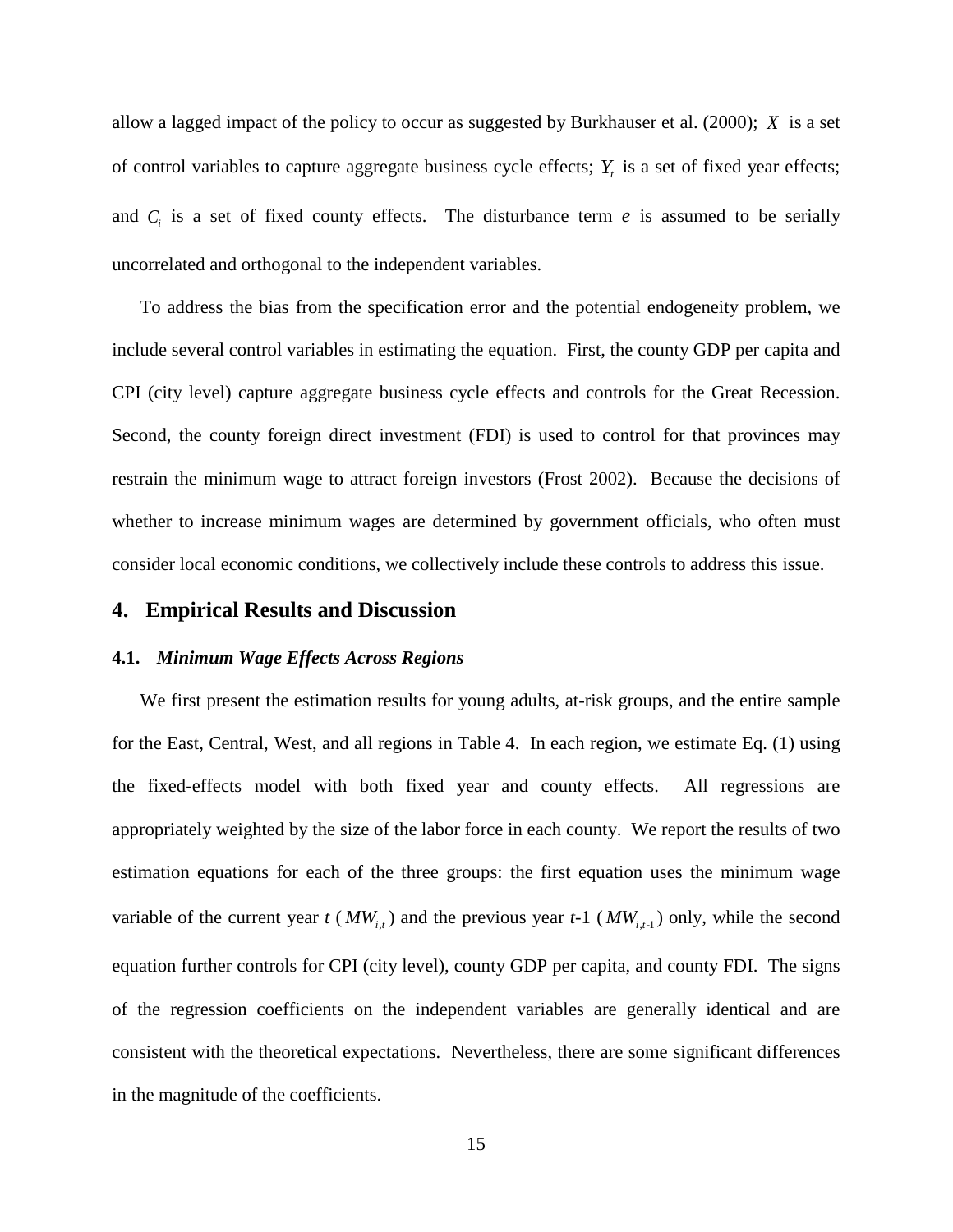#### [\[Table 4](#page-32-0) about here]

The first and second columns of [Table 4](#page-32-0) report the estimates with cluster-robust standard errors at the county level in parentheses for young adults and at-risk groups across different regions using Eq. (1), while in the third column, we report the estimates of the entire sample for comparison. The significance of our results is compelling: over the country, we find negative effects of the current and lagged minimum wages on employment. A 10% increase in the current and previous year's minimum wage led to a statistically significant .88% and 1.36 to 1.56% reduction in young adults' employment, respectively. A 10% increase in the current and previous year's minimum wage led to a statistically significant 2.13% and 2.65 to 3.40% reduction in at-risk groups' employment, respectively. For the entire sample, a 10% increase in the current and previous year's minimum wage led to a statistically significant .45 to .55% and .28 to .31% reduction in employment, respectively.

In the more developed and prosperous East China, which has a large population residing in large cities, such as Beijing, Shanghai, and Guangzhou, the minimum wage has been an important policy tool as China makes the critical transition into a market economy. Consequently, the magnitude and frequency of minimum wage increases are relatively high in the regions in which the impact of minimum wages on employment could be evident. Indeed, consistent with the evidence in [Table 4,](#page-32-0) our estimates indicate that minimum wage increases in the Eastern region have a statistically significant adverse impact on employment with elasticities ranging from -.154 to -.234 and a lagged adverse effect with an elasticity of -.100 for young adults. Furthermore, we find a large and negative lagged minimum wage effect on the employment of at-risk groups—a 10% increase in the minimum wage led to a statistically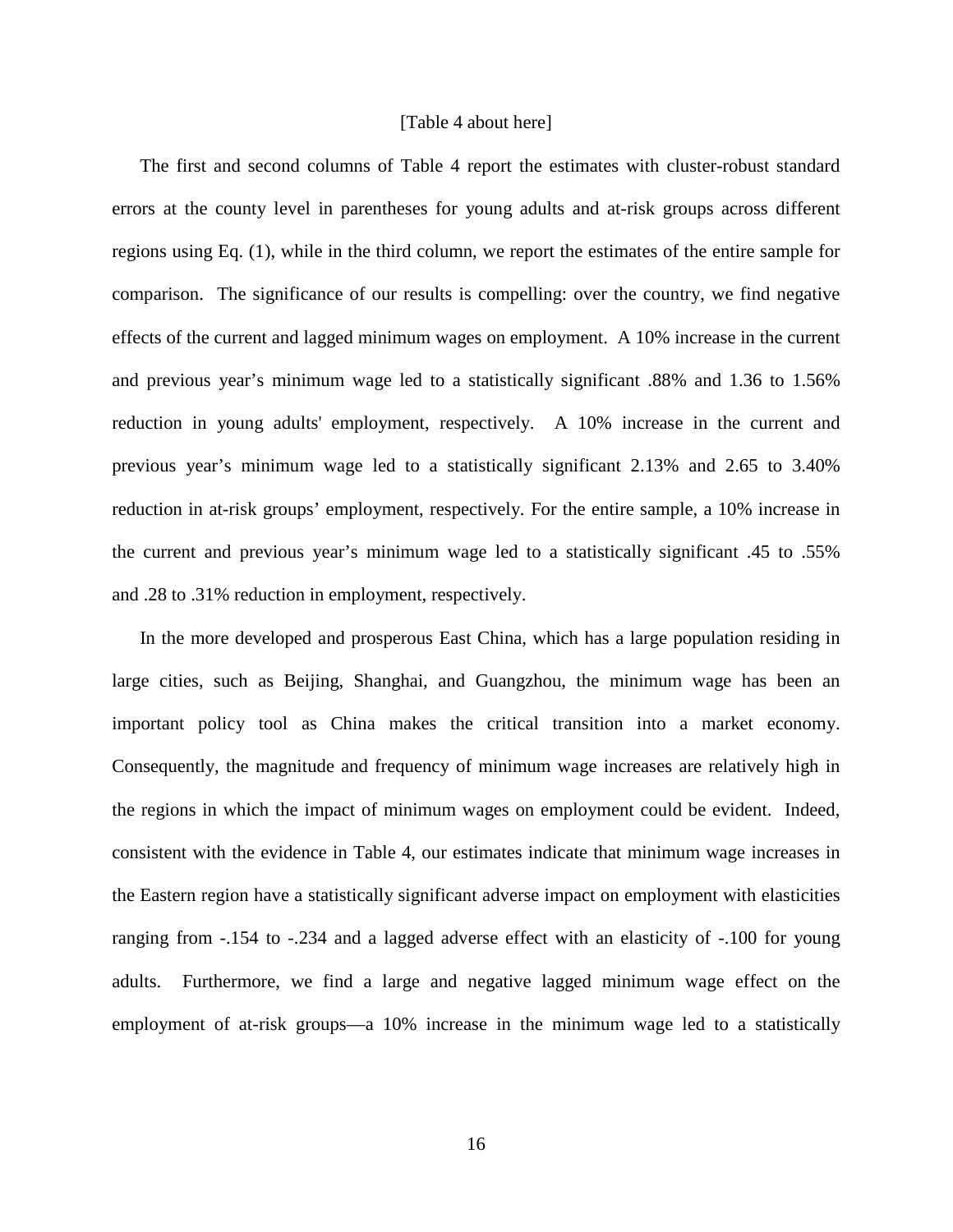significant 3.10 to 3.22% reduction in employment. The current minimum wage effects are negative; however, they are not statistically significant.

In the developing Central region, we also find all lagged minimum wages to have a strong negative employment effect on young adults, at-risk groups, and the entire working population. The minimum wage has an adverse lagged employment effect with an elasticity of -.216 for young adults and -.310 to -.336 for at-risk groups. For the entire working population in the Central region, the elasticity is in the range of -.041 to -.042. The estimates of the current minimum wage variable are negative; however, they are not statistically significant.

Finally, in the less developed West, we do not find an effect of the minimum wage on employment. Nevertheless, without controlling for local economic conditions, our empirical results show positive (not statistically significant) coefficients for the current and the lagged minimum wages of young adults and at-risk groups. When economic conditions are controlled, we find positive but insignificant estimates for the current and the lagged minimum wages for atrisk groups.

#### **4.2.** *Gender and Age Cohort*

An enormous number of minimum wage studies internationally have reported that young workers are most likely to be affected by minimum wage increases, and the disemployment effect seems especially strong for teenagers. Female workers are particularly vulnerable in the labor market. We therefore separate the sample into four age subgroups: 15 to 29, 30 to 39, 40 to 49, and 50 to 64.<sup>[14](#page-12-0)</sup> In each age group, we estimate Eq. (1) using the fixed-effects model separately for males and females and report the results in [Table 5.](#page-34-0) Because panel data regression with both fixed year and county effects has the advantage of eliminating omitted variable bias

<span id="page-17-0"></span> $14$  Because the number of workers aged 15-19 is relatively small in our sample, we use the group of workers aged 15-29 to represent young workers.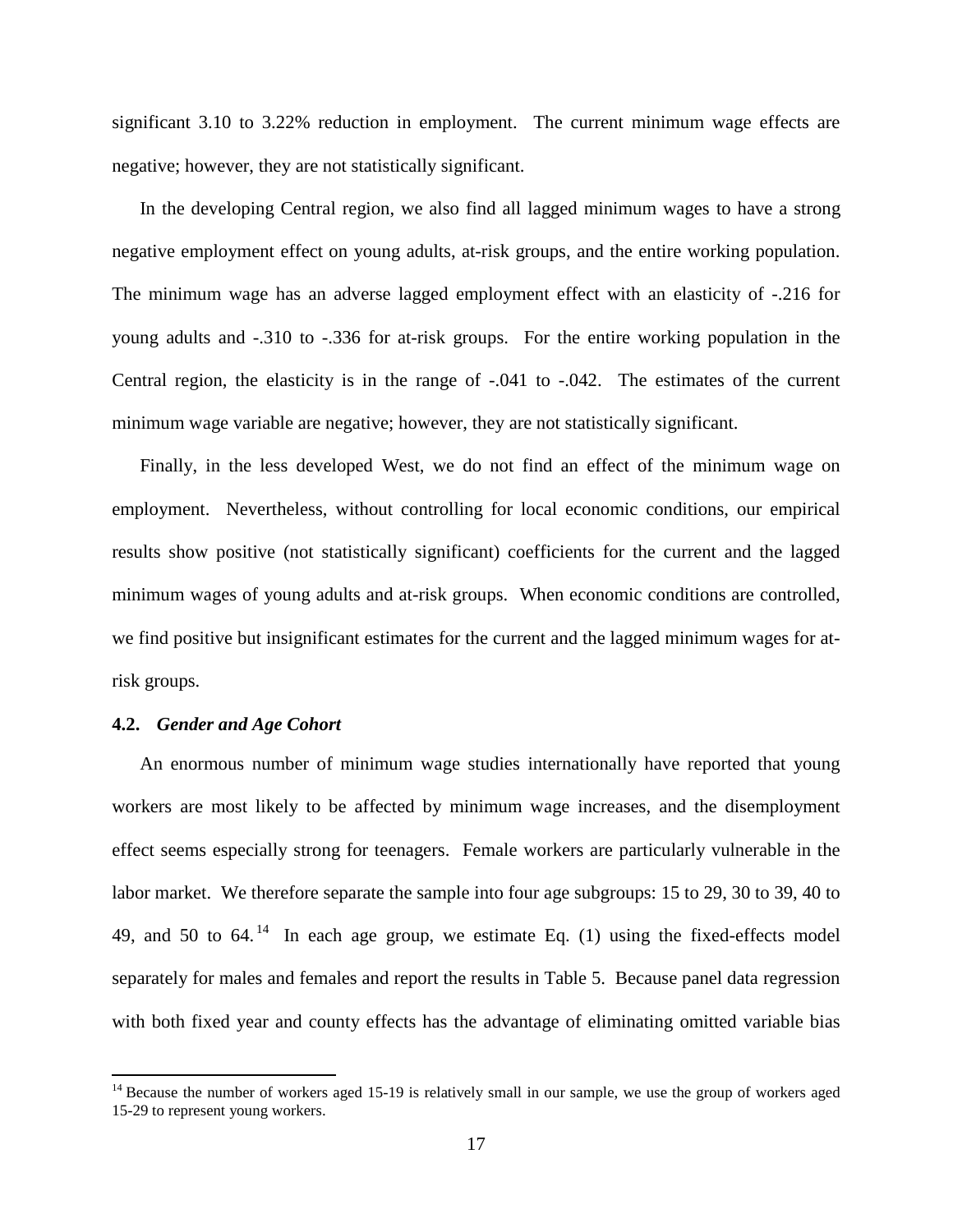arising from unobserved variables that are constant over time and those that are constant across counties, we focus on the results of this specification. The signs of the regression coefficients of the independent variables are generally consistent with the theoretical expectations.

# [\[Table 5](#page-34-0) about here]

We present the estimates for all regions in panel A. The results show that the current minimum wage has an adverse effect on the employment of female young workers (age 15-29): a 10% increase in the minimum wage results in a statistically significant 1.48% reduction in employment and a minor lagged effect with an elasticity of -.061. Furthermore, we find that the negative effects on females decrease as the age cohort moves up, showing that the elasticity of the current effect is -.068 for females aged 30-39 and that of the lagged effect is -.040 for females aged 40-49. In contrast, we do not find a significant effect of minimum wages on females aged 50-64 or on male employment for any cohort over the country.

In other regions, minimum wages seem to have an adverse employment effect on young females in Eastern and Central regions, for whom a 10% increase in the current year's minimum wage led to a statistically significant 1.72% and 1.55% reduction in employment, respectively. We also find minor disemployment effects of minimum wages on males aged 30-39 in the Central region, with elasticities of -.052 for the current and -.072 for the lagged minimum wage variables.

# **4.3.** *Skill Level*

In the literature, the preponderance of evidence supports the view that minimum wages reduce the employment of low-wage workers. Moreover, when researchers focus on the leastskilled groups, which are most likely to be directly affected by minimum wage increases, the evidence for disemployment effects seems to be especially strong (Neumark and Wascher 2008). We present the estimation results by three skill groups as measured by educational attainment in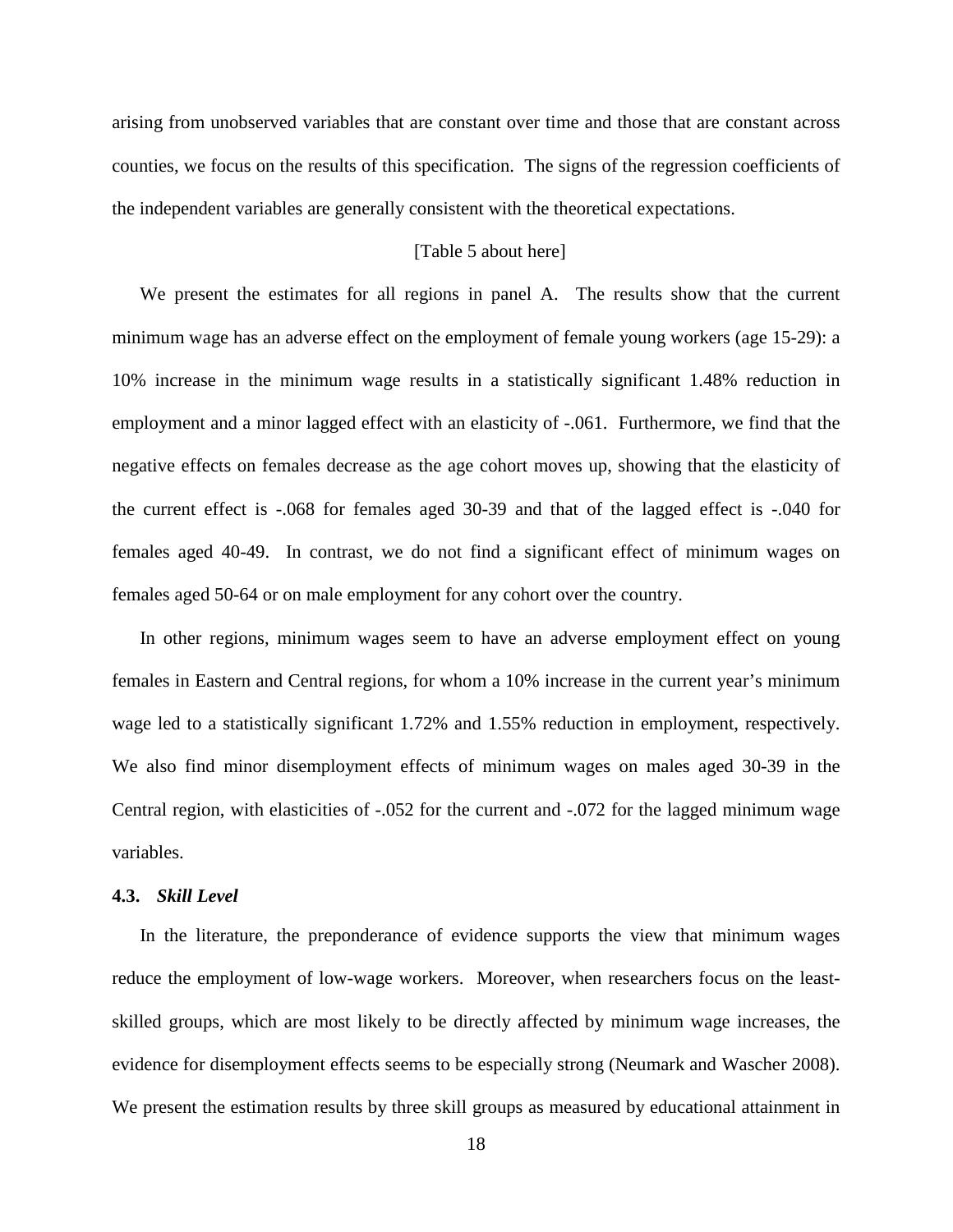[Table 6.](#page-36-0) In each group, we report the estimates using the fixed-effects model with both fixed year and county effects.

#### [\[Table 6](#page-36-0) about here]

Our estimates reveal disemployment effects of minimum wages on low-skilled workers (high school graduates or below). For example, looking at panel A of [Table 6,](#page-36-0) the results show that the current minimum wage has an adverse effect on the employment of workers who are high school graduates or below: the elasticities of -.054 and -.080 are statistically significant at the 5% level. Furthermore, we also find lagged negative effects of minimum wages on the employment of vocational school degree workers—a 10% increase in the previous year's minimum wage results in a statistically significant .40 to .47% reduction in the current year's employment.

In the East, we find that the current minimum wage has a negative employment effect on low-skilled workers, with an elasticity of -.070, but no effect on other workers with higher degrees. As shown in Panel C of [Table 6,](#page-36-0) we find that the minimum wage has an adverse effect on low-skilled workers in the Central region, with elasticities of -.071 to -.077 for the current year and -.047 to -.052 for the previous year minimum wage variables. In addition, we also find a lagged disemployment effect on workers with vocational school degrees in the Central region, with elasticities in the range of -.083 to -.090. Finally, we examine the effect of minimum wages on workers with a college degree or above (including junior college) and do not find a significant effect in any region.

### **4.4.** *Minimum Wage Effects on Migrant Workers*

The new minimum wage regulations of 2004 were designed in large part to protect rural migrant workers, who tend to work in non-state enterprises in which labor standards and wages are low (Cooke 2005; Zhang and Deng 2005; Wang and Gunderson 2011). Minimum wages are expected to have a stronger effect on rural migrant workers because they tend to work in low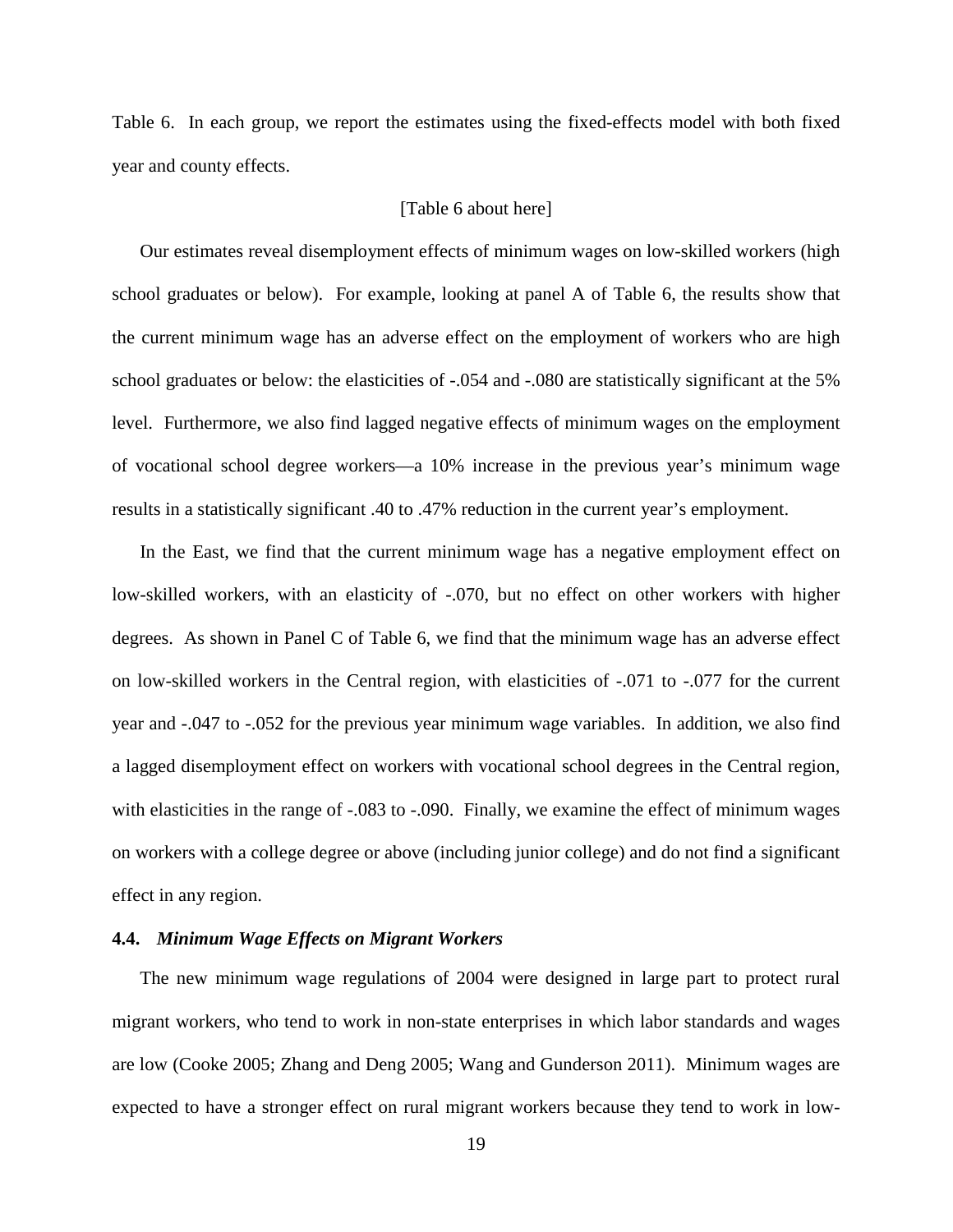wage sectors and the higher wages will induce some enterprises to use more skilled workers or more capital to substitute for the now more expensive rural workers (Wang and Gunderson 2011).

Using the micro-level UHS data, we are able to examine how the minimum wage affects the employment of rural migrant workers at the county level. Because very few rural migrants work in state-owned enterprises in our sample, we focus on non-state enterprises and report the results for all enterprises as well. [Table 7](#page-38-0) reports the results for Eastern, Central, and Western regions. Consistent with the findings of Wang and Gunderson (2011), we find that the minimum wage has negative employment effects on rural migrant workers in the less developed and more slowly growing Western regions: for all enterprises, a 10% increase in the lagged minimum wage results in a statistically significant 2.16 to 2.82% reduction in employment. In particular, for migrant workers in non-state enterprises, we find a larger disemployment effect of current minimum wages, with elasticities of -.408 and -.411. In contrast, the results show positive coefficients (though statistically insignificant) of the minimum wage variables in the East, which is consistent with the monopsonistic behavior found in Wang and Gunderson (2011).

#### **4.5.** *Minimum Wage Effects in the Pre- and Post-2004 Periods*

In China, the decisions of whether to increase minimum wages are determined by local government officials, who must often consider various factors, such as economic conditions, which could result in potential endogeneity problems, making our results unreliable. To address this possibly issue, we separate our sample into three different time periods—2002-2004, 2004- 2007, and 2008-2009—by viewing the promulgation of new minimum wage regulations in 2004 as a quasi-experiment. Specifically, we estimate Eq. (1) for the three time periods and focus on young adults and at-risk groups.<sup>15</sup>

<span id="page-20-0"></span><sup>&</sup>lt;sup>15</sup> Because there are not enough observations in the West in the 2002-2004 period, we combine the Central and West regions and report the results in Panel C o[f Table 8.](#page-39-0)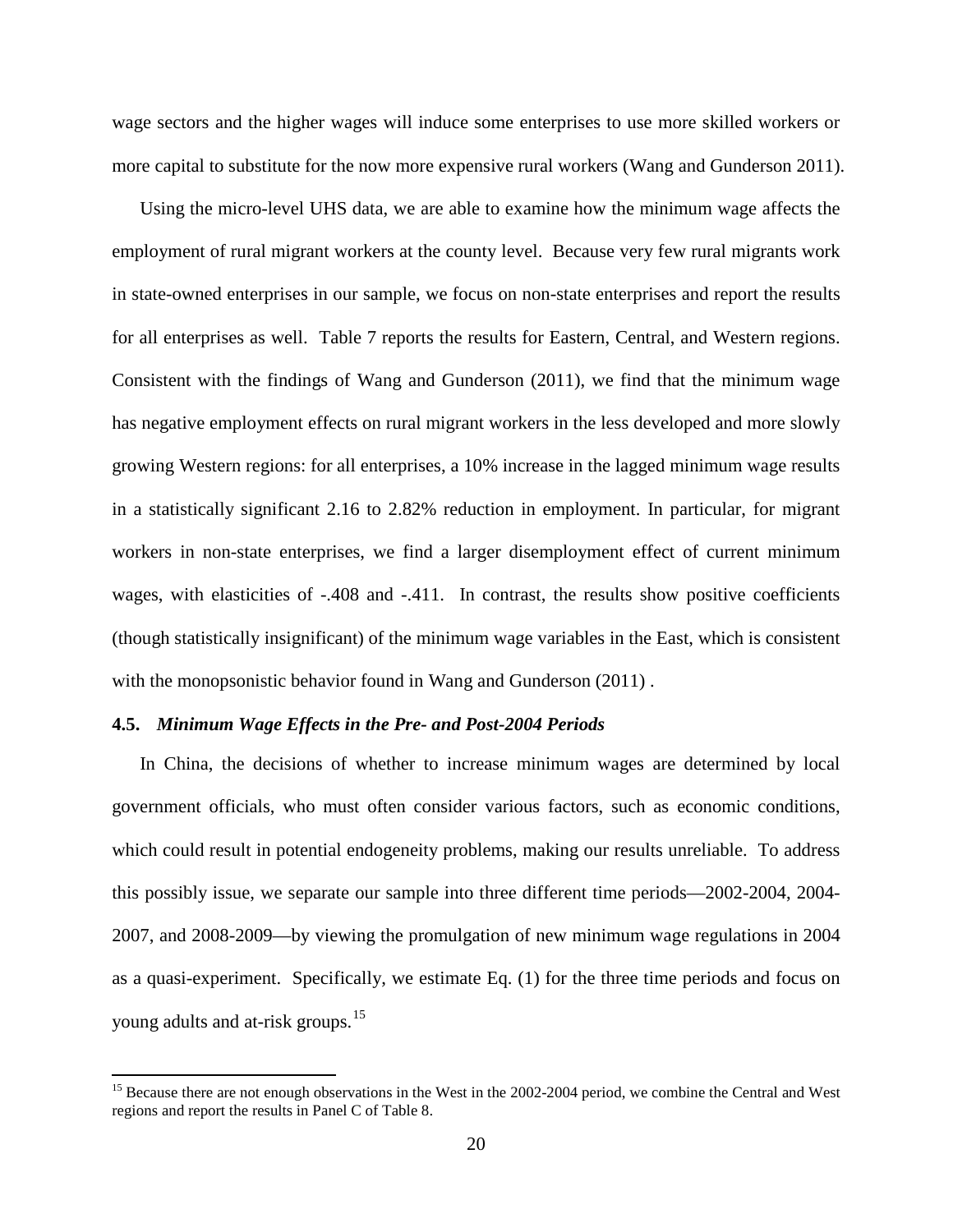[Table 8](#page-39-0) reports the estimates for all regions in Panel A, the Eastern regions in Panel B, and Central and West regions in Panel C. The evidence supporting our main results is significant. In the country as a whole, we do not find minimum wages to have an effect on employment in the 2002-2004 period. In contrast, we find that current and lagged minimum wages do have negative effects on at-risk groups in the 2004-2007 period (elasticities -.359 and -.246 for the current and lagged minimum wages, respectively) and a lagged disemployment effect on young adults in the 2008-2009 period (elasticity -.103). In separate regions, we find a similar phenomenon in the East, where there is no statistically significant effect in the 2002-2004 period but the minimum wage has negative employment effects in both the 2004-2007 and the 2008- 2009 periods. In the Central and West regions, we find lagged negative effects on young adults in both the post-2004 periods but no effect in the  $2002$ -2004 period.<sup>[16](#page-20-0)</sup> In short, our results in [Table 8](#page-39-0) seem to support the pattern observed in [Figure 1,](#page-40-0) namely, that the year 2004 is the watershed of the minimum wage policy in China.

### **4.6.** *Discussion of the Results*

We began with estimating the employment effects of minimum wages by three geographical regions and sought to explain the impact for the 2004 to 2009 period. The estimates showed that in the more developed East China, the negative employment effects of the current and lagged minimum wages on young adults are statistically significant, with elasticities in the range of - .088 and -.136 to -.156, respectively. Although the numbers are small, they are in the range of those found in the studies of developed and developing countries, and are very likely inside of the consensus range of -.1 to -.3 from the earlier literature as noted in Neumark and Wascher (2008).

<span id="page-21-0"></span> $^{16}$  For at-risk groups, we do not find significant effects in the 2004-2007 and 2008-2009 periods, however, there is a statistically significant positive effect in the current minimum wage variable. We are aware that there are only 31 observations in the Central and West for this group; hence, one should interpret this coefficient in caution.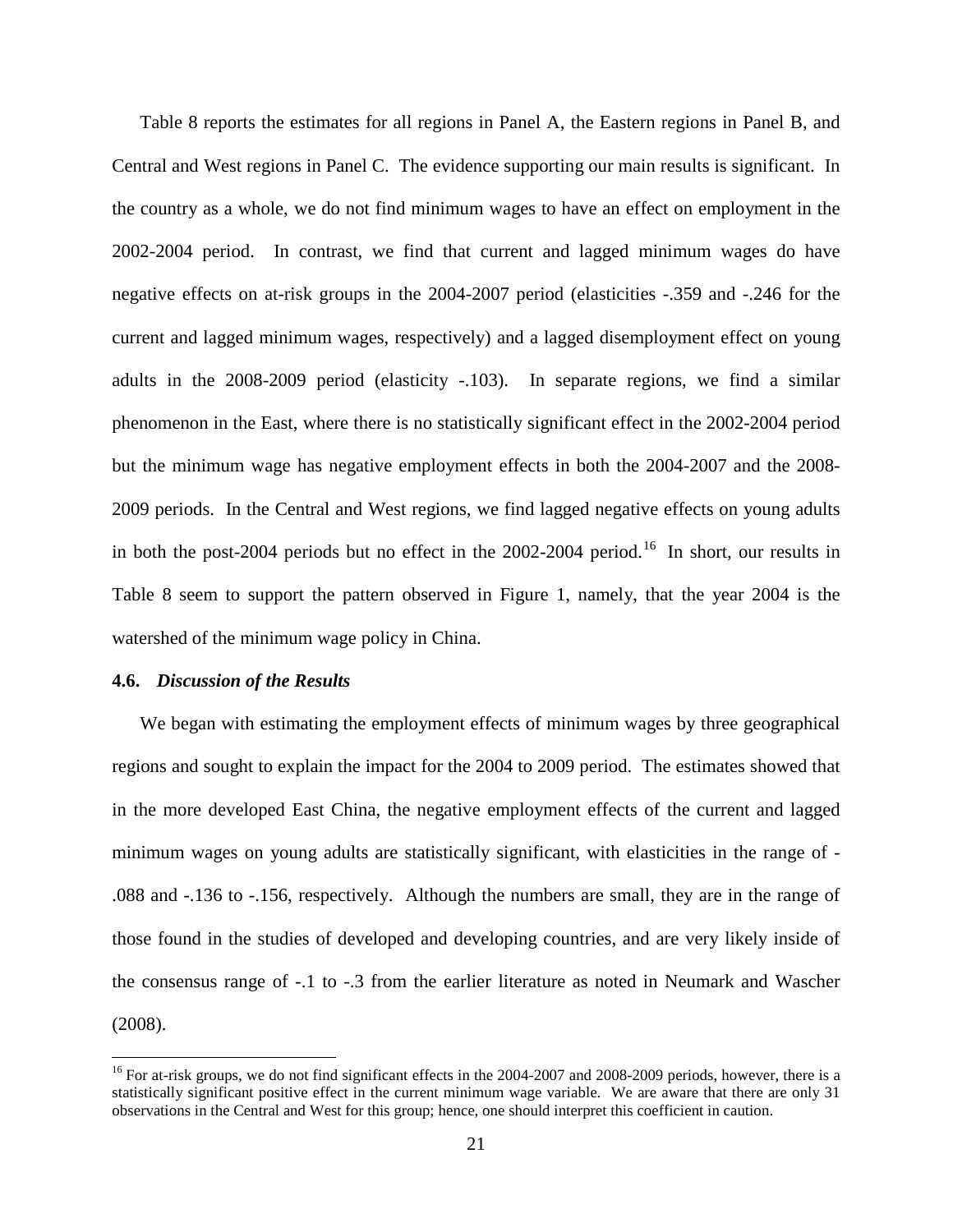Besides, we found that minimum wage changes resulted in a larger lagged disemployment effect for at-risk groups over the country, with elasticities in the range of -.265 to -.340. In particular, these effects are consistently more prominent for both young adults and at-risk groups in the Central region. The result that nearly all the lagged effects are constantly more prominent than the current contemporaneous effects for young adults and at-risk groups highlights the significance that the adjustments on employment from the minimum wage effects would take sufficient time to occur. It is important to note that our finding of a lagged disemployment effect to minimum wage changes is not particularly anomalous, viewed in the context of many empirical studies in the minimum wage literature. Hamermesh (1995) points out that nonlabor inputs such as capital may be costly and slow to adjust in the short run, which will also tend to slow the adjustment of other complementary inputs such as labor. Subsequent empirical studies have tended to find evidence of longer-run disemployment effects of minimum wages: for example, Baker et al. (1999) on Canadian data, Keil et al. (2001) on a panel of U.S. state-based data, Burkhauser et al. (2000) on Current Population Survey data, and Wang and Gunderson (2011) on a Chinese provincial-level panel data.

Our study offers a potential reconciliation for the mixed results reported by Ni et al. (2011) and Wang and Gunderson (2011). By examining the effects for several subgroups, we found that, similar to Ni et al. (2011), the minimum wage has a significantly negative effect on all employees in the East and a lagged positive effect in the Western region in 2004-2009; on the contrary, using rural migrants as the target group, we found that the minimum wage has an adverse and significant effect in the West and a positive effect (though statistically insignificant) in the Eastern region over the same period, as found in Wang and Gunderson (2011). The positive but insignificant employment effects on rural migrants in the East of China would be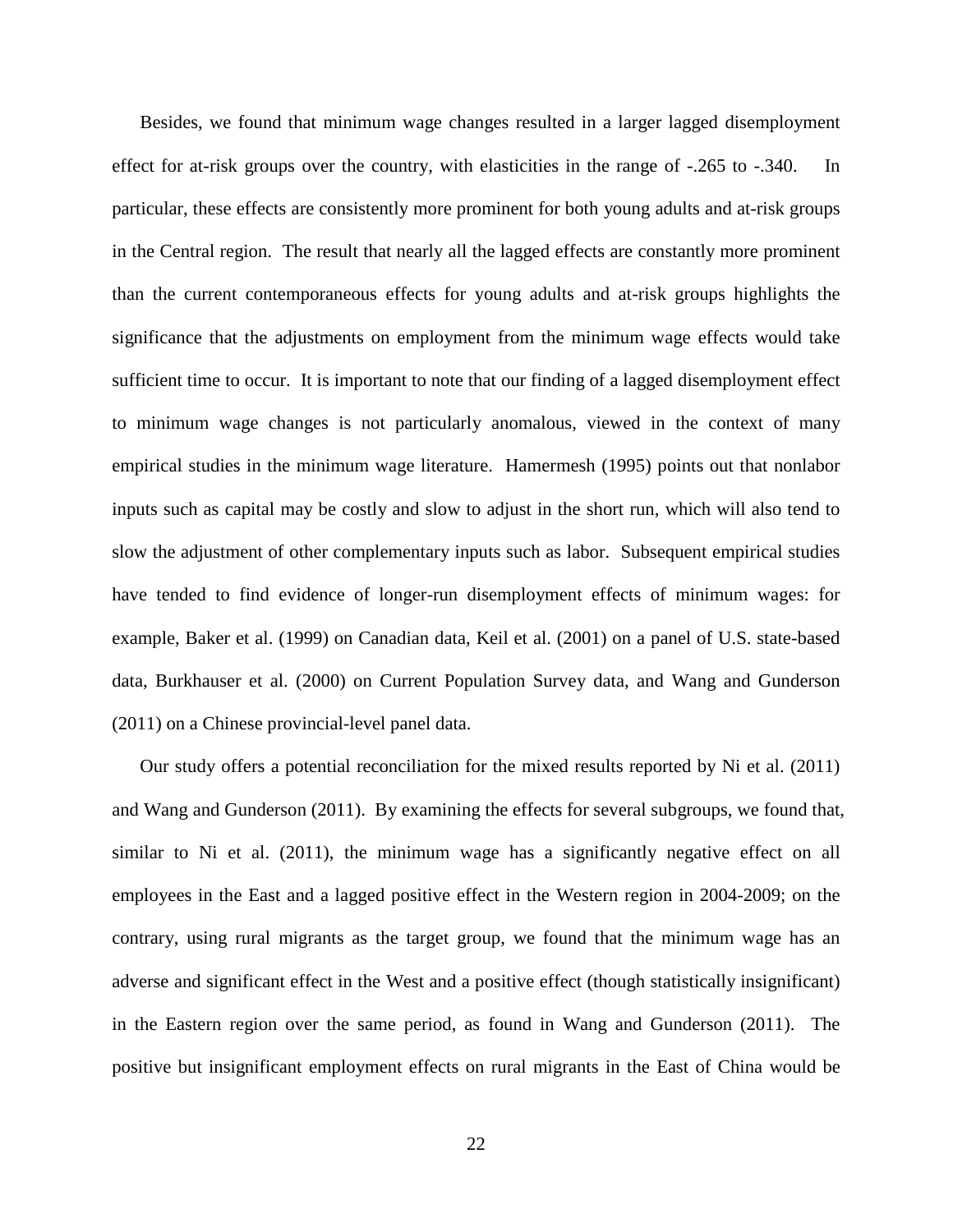consistent with the fact that labor shortages of migrant workers began looming in the Eastern coastal region during the spring of 2004 (Cai and Wang 2006), and there is more new job creation and turnover in the private sector in the more prosperous and rapidly growing Eastern region (Cai et al. 2008). Besides, the effects are statistically insignificant in the East which is consistent with the finding in Wang and Gunderson (2011) that minimum wages are simply a nonbinding constraint for rural migrant workers in this region. In contrast, we found negative employment effects in the less developed Western China with stronger effects in the more market-oriented non-state enterprises which tend to employ disproportionately more rural migrants, reflecting the prevailing evidence of rural labor surplus in the Western region (Taylor 1988; Knight and Song 1999; Knight et al. 2011) and the fact that non-state enterprises are more sensitive to market forces and respond more to market pressures.<sup>[17](#page-21-0)</sup>

Our full sample results (age 15-64) reported in column 3 of [Table 4](#page-32-0) show negative employment effects over the country and in the Eastern region, which is consistent with the findings by Ni et al. (2011), who use general working population (age 15 and above) in their analysis. When focusing on young adults and at-risk groups (which are more likely affected by the minimum wage policy), we found stronger negative employment effects in the East; in addition, we found lagged disemployment effects in the Central and positive effects (insignificant) in the Western region. The attenuating disemployment effects across regions can be explained in part by the fact that in the Central and Western regions young adults and at-risk groups tend to work in the state-owned enterprises—a sector that is considerably inefficient and less responsive to market pressures (Lin et al. 2001).<sup>[18](#page-23-0)</sup>

<span id="page-23-1"></span><span id="page-23-0"></span><sup>&</sup>lt;sup>17</sup> In our data, about 87% of rural migrant workers work in the non-state enterprises in the Western region. <sup>18</sup> Over 2004-2009, 42% of young adults work in the state-owned enterprises in the Eastern region; 59 and 61% young adults work in the state-owned enterprises in the Central and Western regions, respectively. For at-risk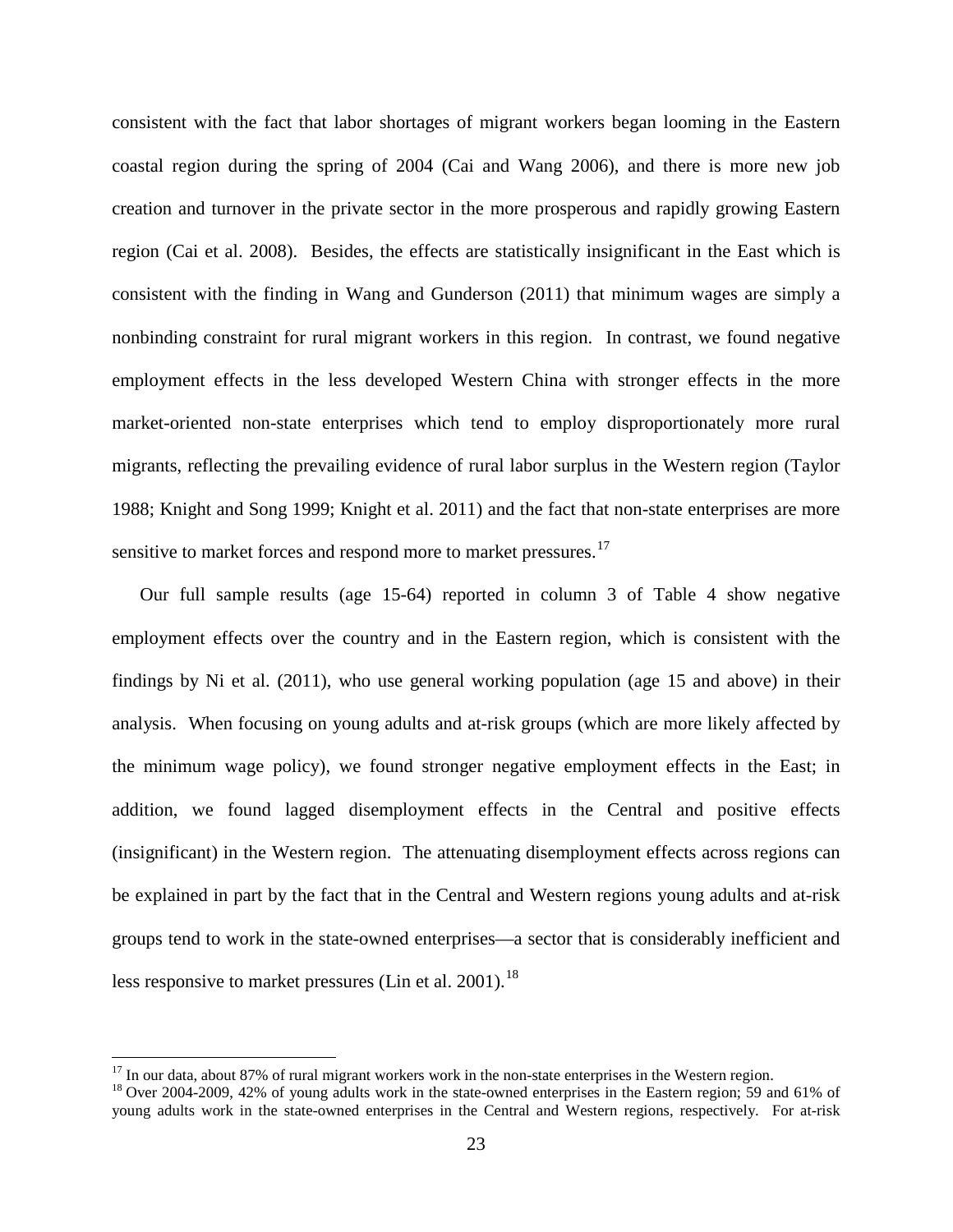Furthermore, our microdata sample allows us to assess the effect of minimum wages by gender and age cohort. Consistent with most studies in the literature, we found that the minimum wage has negative effects on female young workers (age 15-29)—the most disadvantaged and vulnerable groups in the labor market. In contrast, we did not find significant effects on the employment of their male (age 15-29) and senior counterparts (age 50-64) for the entire sample. We also investigated whether the minimum wage affects the employment of lowskilled workers. Our results show that minimum wages reduce the employment of low-skilled workers, indicating that Chinese workers who are high school graduates or below or have vocational school degrees were directly and adversely affected by minimum wage increases.

Taken together, our results show significant and heterogeneous disemployment effects of minimum wages by region, skill, and gender. In particular, the effect on young adults, at-risk groups, and rural migrants varies, highlighting the importance of heterogeneous effects of minimum wages. $19$ 

### <span id="page-24-0"></span>**5. Conclusions**

We use a large set of panel data at the county level that contains relevant information on minimum wages, combined with a longitudinal household survey of 16 representative provinces, to estimate the employment effect of minimum wage changes in China over the 2004 to 2009 period. Compared to previous studies using provincial-level data and reporting mixed results, we found that minimum wage changes have significant negative effects on the employment in

groups, 24% of them work in the state-owned enterprises in the Eastern region, while 43 and 47% work in the stateowned enterprises in the Central and Western regions, respectively.

<sup>&</sup>lt;sup>19</sup> Indeed, our sample shows that the three groups are different in terms of employment type, skill, and wage distribution. Over the period of 2004-2009, less than 3 and 2.5% of young adults are at-risk groups and rural migrants in each region, respectively. Likewise, less than 3 and 2% of at-risk groups are young adults and rural migrants in each region, respectively.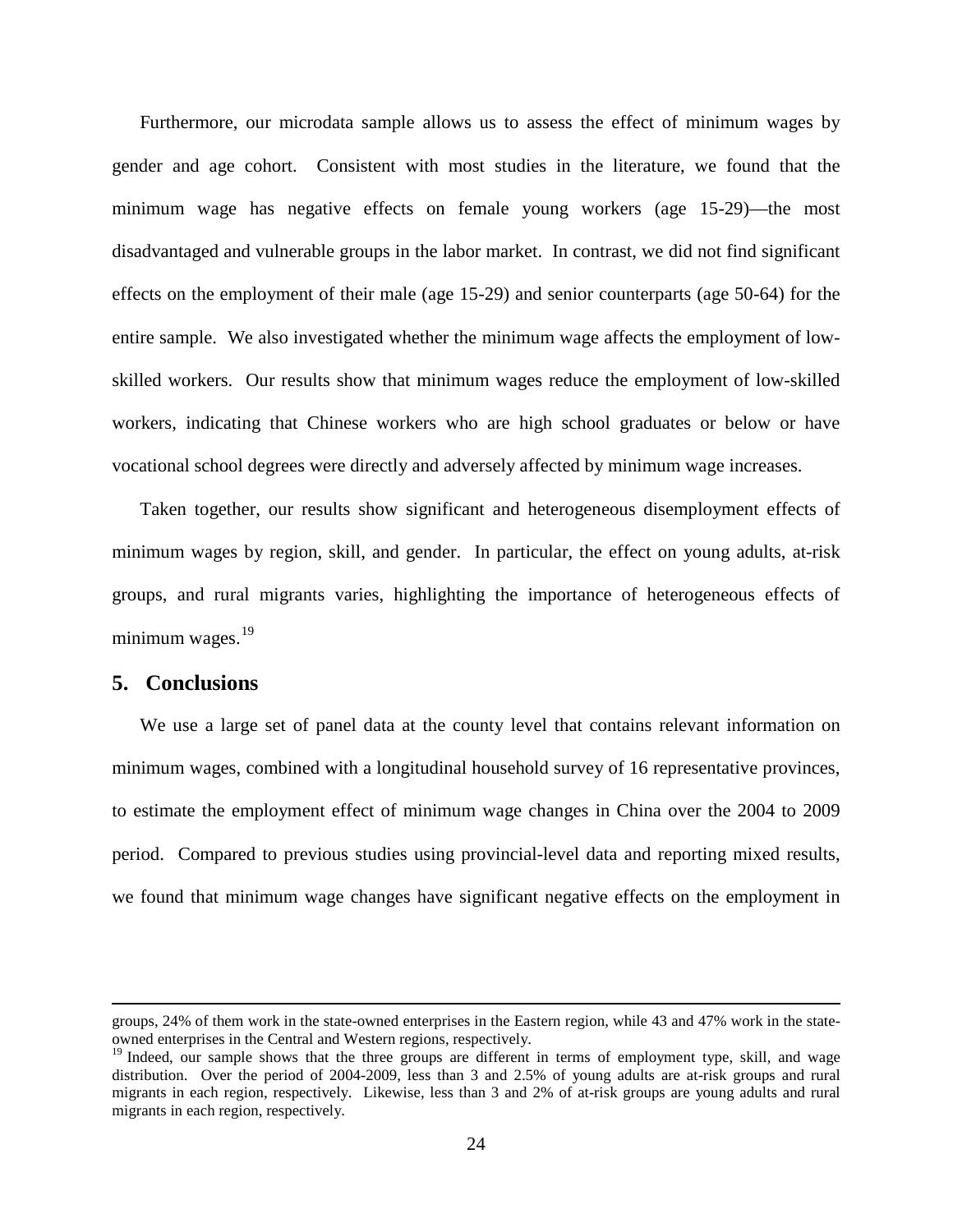the Eastern and Central regions of China, and resulted in disemployment for young adults, lowskilled workers, and rural migrants, particularly at-risk groups.

The significance of our findings rests on several factors. First, the use of county data (over 1,400 counties) allows for greater accuracy and more informational variation (127 changes) in detecting the minimum wage effects. Second, the feature of microdata allows us to directly evaluate the effects on those who are at risk of being affected by a minimum wage increase such as young adults and low-skilled workers. Third, our estimates of the control variables generally have the expected signs. Fourth, viewing the promulgation of new minimum wage regulations in 2004 as a quasi-experiment further supports our findings.

 China is a large developing country in the transition to a market economy, with an abundance of workers in low-paid occupations that are at risk of being affected by minimum wage changes. Although its experience with minimum wages is new, our results provide both regional relevance and general implication, viewed in the context of the minimum wage literature. Future research such as using microdata solely on rural migrants is certainly needed, given the evidence that migrant workers are substantially affected.

# **References**

Baker, Michael, Dwayne Benjamin and Shuchita Stanger. 1999. The highs and lows of the minimum wage effect: A time-series cross-section study of the canadian law. *Journal of Labor Economics*, 17(2): 318-50.

Brandt, Loren and Carsten A. Holz. 2006. Spatial price differences in china: Estimates and implications. *Economic Development and Cultural Change*, 55(1): 43-86.

Brown, Charles. 1999. Chapter 32 minimum wages, employment, and the distribution of income, C. A. Orley and C. David, *Handbook of labor economics.* Elsevier, 2101-63.

Burkhauser, Richard V., Kenneth A. Couch and David C. Wittenburg. 2000. A reassessment of the new economics of the minimum wage literature with monthly data from the current population survey. *Journal of Labor Economics*, 18(4): 653-80.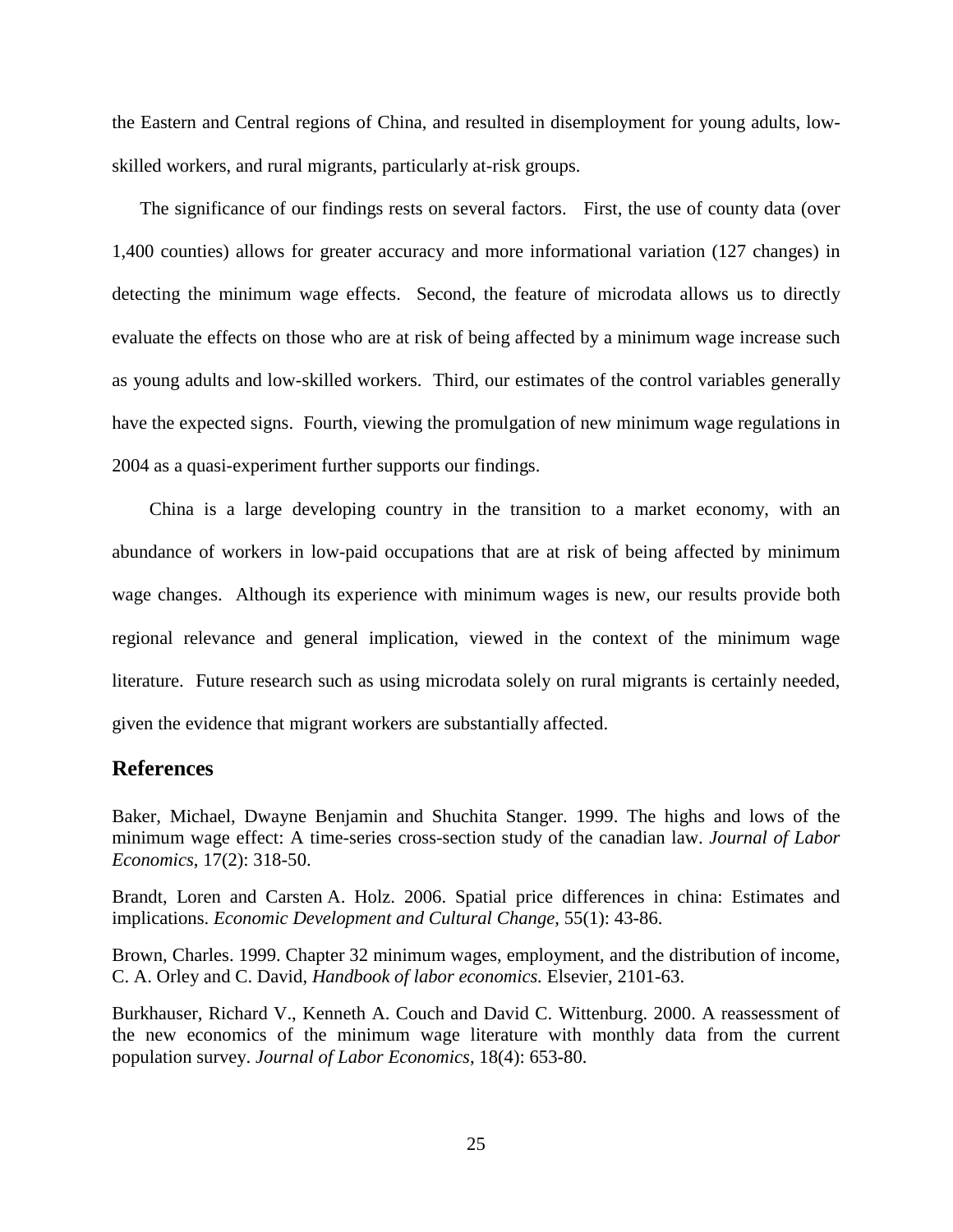Cai, Fang, Albert Park and Yaohui Zhao. 2008. The chinese labor market in the reform era, L. Brandt and T. G. Rawski, *China's great economic transformation.* Cambridge: Cambridge University Press, 167-214.

Cai, Fang and Meiyan Wang. 2006. Labor shortage in an aging but not affluent society. *China Opening Herald*, 1: 31-39 (in Chinese).

Campolieti, Michele, Tony Fang and Morley Gunderson. 2005. How minimum wages affect schooling-employment outcomes in canada, 1993–1999. *Journal of Labor Research*, 26(3): 533- 45.

Campolieti, Michele, Morley Gunderson and Chris Riddell. 2006. Minimum wage impacts from a prespecified research design: Canada 1981–1997. *Industrial Relations: A Journal of Economy and Society*, 45(2): 195-216.

Card, David. 1992. Do minimum wages reduce employment? A case study of california, 1987-89. *Industrial and Labor Relations Review*, 46(1): 38-54.

Card, David and Alan B. Krueger. 1994. Minimum wage and employment: A case study of the fast-food industry in new jersey and pennsylvania. *American Economic Review*, 84(4): 772-93.

\_\_\_\_. 1995. *Myth and measurement: The new economics of the minimum wage*. Princeton: Princeton University Press.

. 2000. Minimum wages and employment: A case study of the fast-food industry in new jersey and pennsylvania: Reply. *American Economic Review*, 90(5): 1397-420.

Chan, Anita. 2001. *China's workers under assault: The exploitation of labor in a globalizing economy*. ME Sharpe.

Cheung, Steven N. S. 2004. Another eye on minimum wages, *Southern Weekly.* June 17 (in Chinese):

\_\_\_\_. 2010. The lethality of minimum wages, *Economic Information Daily.* February 24 (in Chinese):

Cooke, Fang Lee. 2005. *Hrm, work and employment in china*. Routledge.

Cunningham, Wendy. 2007. Minimum wages and social policy : Lessons from developing countries, Washington, DC: World Bank,

Dickens, Richard, Stephen Machin and Alan Manning. 1999. The effects of minimum wages on employment: Theory and evidence from britain. *Journal of Labor Economics*, 17(1): 1-12.

Ding, Shouhai. 2009. An analysis of minimum wage effects on the employment of rural-urban migrant-evidence from the survey of 827 rural-ruban migrants in beijing. *China Rural Survey*, 4: 26-36 (in Chinese).

Du, Yang and Meiyan Wang. 2008. The implementation of minimum wage system and its effects in china. *Journal of Graduate School of Chinese Academy of Social Sciences*, 6: 56-62 (in Chinese).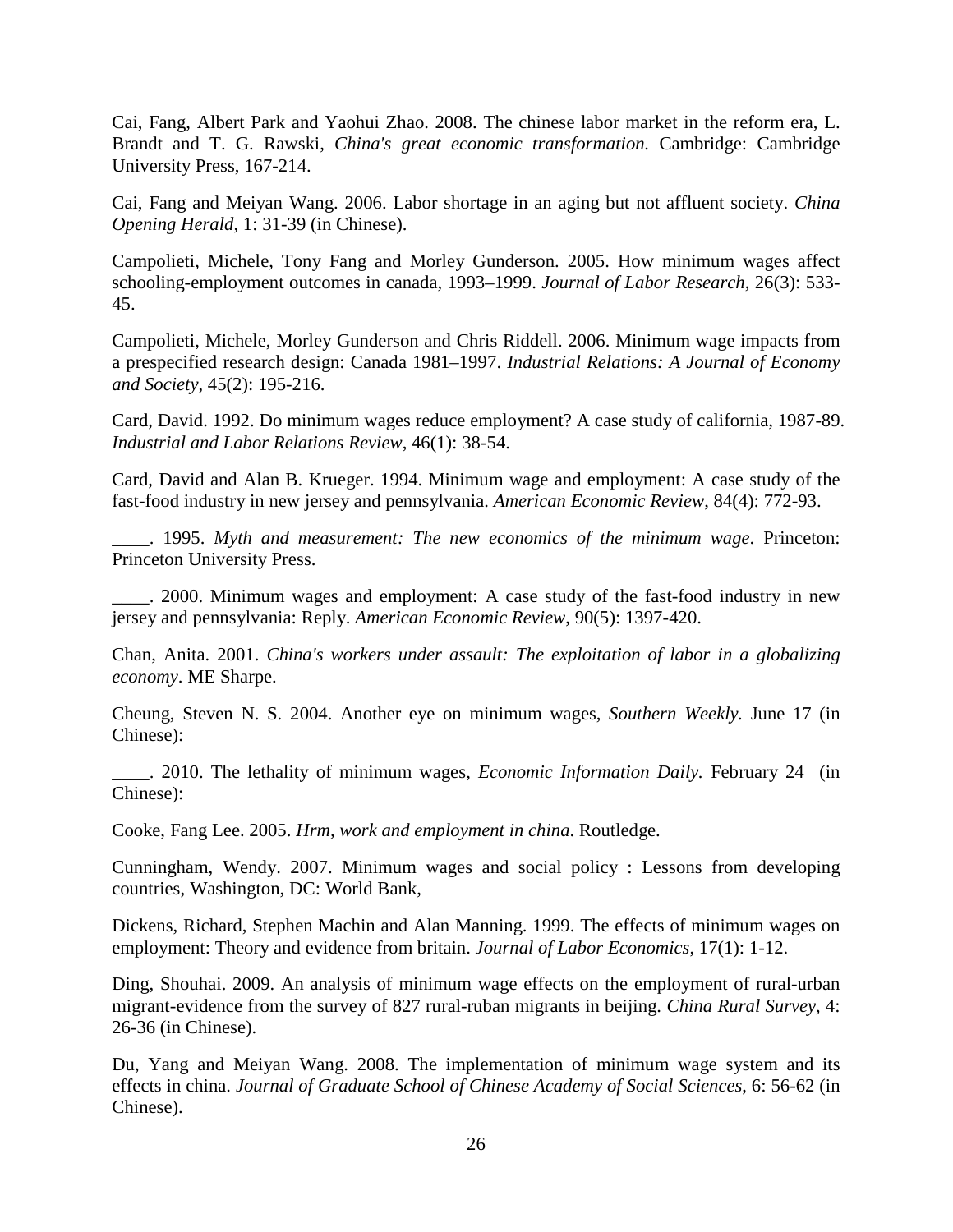Frost, Stephen. 2002. Labour standards in china: The business and investment challenge, *Association for Sustainable and Responsible Investment in Asia.* 

Gong, Qiang. 2009. The impact of mimimum wages on welfare of firm and labor in china. *Journal of Nanjing University*, 2: 61-68 (in Chinese).

Gunderson, Morley. 2005. Minimum wages in canada: Theory, evidence and policy, F. L. S. R. Commission, Ottawa:

Hamermesh, Daniel, S. 1995. Myth and measurement: The new economics of the minimum wage: Comment. *Industrial and Labor Relations Review*, 48(4): 835-38.

Han, Zhaozhou and Zhangjin Wei. 2011. Minimum wage standards: Questions and policies. *Guangdong Social Sciences*, 1: 192-200 (in Chinese).

Jia, Peng and Shiwei Zhang. 2013. Spillover effects of minimum wages increase. *Statistical Research*, 30(4): 37-41 (in Chinese).

Keil, Manfred W., Donald Robertson and James Symons. 2001. Minimum wages and employment, Claremont Colleges,

Knight, John B. and Lina Song. 1999. *The rural-urban divide: Economic disparities and interactions in china*. Oxford: Oxford University Press.

Knight, John, Quheng Deng and Shi Li. 2011. The puzzle of migrant labour shortage and rural labour surplus in china. *China Economic Review*, 22(4): 585-600.

Lin, Justin Yifu, Fang Cai and Zhou Li. 2001. *State-owned enterprise reform in china*. Hong Kong: The Chinese University of Hong Kong.

Machin, Stephen and Alan Manning. 1994. The effects of minimum wages on wage dispersion and employment: Evidence from the U.K. Wages councils. *Industrial and Labor Relations Review*, 47(2): 319-29.

Metcalf, David. 2008. Why has the british national minimum wage had little or no impact on employment? *Journal of Industrial Relations*, 50(3): 489-512.

National Bureau of Statistics of China. 2010. The 6th china population census,

\_\_\_\_. 2012. China labour statistical year book.

Neumark, David. 2001. The employment effects of minimum ages: Evidence from a prespecified research design. *Industrial Relations: A Journal of Economy and Society*, 40: 121-44.

Neumark, David and William Wascher. 1992. Employment effects of minimum and subminimum wages: Panel data on state minimum wage laws. *Industrial and Labor Relations Review*, 46(1): 55-81.

\_\_\_\_. 1995. Minimum-wage effects on school and work transitions of teenagers. *American Economic Review*, 85(2): 244-49.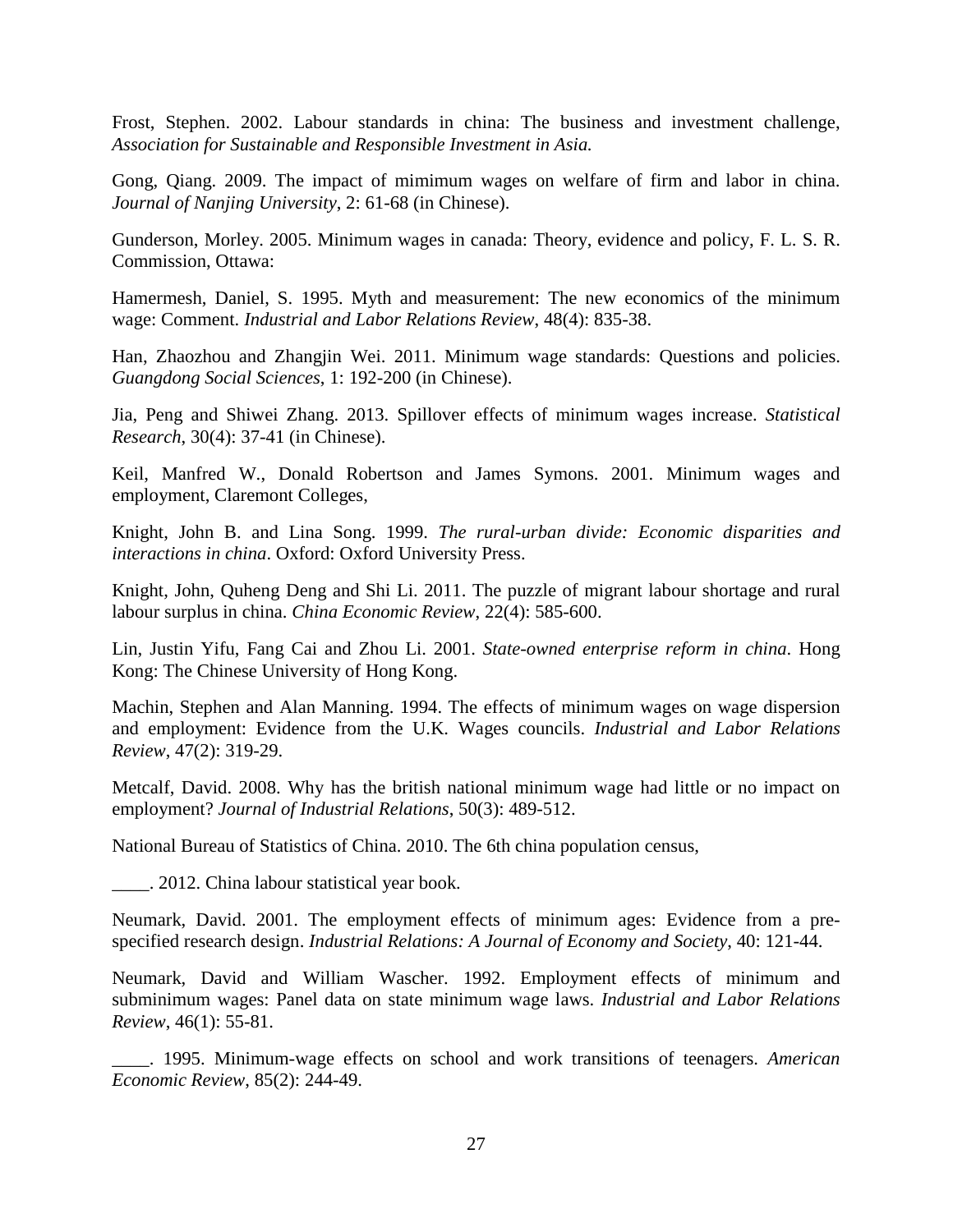Neumark, David and William L. Wascher. 2008. *Minimum wages*. The MIT Press.

Ni, Jinlan, Guangxin Wang and Xianguo Yao. 2011. Impact of minimum wages on employment: Evidence from china. *The Chinese Economy*, 44(1): 18-38.

Ping, Xinqiao. 2005. On the industrial relations of private companies. *China Reform*, 4: 61-62 (in Chinese).

Rama, Martin. 2001. The consequences of doubling the minimum wage: The case of indonesia. *Industrial and Labor Relations Review*, 54(4): 864-81.

Stewart, Mark B. 2004. The employment effects of the national minimum wage. *Economic Journal*, 114: C110-C16.

Su, Hainan. 1993. Research on the legislation of minimum wage law of china. *Review of Economic Research*, Z1: 26-36 (in Chinese).

Sun, Suqing. 2006. The economic analysis for the chinese employment influence to the adjusting the lowest wage policy. *Journal of Hubei College of Finance and Economics*, 18(5): 13-15 (in Chinese).

Taylor, Jeffrey R. 1988. Rural employment trends and the legacy of surplus labour, 1978–86. *The China Quarterly*, 116: 736-66.

Wang, Jing and Morley Gunderson. 2011. Minimum wage impacts in china: Estimates from a prespecified research design, 2000-2007. *Contemporary Economic Policy*, 29(3): 392-406.

Williams, Nicolas. 1993. Regional effects of the minimum wage on teenage employment. *Applied Economics*, 25(12): 1517-28.

Xue, Zhaofeng. 2004. The undesirable minimum wage law, *21st Century Business Herald.*  November 18 (in Chinese): 11-18.

Yang, Tao. 2006. What is the social background when china implemented its minimum wage law?, *People's Daily.* 

Ye, Min. 2005. Discussions on the effects of minimum wages on rural-urban migrant workers and the youth. *Theory and Modernization*, 7: 86-87.

Zhang, Juan and Juqiu Deng. 2005. On minimum wage system of peasant laborers. *Journal of Beijing Agricultural Vocation College*, 19(5): 46-49 (in Chinese).

Zhang, Zhiyong. 2007. Will minimum wage decrease immigrant peasant workers' employment? *Finance and Economics*, 10: 103-10 (in Chinese).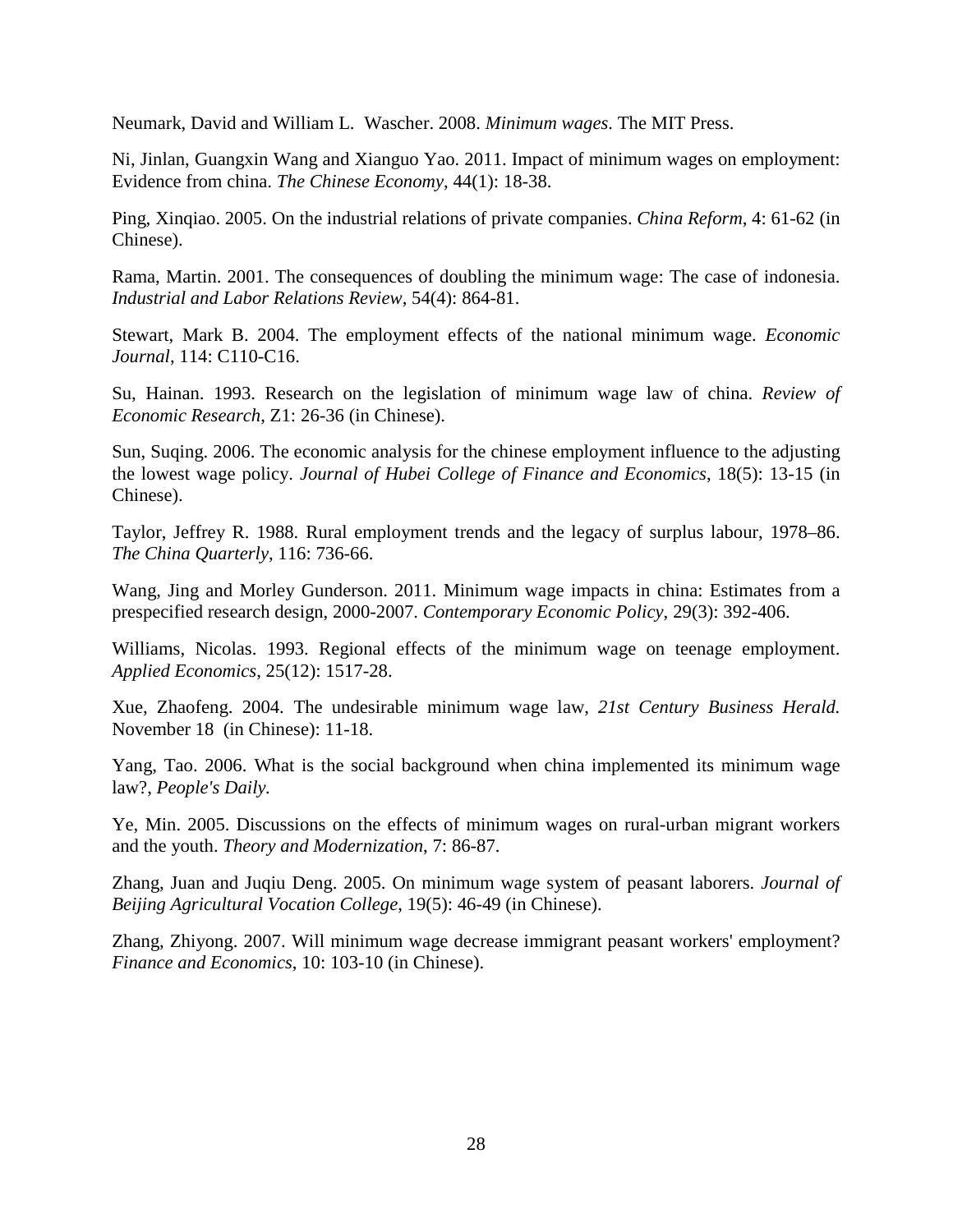<span id="page-29-0"></span>

|                      |           | 2004    |      |           | 2005       |      |           | 2006    |      |           | 2007 |      |           | 2008    |      |           | 2009             |              |
|----------------------|-----------|---------|------|-----------|------------|------|-----------|---------|------|-----------|------|------|-----------|---------|------|-----------|------------------|--------------|
| Province             | <b>MW</b> | S.D.    | Obs. | <b>MW</b> | S.D.       | Obs. | <b>MW</b> | S.D.    | Obs. | <b>MW</b> | S.D. | Obs. | <b>MW</b> | S.D.    | Obs. | <b>MW</b> | S.D.             | Obs.         |
| East                 |           |         |      |           |            |      |           |         |      |           |      |      |           |         |      |           |                  |              |
| <b>Beijing</b>       | 509.5     | 0.      | 2    | 562.5     | $\Omega$ . | 2    | 611.8     | $\cdot$ | 2    | 665.4     | 0.   | 2    | 735.4     | $\cdot$ |      | 820.1     | $\cdot$          | $\mathbf{2}$ |
| Shanghai             | 590.3     | $\cdot$ | 2    | 662.5     | 0.         | 2    | 712.1     | 0.      |      | 757.7     | 0.   | 2    | 894.0     | 0.      |      | 984.2     | $\overline{0}$ . | $\mathbf{2}$ |
| Liaoning             | 282.3     | 46.0    | 96   | 361.9     | 36.6       | 96   | 405.5     | 41.2    | 96   | 465.8     | 48.7 | 96   | 550.1     | 59.9    | 97   | 587.8     | 63.2             | 97           |
| Shandong             | 348.4     | 35.2    | 129  | 440.9     | 50.0       | 129  | 454.6     | 53.5    | 129  | 476.2     | 66.3 | 129  | 571.9     | 75.6    | 129  | 609.9     | 80.6             | 129          |
| Jiangsu              | 416.2     | 59.9    | 66   | 457.6     | 66.8       | 66   | 517.9     | 70.4    | 66   | 591.0     | 78.0 | 75   | 647.8     | 88.1    | 75   | 694.4     | 94.7             | 75           |
| Guangdong            | 361.2     | 59.9    | 104  | 442.1     | 80.6       | 104  | 475.0     | 84.9    | 104  | 516.6     | 88.5 | 104  | 574.3     | 88.2    | 104  | 636.1     | 98.2             | 104          |
| All East             | 349.1     | 68.5    | 339  | 426.7     | 72.1       | 399  | 460.6     | 76.0    | 399  | 507.4     | 86.5 | 408  | 583.6     | 87.6    | 409  | 629.7     | 95.7             | 409          |
| Central              |           |         |      |           |            |      |           |         |      |           |      |      |           |         |      |           |                  |              |
| Heilongjiang 282.0   |           | 28.1    | 30   | 287.8     | 28.7       | 30   | 384.0     | 45.7    | 30   | 418.0     | 53.6 | 30   | 456.0     | 58.6    | 30   | 486.3     | 62.5             | 30           |
| Anhui                | 304.6     | 11.7    | 86   | 330.7     | 17.1       | 86   | 350.1     | 19.1    | 86   | 400.7     | 27.1 | 86   | 420.4     | 29.2    | 86   | 448.3     | 31.2             | 86           |
| Jiangxi              | 246.7     | 6.6     | 99   | 317.7     | 8.9        | 100  | 328.9     | 9.4     | 100  | 427.5     | 15.2 | 100  | 460.3     | 21.8    | 100  | 490.9     | 23.3             | 100          |
| Shanxi               | 348.2     | 21.8    | 119  | 445.4     | 22.3       | 119  | 454.2     | 22.4    | 119  | 476.3     | 21.6 | 119  | 536.6     | 22.8    | 119  | 642.5     | 28.6             | 119          |
| Hubei                | 271.9     | 34.9    | 89   | 320.6     | 36.8       | 89   | 330.2     | 37.2    | 89   | 402.4     | 39.1 | 89   | 453.4     | 45.6    | 89   | 541.5     | 58.5             | 89           |
| Henan                | 251.5     | 15.5    | 127  | 278.5     | 17.0       | 127  | 345.0     | 27.9    | 127  | 371.1     | 25.7 | 127  | 477.2     | 42.5    | 127  | 509.0     | 45.3             | 127          |
| All Central          | 284.8     | 43.6    | 550  | 337.1     | 63.8       | 551  | 366.2     | 54.7    | 551  | 416.3     | 46.3 | 551  | 473.1     | 51.7    | 551  | 529.1     | 77.0             | 551          |
| West                 |           |         |      |           |            |      |           |         |      |           |      |      |           |         |      |           |                  |              |
| Gansu                | 298.2     | 8.5     | 87   | 304.4     | 8.7        | 87   | 322.1     | 16.3    | 87   | 344.6     | 35.1 | 87   | 471.6     | 36.3    | 87   | 549.4     | 39.2             | 87           |
| Chongqing            | 334.7     | 21.7    | 42   | 365.7     | 24.6       | 42   | 409.0     | 30.1    | 42   | 477.8     | 39.8 | 42   | 554.8     | 44.5    | 42   | 591.7     | 47.4             | 42           |
| Sichuan              | 295.4     | 32.1    | 50   | 352.2     | 41.9       | 50   | 392.2     | 43.8    | 50   | 425.0     | 42.3 | 181  | 477.9     | 53.0    | 181  | 509.7     | 56.5             | 181          |
| Yunnan               | 297.5     | 18.0    | 138  | 365.2     | 23.4       | 138  | 403.6     | 23.4    | 138  | 427.0     | 22.8 | 138  | 527.2     | 31.5    | 138  | 562.3     | 33.6             | 138          |
| All West             | 302.3     | 23.3    | 317  | 346.5     | 36.1       | 317  | 380.1     | 45.0    | 317  | 414.9     | 51.8 | 448  | 499.1     | 52.3    | 448  | 541.3     | 54.1             | 448          |
| <b>All Provinces</b> | 309.5     | 56.7    | 1266 | 367.7     | 73.1       | 1267 | 399.4     | 73.3    | 1267 | 442.3     | 74.8 | 1407 | 513.5     | 79.2    | 1408 | 562.2     | 88.3             | 1408         |

Table 1 Minimum Wages Across Various Jurisdictions in China, 2004–2009

*Note*: MW represents the mean of time-weighted monthly minimum wages calculated using all counties in a jurisdiction, and it has been adjusted for inflation and converted into 2005 RMB.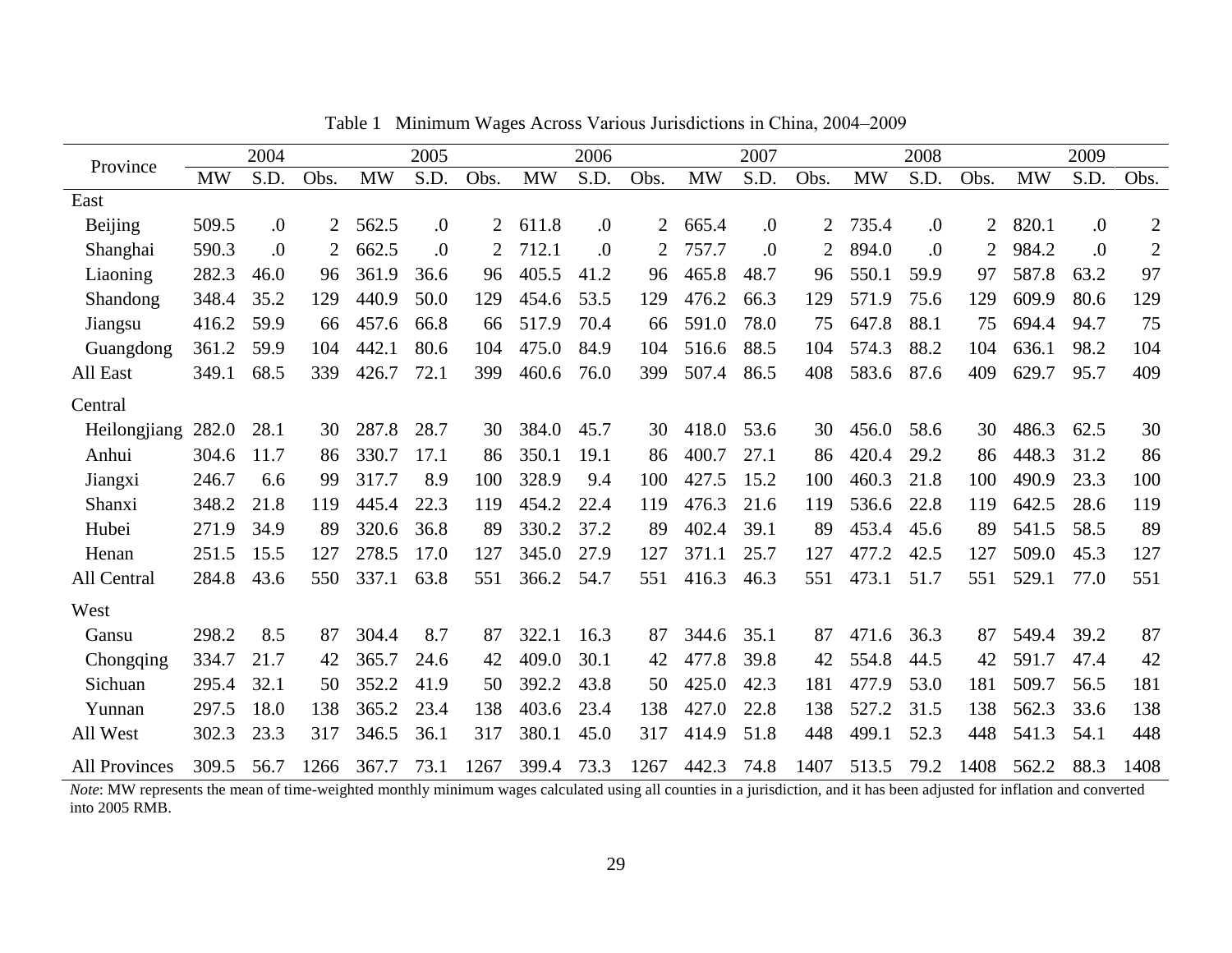<span id="page-30-0"></span>

|                                          |         | Minimum/Average Wage |      | Employment/Population |      |
|------------------------------------------|---------|----------------------|------|-----------------------|------|
| Variable                                 |         | Mean                 | S.D. | Mean                  | S.D. |
| All                                      | 100.0   | .291                 | .094 | .595                  | .072 |
| Gender                                   |         |                      |      |                       |      |
| Male                                     | 55.3    | .256                 | .089 | .673                  | .074 |
| Female                                   | 44.7    | .354                 | .115 | .520                  | .087 |
| Region                                   |         |                      |      |                       |      |
| East                                     | 54.1    | .276                 | .099 | .607                  | .068 |
| Central                                  | 32.9    | .298                 | .086 | .586                  | .074 |
| West                                     | 13.0    | .335                 | .074 | .572                  | .071 |
| Age Cohort                               |         |                      |      |                       |      |
| Age 15-29                                | 13.1    | .392                 | .167 | .359                  | .129 |
| Age 30-39                                | 30.7    | .295                 | .107 | .810                  | .096 |
| Age 40-49                                | 35.8    | .283                 | .096 | .802                  | .094 |
| Age 50-64                                | 20.3    | .278                 | .128 | .415                  | .110 |
| <b>Educational Attainment</b>            |         |                      |      |                       |      |
| <b>Elementary School or Below</b>        | 2.1     | .593                 | .505 | .226                  | .139 |
| Junior High School                       | 20.7    | .433                 | .135 | .447                  | .101 |
| <b>High School</b>                       | 25.2    | .355                 | .107 | .566                  | .098 |
| <b>Vocational School</b>                 | 12.0    | .314                 | .112 | .673                  | .131 |
| Junior College                           | 24.8    | .246                 | .086 | .801                  | .092 |
| College or Above                         | 15.2    | .183                 | .085 | .797                  | .120 |
|                                          |         |                      |      |                       |      |
| Industry                                 |         |                      |      |                       |      |
| Mining                                   | 2.3     | .291                 | .201 |                       |      |
| Manufacturing                            | 21.6    | .346                 | .134 |                       |      |
| Power Production and Supply              | 3.4     | .248                 | .142 |                       |      |
| Construction                             | 3.2     | .352                 | .211 |                       |      |
| <b>Transportation and Postal Service</b> | 7.6     | .288                 | .132 |                       |      |
| <b>Information Technology</b>            | 2.4     | .292                 | .314 |                       |      |
| <b>Wholesales and Retail Sales</b>       | 9.9     | .471                 | .197 |                       |      |
| <b>Hotel and Restaurant</b>              | 2.7     | .498                 | .333 |                       |      |
| <b>Banking and Finance</b>               | 2.9     | .234                 | .157 |                       |      |
| <b>Real Estate</b>                       | 1.9     | .355                 | .353 |                       |      |
| Leasing and Commercial Service           | 1.6     | .371                 | .313 |                       |      |
| Scientific Research                      | 2.1     | .204                 | .175 |                       |      |
| <b>Environment and Public Facility</b>   | 1.3     | .311                 | .212 |                       |      |
| Housekeeping                             | 9.6     | .509                 | .213 |                       |      |
| Education                                | 7.2     | .237                 | .101 |                       |      |
| <b>Health Care</b>                       | 4.8     | .265                 | .170 |                       |      |
| Sports and Entertainment                 | 1.8     | .280                 | .226 |                       |      |
| Public Service                           | 13.9    | .245                 | .094 |                       |      |
| Total observations                       | 287,668 |                      |      |                       |      |

Table 2 Summary Statistics

*Note*: The average wage is calculated as the mean wage in each category. Because age cohort 16-19 and 20-24 only account for .17 percent and 3.6 percent of total observations, respectively, we choose the first age cohort to be age 16-29.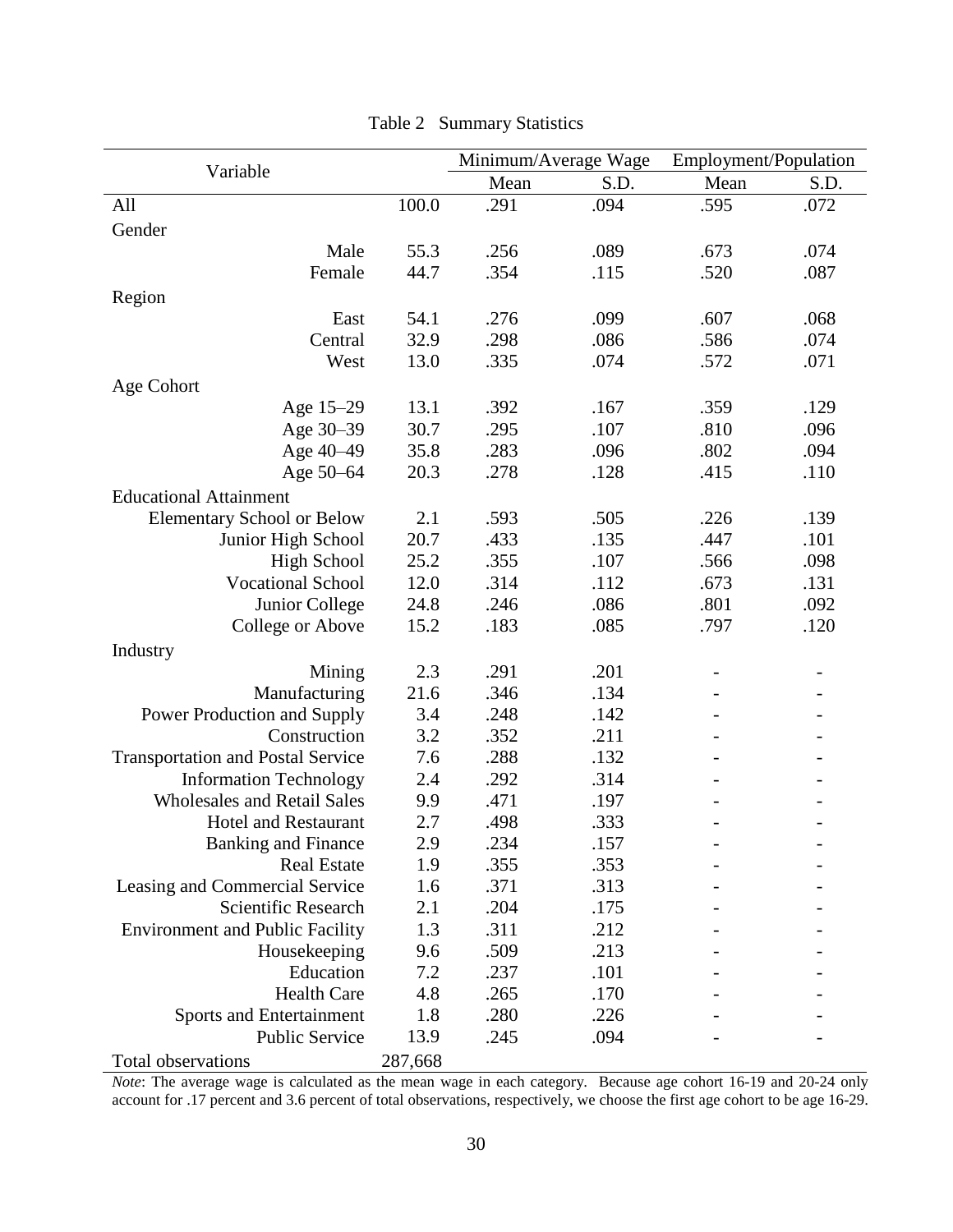<span id="page-31-0"></span>

| $\alpha$ characteristics of $\alpha$ of Kers Earning the Minimiam $\alpha$ age, 200 (200)<br>Variable | Less than<br>Minimum | Minimum | Above<br>Minimum |
|-------------------------------------------------------------------------------------------------------|----------------------|---------|------------------|
| Percent of Total (%)                                                                                  | 5.62                 | 3.28    | 91.09            |
| Percent of Female (%)                                                                                 | 61.52                | 63.84   | 42.99            |
| Minimum/Average Wage                                                                                  | 2.52                 | 1.00    | .35              |
|                                                                                                       | (4.66)               | (.06)   | (.20)            |
| Region $(\%)$                                                                                         |                      |         |                  |
| East                                                                                                  | 5.33                 | 3.27    | 91.40            |
| Central                                                                                               | 5.46                 | 2.88    | 91.66            |
| West                                                                                                  | 7.26                 | 4.36    | 88.38            |
| Age                                                                                                   |                      |         |                  |
| Age 15-29                                                                                             | 9.53                 | 4.30    | 86.17            |
| Age 30-39                                                                                             | 4.73                 | 2.84    | 92.43            |
| Age 40-49                                                                                             | 4.90                 | 3.26    | 91.83            |
| Age 50-64                                                                                             | 5.73                 | 3.33    | 90.94            |
| <b>Educational Attainment</b>                                                                         |                      |         |                  |
| <b>Elementary School or Below</b>                                                                     | 15.75                | 9.41    | 74.84            |
| Junior High School                                                                                    | 9.43                 | 6.00    | 84.57            |
| <b>High School</b>                                                                                    | 6.60                 | 3.99    | 89.40            |
| <b>Vocational School</b>                                                                              | 4.89                 | 2.85    | 92.26            |
| Junior College                                                                                        | 3.08                 | 1.50    | 95.43            |
| College or Above                                                                                      | 2.17                 | .82     | 97.01            |
| Industry                                                                                              |                      |         |                  |
| Mining                                                                                                | 3.10                 | 1.88    | 95.02            |
| Manufacturing                                                                                         | 5.50                 | 3.30    | 91.20            |
| Power Production and Supply                                                                           | 2.47                 | 1.37    | 96.16            |
| Construction                                                                                          | 5.78                 | 3.04    | 91.17            |
| <b>Transportation and Postal Service</b>                                                              | 4.00                 | 2.10    | 93.90            |
| <b>Information Technology</b>                                                                         | 5.42                 | 2.27    | 92.31            |
| <b>Wholesales and Retail Sales</b>                                                                    | 10.46                | 6.30    | 83.24            |
| <b>Hotel and Restaurant</b>                                                                           | 9.98                 | 6.52    | 83.50            |
| <b>Banking and Finance</b>                                                                            | 2.74                 | 1.21    | 96.04            |
| <b>Real Estate</b>                                                                                    | 5.46                 | 3.05    | 91.49            |
| Leasing and Commercial Service                                                                        | 6.37                 | 3.16    | 90.46            |
| Scientific Research                                                                                   | 2.20                 | .84     | 96.96            |
| <b>Environment and Public Facility</b>                                                                | 3.89                 | 2.23    | 93.87            |
| Housekeeping                                                                                          | 12.63                | 7.58    | 79.79            |
| Education                                                                                             | 2.74                 | 1.39    | 95.87            |
| <b>Health Care</b>                                                                                    | 3.57                 | 1.74    | 94.69            |
| Sports and Entertainment                                                                              | 4.10                 | 1.77    | 94.13            |
| Public Service                                                                                        | 2.41                 | 1.77    | 95.82            |
|                                                                                                       |                      |         |                  |

Table 3 Characteristics of Workers Earning the Minimum Wage, 2004-2009

*Note*: standard deviations are in parentheses. There are 287,668 observations in this period. "Less than the Minimum" are workers earning wages at or below 90 percent of the minimum wage. Minimum wage workers earn wages above 90 percent and up to 110 percent of the minimum wage. Above minimum wage workers earn wages above 110 percent of the minimum wage.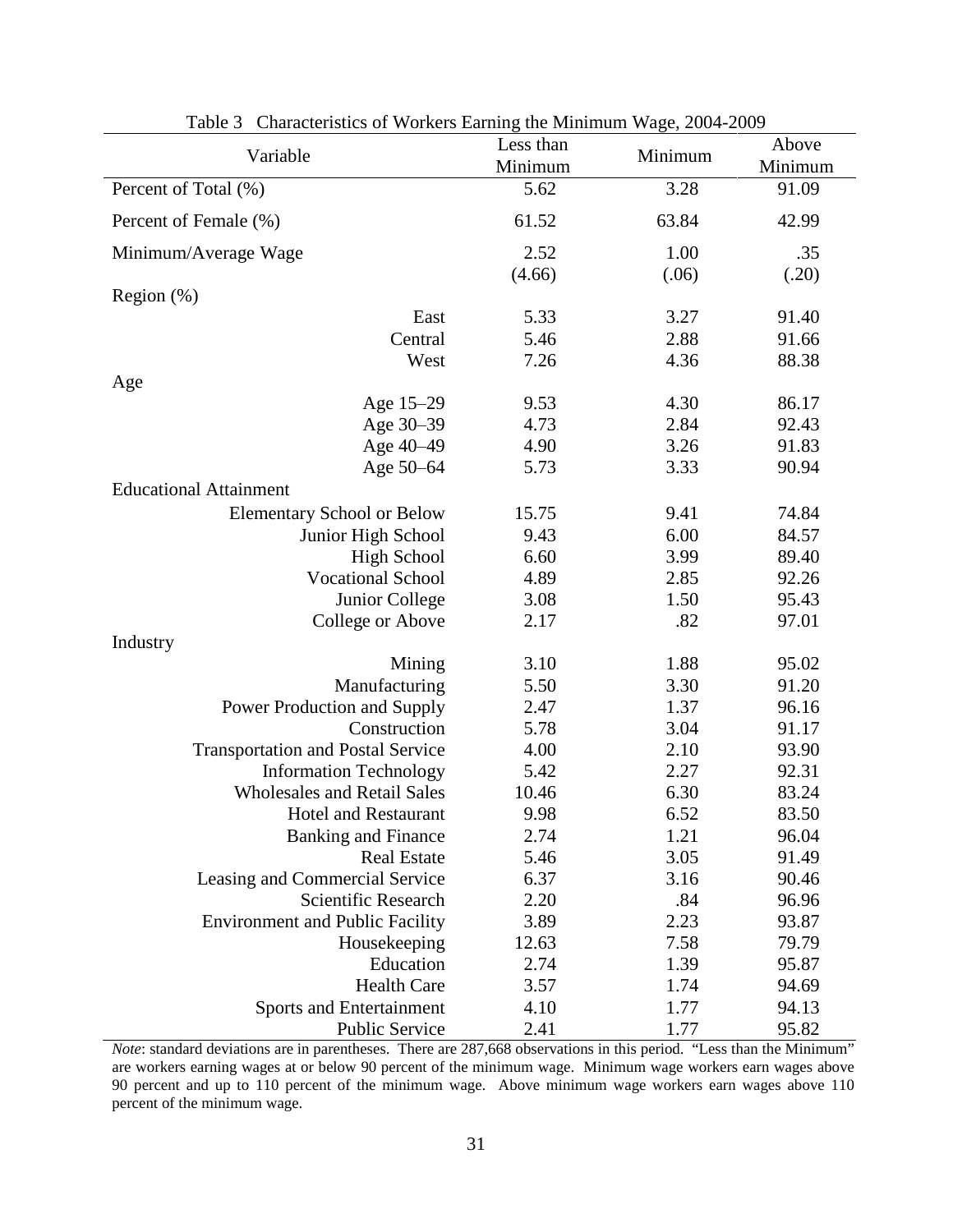<span id="page-32-0"></span>

| Dependent Variable:<br>log (Employment/Population) | <b>Young Adults</b>         |                        | At-Risk Group         |                       | <b>Entire Sample</b>   |                        |
|----------------------------------------------------|-----------------------------|------------------------|-----------------------|-----------------------|------------------------|------------------------|
| Independent Variables (log)                        | (1)<br>(2)                  |                        | (1)                   | (2)                   | (1)                    | (2)                    |
|                                                    |                             |                        |                       | A. All Regions        |                        |                        |
| <b>MW</b>                                          | $\textbf{-.088}^{\ast\ast}$ | $-.062$                | $-.213$ <sup>*</sup>  | $-.200$               | $-.055***$             | $-.045$ **             |
|                                                    | (.042)                      | (.043)                 | (.128)                | (.129)                | (.018)                 | (.018)                 |
| MW, lagged 1 year                                  | $-.156$ <sup>***</sup>      | $-.136***$             | $-.340***$            | $-.265***$            | $-.031***$             | $-.028$ <sup>**</sup>  |
|                                                    | (.040)                      | (.042)                 | (.102)                | (.102)                | (.012)                 | (.011)                 |
| <b>CPI</b>                                         |                             | $-.002$                |                       | .006                  |                        | .002                   |
|                                                    |                             | (.010)                 |                       | (.013)                |                        | (.003)                 |
| GDP per capita                                     |                             | $.042$ **              |                       | $.231$ <sup>*</sup>   |                        | .007                   |
|                                                    |                             | (.019)                 |                       | (.126)                |                        | (.006)                 |
| <b>FDI</b>                                         |                             | $.034***$              |                       | $-0.012$              |                        | .003                   |
|                                                    |                             | (.011)                 |                       | (.015)                |                        | (.004)                 |
| $R^2$                                              | .144                        | .218                   | .024                  | .025                  | .079                   | .091                   |
| Sample size                                        | 1,601                       | 1,504                  | 1,294                 | 1,209                 | 1,681                  | 1,580                  |
|                                                    |                             |                        |                       | B. East               |                        |                        |
| <b>MW</b>                                          | $-.234***$                  | $-.154$ **             | $-.201$               | $-.213$               | $-.068$ ***            | $-.067$ **             |
|                                                    | (.047)                      | (.070)                 | (.219)                | (.220)                | (.025)                 | (.027)                 |
| MW, lagged 1 year                                  | $-.100$ <sup>**</sup>       | $-.046$                | $-.322$ <sup>**</sup> | $-.310$ <sup>**</sup> | $-.018$                | $-0.015$               |
|                                                    | (.048)                      | (.057)                 | (.128)                | (.124)                | (.020)                 | (.020)                 |
| <b>CPI</b>                                         |                             | $-.001$                |                       | .021                  |                        | .000                   |
|                                                    |                             | (.016)                 |                       | (.015)                |                        | (.004)                 |
| GDP per capita                                     |                             | .142                   |                       | $.362**$              |                        | .004                   |
|                                                    |                             | (.274)                 |                       | (.173)                |                        | (.011)                 |
| <b>FDI</b>                                         |                             | .043                   |                       | $-.022$               |                        | $-.003$                |
|                                                    |                             | (.034)                 |                       | (.027)                |                        | (.007)                 |
| $R^2$                                              | .213                        | .223                   | .041                  | .056                  | .084                   | .085                   |
| Sample size                                        | 733                         | 731                    | 617                   | 615                   | 762                    | 760                    |
|                                                    |                             |                        |                       | C. Central            |                        |                        |
| <b>MW</b>                                          | $-.032$                     | $-.034$                | $-.297$               | $-.272$               | $-.039$                | $-.039$                |
|                                                    | (.068)                      | (.070)                 | (.181)                | (.177)                | (.025)                 | (.026)                 |
| MW, lagged 1 year                                  | $-.216$ <sup>***</sup>      | $-.216$ <sup>***</sup> | $-.336$               | $-.310$ <sup>*</sup>  | $-.041$ <sup>***</sup> | $-.042$ <sup>***</sup> |
|                                                    | (.061)                      | (.061)                 | (.174)                | (.184)                | (.015)                 | (.014)                 |
| <b>CPI</b>                                         |                             | $-.025$                |                       | $-.029$               |                        | $-.006$                |
|                                                    |                             | (.022)                 |                       | (.024)                |                        | (.006)                 |
| GDP per capita                                     |                             | .006                   |                       | .192                  |                        | .003                   |
|                                                    |                             | (.032)                 |                       | (.162)                |                        | (.010)                 |
| <b>FDI</b>                                         |                             | .026                   |                       | $-.015$               |                        | $.011***$              |
|                                                    |                             | (.018)                 |                       | (.023)                |                        | (.006)                 |
| $R^2$                                              | .129                        | .151                   | .031                  | .043                  | .094                   | .133                   |
| Sample size                                        | 663                         | 627                    | 497                   | 464                   | 708                    | 670                    |
|                                                    |                             |                        |                       | D. West               |                        |                        |
| <b>MW</b>                                          | .088                        | $-.037$                | .018                  | .022                  | $-.096$                | $-.069$                |

Table 4 Estimates of Minimum Wage Effects on the Employment-to-Population Ratio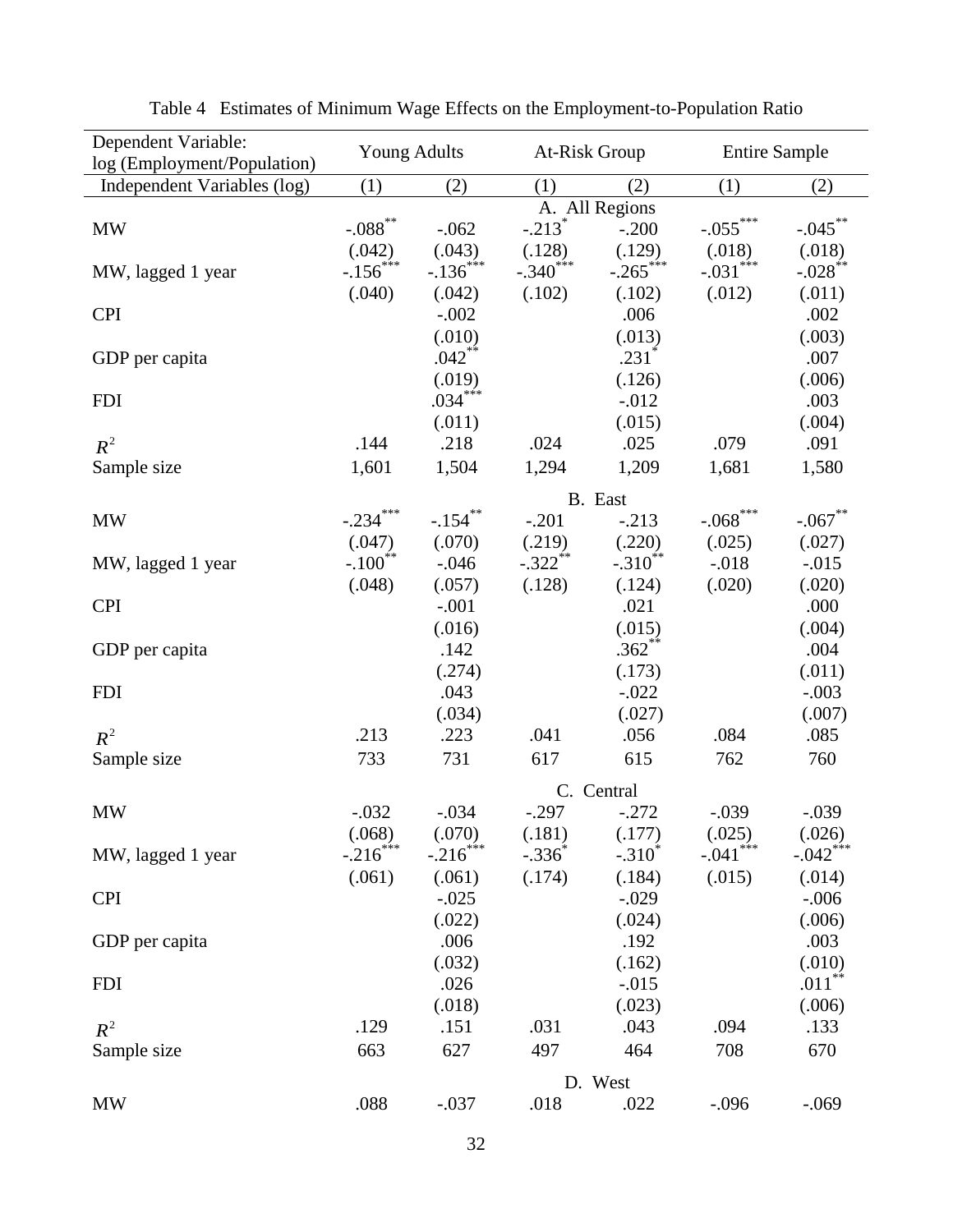|                   | (.114) | (.106)  | (.208) | (223)  | (.063) | (.064)  |
|-------------------|--------|---------|--------|--------|--------|---------|
| MW, lagged 1 year | .124   | $-.153$ | .000   | .124   | .055   | $-.005$ |
|                   | (.107) | (.110)  | (.258) | (.276) | (.075) | (.043)  |
| <b>CPI</b>        |        | $-.021$ |        | .037   |        | .005    |
|                   |        | (.028)  |        | (.032) |        | (.008)  |
| GDP per capita    |        | .059    |        | .019   |        | .014    |
|                   |        | (.068)  |        | (.023) |        | (.018)  |
| <b>FDI</b>        |        | .010    |        | .001   |        | $-.007$ |
|                   |        | (.025)  |        | (.012) |        | (.007)  |
| $R^2$             | .153   | .169    | .014   | .051   | .015   | .043    |
| Sample size       | 205    | 146     | 180    | 130    | 211    | 150     |

*Note*: \*\*\* statistically significant at the 1 percent level; \*\* at the 5 percent level; \* at the 10 percent level. Cluster-robust standard errors at the county level are in parentheses. All variables in the table are at the county level, except that CPI is at the city level. Young adults are defined as workers who are 15-29 years olds. At-risk groups are workers whose monthly wages are between the old and new minimum wage standards. Among young adults, less than 3 percent are at-risk groups in each region; likewise, among at-risk group, less than 3 percent are young adults in each region.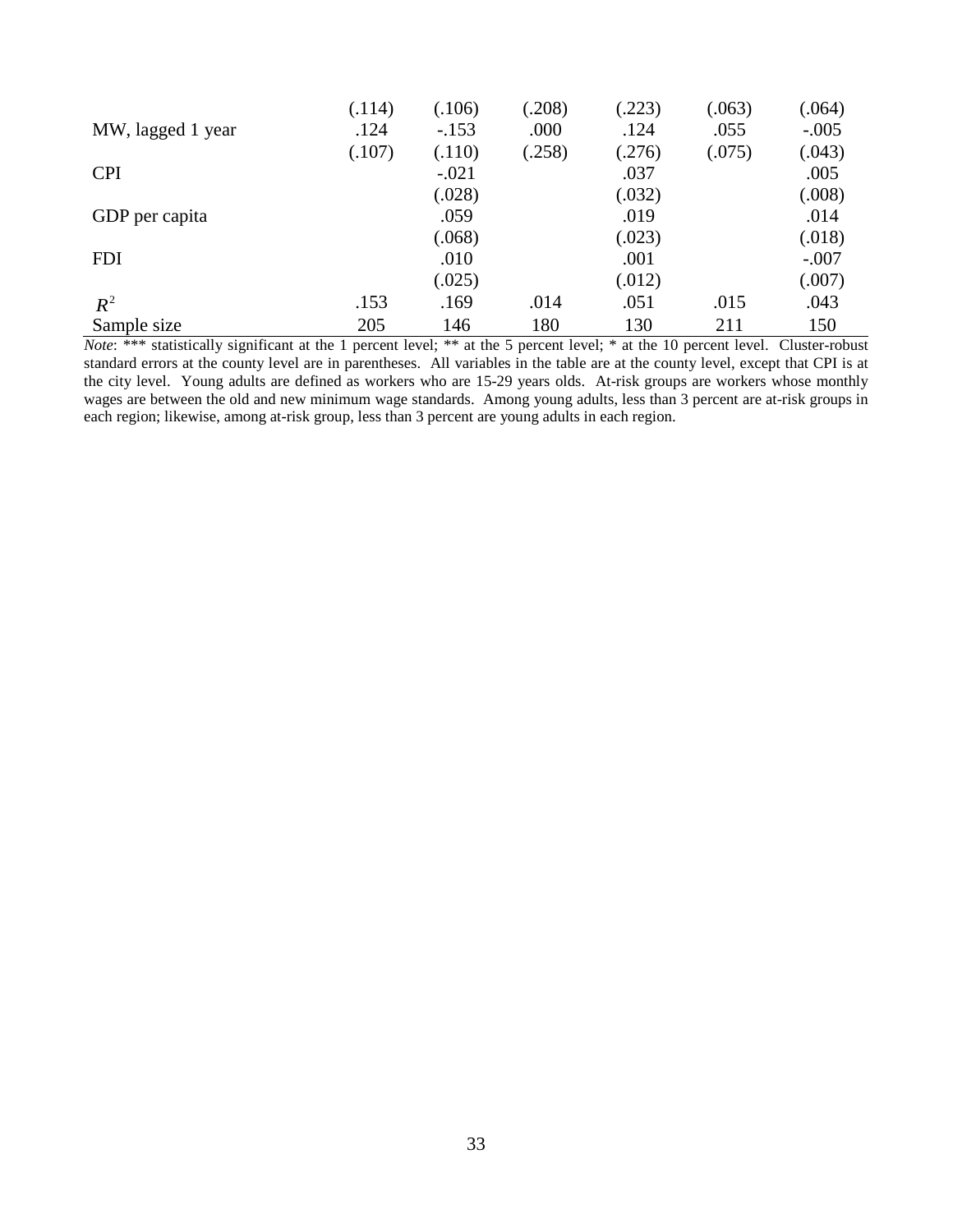<span id="page-34-0"></span>

| Dependent Variable:<br>log (Employment/Population) |           | Age 15-29             |            | Age 30-39             |          | Age 40-49             |            | Age 50-64            |
|----------------------------------------------------|-----------|-----------------------|------------|-----------------------|----------|-----------------------|------------|----------------------|
| Independent Variables (log)                        | Male      | Female                | Male       | Female                | Male     | Female                | Male       | Female               |
|                                                    |           |                       |            | A. All Regions        |          |                       |            |                      |
| <b>MW</b>                                          | $-.031$   | $-.148$ ***           | $-0.019$   | $-.068***$            | .017     | $-.040$               | .009       | .023                 |
|                                                    | (.047)    | (.047)                | (.027)     | (.025)                | (.016)   | (.027)                | (.053)     | (.056)               |
| MW, lagged 1 year                                  | $-.027$   | $-.061$ <sup>**</sup> | $-.031$    | $-.034$               | $-0.015$ | $-.040$ <sup>**</sup> | $-.009$    | $-.023$              |
|                                                    | (.029)    | (.030)                | (.019)     | (.021)                | (.013)   | (.017)                | (.032)     | (.034)               |
| <b>CPI</b>                                         | $-.002$   | $-.007$               | .001       | .006                  | .001     | .007                  | .013       | $-.003$              |
|                                                    | (.014)    | (.012)                | (.005)     | (.006)                | (.004)   | (.006)                | (.009)     | (.017)               |
|                                                    | $.078***$ | .015                  | .008       | .009                  | .001     | $.032***$             | .153       | .227                 |
| GDP per capita                                     |           | (.022)                |            |                       |          |                       |            |                      |
|                                                    | (.023)    | $.041***$             | (.058)     | (.011)                | (.059)   | (.011)                | (.113)     | (.214)               |
| <b>FDI</b>                                         | .020      |                       | $-.001$    | .010                  | .005     | .003                  | .014       | .032                 |
|                                                    | (.015)    | (.012)                | (.006)     | (.007)                | (.005)   | (.007)                | (.013)     | (.029)               |
| $R^2$                                              | .173      | .169                  | .022       | .097                  | .012     | .093                  | .052       | .055                 |
| Sample size                                        | 1,428     | 1,430                 | 1,532      | 1,532                 | 1,537    | 1,532                 | 1,523      | 1,363                |
|                                                    |           |                       |            | B. East               |          |                       |            |                      |
| <b>MW</b>                                          | $-.103$   | $-.172$ <sup>**</sup> | $-.023$    | $-.098***$            | $-.001$  | $-.043$               | .022       | $-.057$              |
|                                                    | (.112)    | (.076)                | (.022)     | (.033)                | (.017)   | (.032)                | (.042)     | (.061)               |
| MW, lagged 1 year                                  | $-0.012$  | $-.040$               | $-.010$    | .007                  | $-0.016$ | $-.021$               | $-.018$    | $-.001$              |
|                                                    | (.049)    | (.046)                | (.011)     | (.024)                | (.013)   | (.025)                | (.031)     | (.041)               |
| <b>CPI</b>                                         | .014      | .001                  | .001       | .003                  | .005     | .015                  | .022       | $-.028$              |
|                                                    | (.025)    | (.018)                | (.005)     | (.009)                | (.008)   | (.011)                | (.017)     | (.031)               |
| GDP per capita                                     | .116      | .011                  | $-.000$    | .001                  | .005     | .022                  | .032       | $.124***$            |
|                                                    | (.298)    | (.035)                | (.012)     | (.017)                | (.011)   | (.020)                | (.022)     | (.044)               |
| <b>FDI</b>                                         | .040      | $.055***$             | $-.007$    | .002                  | $-.001$  | $-.003$               | $-0.014$   | $-.056$ <sup>*</sup> |
|                                                    | (.046)    | (.023)                | (.006)     | (.011)                | (.017)   | (.014)                | (.016)     | (.031)               |
| $R^2$                                              | .176      | .195                  | .049       | .094                  | .013     | .092                  | .039       | .094                 |
| Sample size                                        | 711       | 712                   | 737        | 741                   | 745      | 739                   | 737        | 675                  |
|                                                    |           |                       |            | C. Central            |          |                       |            |                      |
| <b>MW</b>                                          | .014      | $-.155$ <sup>**</sup> | $-.052$ ** | $-.087$ **            | .013     | .034                  | .025       | $.152***$            |
|                                                    | (.062)    | (.068)                | (.020)     | (.040)                | (.023)   | (.062)                | (.085)     | (.075)               |
| MW, lagged 1 year                                  | $-.014$   | $-0.066$              | $-.072***$ | $-.071$ <sup>**</sup> | $-.018$  | $-.013$               | .021       | $-.024$              |
|                                                    | (.068)    | (.044)                | (.020)     | (.036)                | (.022)   | (.029)                | (.052)     | (.047)               |
| <b>CPI</b>                                         | $-0.036$  | $-.037$               | $-.010$    | .015                  | $-.005$  | .000                  | .013       | $-.000$              |
|                                                    | (.029)    | (.028)                | (.009)     | (.015)                | (.007)   | (.015)                | (.016)     | (.034)               |
| GDP per capita                                     | $.079***$ | .054                  | .008       | .007                  | .024     | .034                  | .106       | .301                 |
|                                                    | (.037)    | (.036)                | (.010)     | (.018)                | (.047)   | (.094)                | (.151)     | (.283)               |
| <b>FDI</b>                                         | .011      | $.054***$             | .003       | $.023$ <sup>*</sup>   | .004     | .024                  | .007       | .035                 |
|                                                    | (.022)    | (.018)                | (.006)     | (.013)                | (.008)   | (.015)                | (.016)     | (.038)               |
| $R^2$                                              | .123      | .114                  | .076       | .148                  | .015     | .057                  | .044       | .089                 |
|                                                    | 577       | 584                   |            |                       | 643      |                       |            |                      |
| Sample size                                        |           |                       | 645        | 642                   |          | 647                   | 640        | 550                  |
|                                                    |           |                       |            | D. West               |          |                       |            |                      |
| <b>MW</b>                                          | $-.071$   | $-.145$               | $.231*$    | .078                  | .093     | $-.018$               | $-.394***$ | $-.400***$           |

Table 5 Estimates of Minimum Wage Effects on Employment by Age Cohort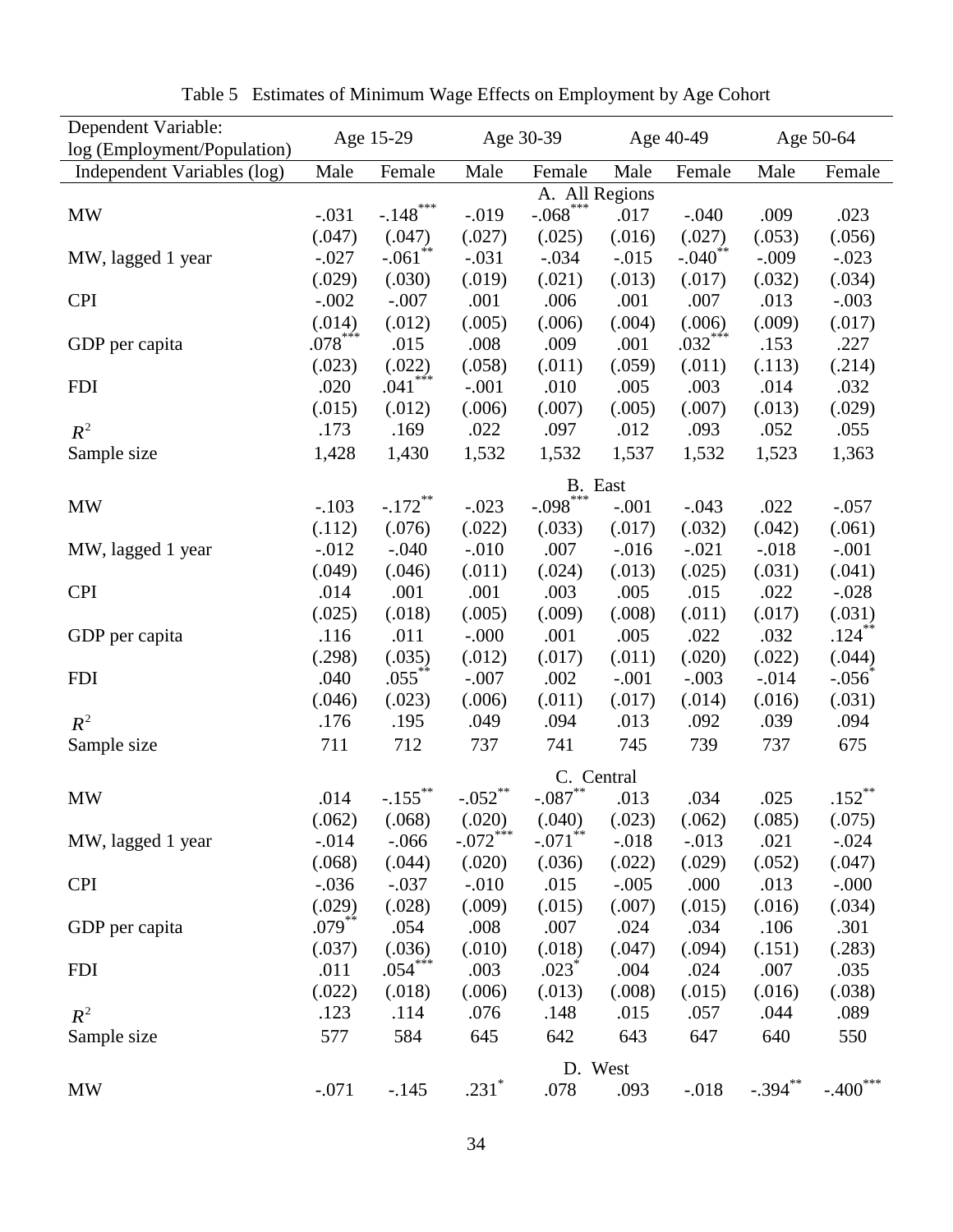|                                                           | (.170)  | (.109)            | (.123)    | (.078)                                             | (.080) | (.111) | (.188)  | (.120)         |
|-----------------------------------------------------------|---------|-------------------|-----------|----------------------------------------------------|--------|--------|---------|----------------|
| MW, lagged 1 year                                         | $-.121$ | $-.215$           | $.117***$ | $-.103$ <sup>**</sup>                              | .004   | .066   | $-136$  | $-.037$        |
|                                                           | (.124)  | (.110)            | (.053)    | (.046)                                             | (.053) | (.072) | (.139)  | (.093)         |
| <b>CPI</b>                                                | $-.032$ | .005              | .009      | $-.006$                                            | .001   | .014   | $-.011$ | $-.001$        |
|                                                           | (.035)  | (.028)            | (.010)    | (.013)                                             | (.011) | (.022) | (.025)  | (.056)         |
| GDP per capita                                            | .045    | .053              | .252      | .029                                               | .082   | .032   | .157    | .611           |
|                                                           | (.081)  | (.065)            | (.162)    | (.026)                                             | (.178) | (.241) | (.422)  | (.605)         |
| <b>FDI</b>                                                | .036    | .003              | .010      | .012                                               | .019   | .004   | .031    | .017           |
|                                                           | (.040)  | (.027)            | (.013)    | (.011)                                             | (.013) | (.016) | (.037)  | (.042)         |
| $R^2$                                                     | .172    | .179              | .236      | .152                                               | .102   | .085   | .091    | .269           |
| Sample size                                               | 140     | 134               | 150       | 149                                                | 149    | 147    | 146     | 138            |
| <i>Note</i> : $***$<br>statistically significant at the 1 |         | nercent level: ** |           | at the 5 percent level: * at the 10 percent level. |        |        |         | Cluster-robust |

*Note*: \*\*\* statistically significant at the 1 percent level; \*\* at the 5 percent level; \* at the 10 percent level. Cluster-robust standard errors at the county level are in parentheses. All variables in the table are at the county level, except that CPI is at the city level.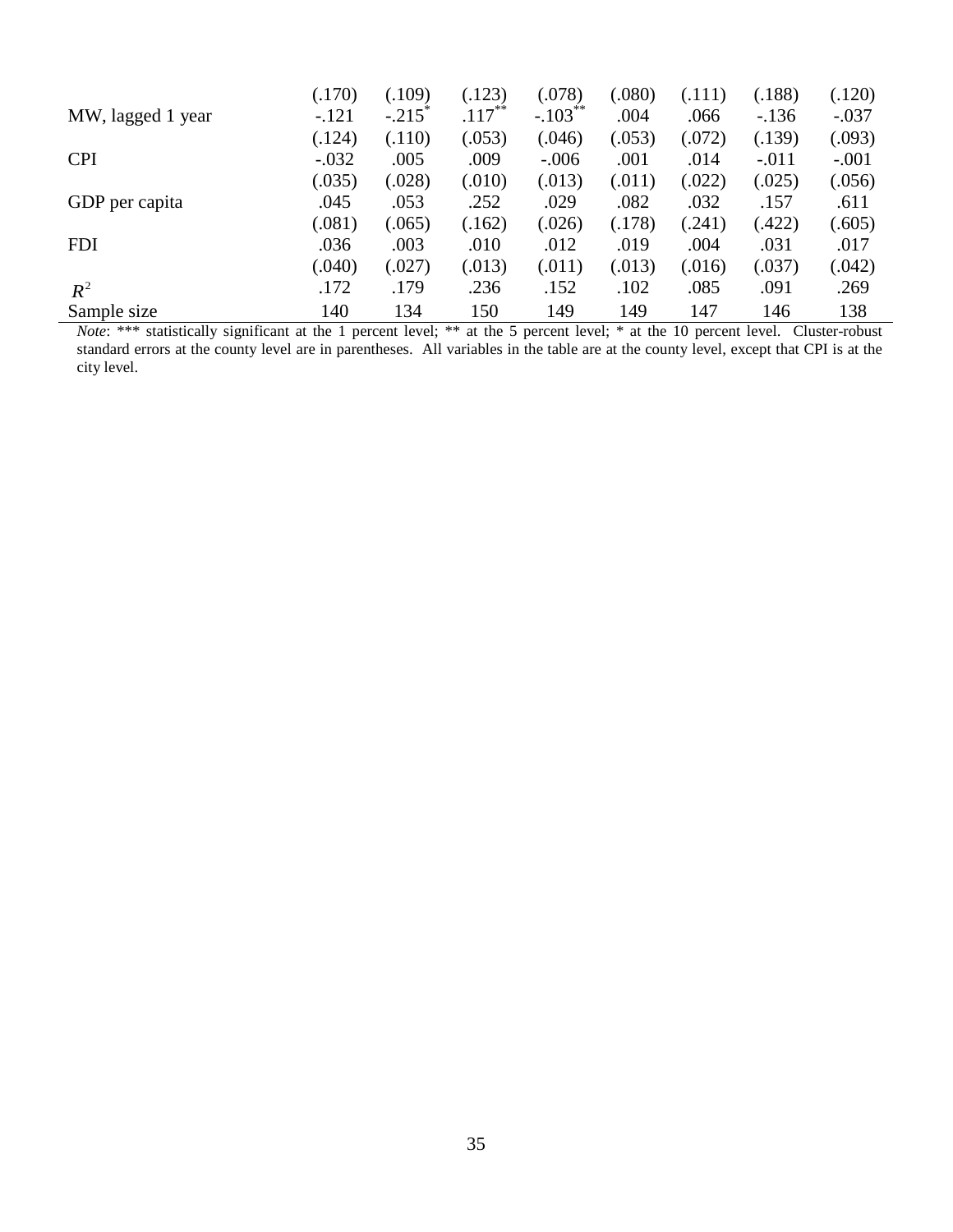| Dependent Variable:         |                             | <b>High School</b> | Vocational            |                       |         | Junior              |          | College   |
|-----------------------------|-----------------------------|--------------------|-----------------------|-----------------------|---------|---------------------|----------|-----------|
| log (Employment/Population) |                             | or Below           | School                |                       | College |                     | or Above |           |
| Independent Variables (log) | (1)                         | (2)                | (1)                   | (2)                   | (1)     | (2)                 | (1)      | (2)       |
|                             |                             |                    |                       | A. All Regions        |         |                     |          |           |
| <b>MW</b>                   | $\textbf{-.080}^{\ast\ast}$ | $-.054***$         | $-.037$               | $-.046$               | $-.018$ | $-.023$             | $-.006$  | $-0.013$  |
|                             | (.040)                      | (.025)             | (.025)                | (.025)                | (.020)  | (.020)              | (.013)   | (.014)    |
| MW, lagged 1 year           | $-0.019$                    | $-.029$            | $-.040$ <sup>**</sup> | $-.047$ <sup>**</sup> | $-.002$ | $-0.016$            | $-.005$  | $-0.019$  |
|                             | (.020)                      | (.018)             | (.020)                | (.020)                | (.021)  | (.021)              | (.015)   | (.015)    |
| <b>CPI</b>                  |                             | .004               |                       | $-.009$               |         | $-0.000$            |          | .001      |
|                             |                             | (.005)             |                       | (.007)                |         | (.014)              |          | (.006)    |
| GDP per capita              |                             | .009               |                       | $.035***$             |         | $.011$ <sup>*</sup> |          | $.040***$ |
|                             |                             | (.008)             |                       | (.010)                |         | (.006)              |          | (.010)    |
| <b>FDI</b>                  |                             | $.010^{**}$        |                       | .003                  |         | $.008***$           |          | .011      |
|                             |                             | (.004)             |                       | (.006)                |         | (.003)              |          | (.007)    |
| $R^2$                       | .046                        | .076               | .036                  | .068                  | .044    | .079                | .003     | .032      |
| Sample size                 | 1,655                       | 1,555              | 1,593                 | 1,497                 | 1,637   | 1,538               | 1,578    | 1,480     |
|                             |                             |                    |                       | B. East               |         |                     |          |           |
| <b>MW</b>                   | $-.070^*$                   | $-.061$            | $-0.049$              | $-.054$               | $-.048$ | $-.064$             | $-.031$  | $-.032$   |
|                             | (.038)                      | (.041)             | (.046)                | (.047)                | (.037)  | (.040)              | (.020)   | (.020)    |
| MW, lagged 1 year           | $-.025$                     | $-.017$            | $-.003$               | $-.006$               | .028    | .018                | $-.039$  | $-.039$   |
|                             | (.023)                      | (.024)             | (.028)                | (.030)                | (.027)  | (.028)              | (.027)   | (.027)    |
| <b>CPI</b>                  |                             | .004               |                       | $-0.014$              |         | $-.001$             |          | $-.007$   |
|                             |                             | (.007)             |                       | (.011)                |         | (.017)              |          | (.010)    |
| GDP per capita              |                             | .000               |                       | .133                  |         | .003                |          | $.199***$ |
|                             |                             | (.015)             |                       | (.128)                |         | (.009)              |          | (.087)    |
| <b>FDI</b>                  |                             | .007               |                       | .008                  |         | $.018***$           |          | .000      |
|                             |                             | (.010)             |                       | (.015)                |         | (.006)              |          | (.025)    |
| $R^2$                       | .056                        | .062               | .028                  | .036                  | .053    | .091                | .011     | .032      |
| Sample size                 | 752                         | 750                | 726                   | 724                   | 744     | 742                 | 733      | 731       |
|                             |                             |                    |                       | C. Central            |         |                     |          |           |
| <b>MW</b>                   | $-.071$ **                  | $-.077$ **         | $-.048$               | $-.051$               | .012    | .007                | .074     | .077      |
|                             | (.034)                      | (.035)             | (.037)                | (.037)                | (.023)  | (.023)              | (.056)   | (.057)    |
| MW, lagged 1 year           | $-.052**$                   | $-.047$            | $-.083***$            | $-.090***$            | $-.030$ | $-.033$             | .080     | .079      |
|                             | (.025)                      | (.025)             | (.032)                | (.033)                | (.033)  | (.034)              | (.038)   | (.038)    |
| <b>CPI</b>                  |                             | $-.006$            |                       | $-0.012$              |         | .001                |          | $-.001$   |
|                             |                             | (.008)             |                       | (.014)                |         | (.008)              |          | (.016)    |
| GDP per capita              |                             | .005               |                       | $.039***$             |         | $.030***$           |          | .001      |
|                             |                             | (.014)             |                       | (.017)                |         | (.013)              |          | (.077)    |
| <b>FDI</b>                  |                             | $.015***$          |                       | .000                  |         | $-.002$             |          | .012      |
|                             |                             | (.006)             |                       | (.009)                |         | (.005)              |          | (.020)    |
| $R^2$                       | .083                        | .111               | .073                  | .094                  | .045    | .082                | .045     | .046      |
| Sample size                 | 693                         | 655                | 659                   | 625                   | 683     | 646                 | 639      | 604       |
|                             |                             |                    |                       | D. West               |         |                     |          |           |
| <b>MW</b>                   | $-184$                      | $-.030$            | $-0.019$              | .012                  | $-.068$ | $-.034$             | .033     | .112      |
|                             |                             |                    |                       |                       |         |                     |          |           |

<span id="page-36-0"></span>

| Table 6 Estimates of Minimum Wage Effects on Employment by Educational Attainment |  |  |  |
|-----------------------------------------------------------------------------------|--|--|--|
|                                                                                   |  |  |  |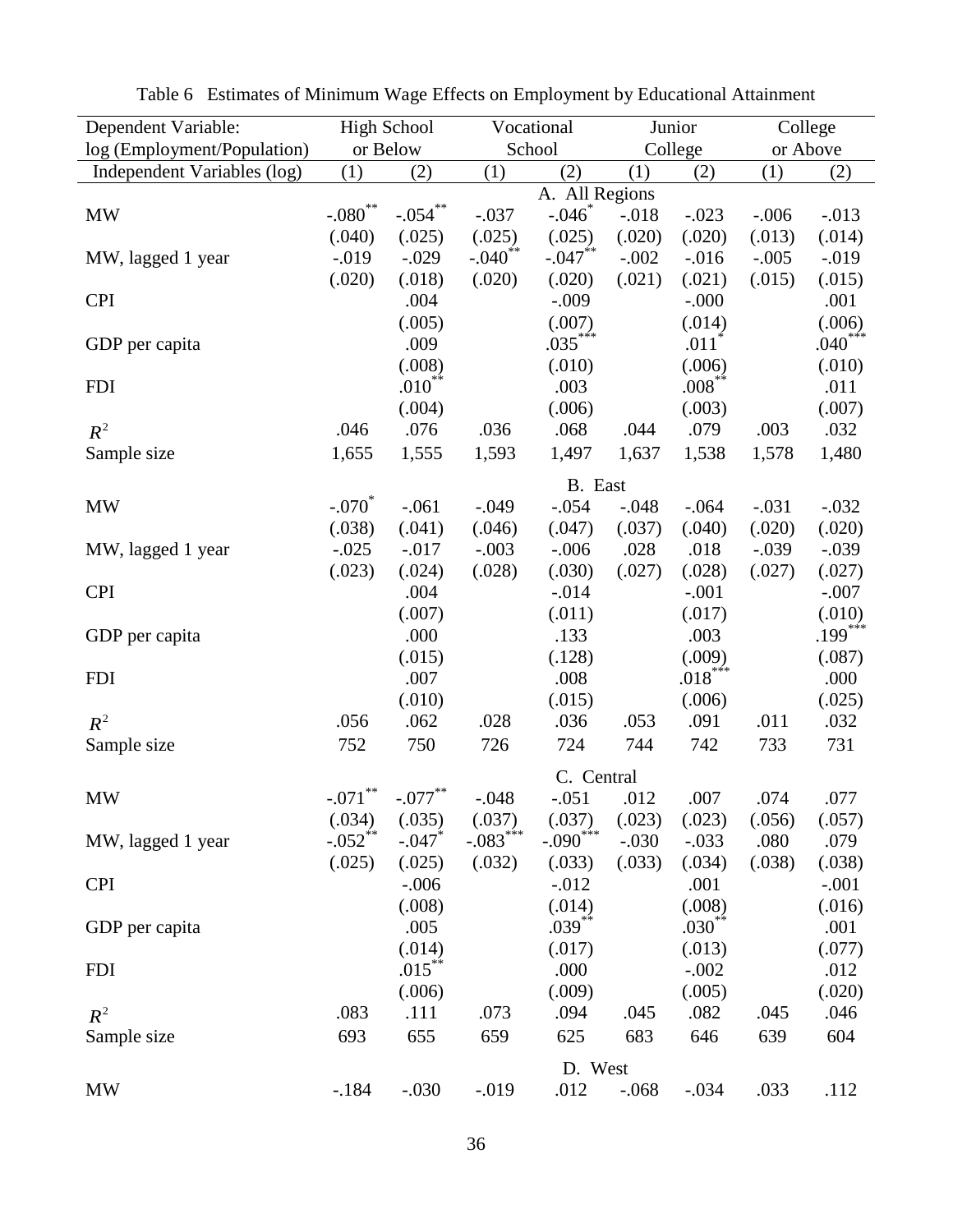|                   | (.163) | (.092)      | (.073)  | (.086)  | (.062) | (.060)  | (.084)  | (.103)  |
|-------------------|--------|-------------|---------|---------|--------|---------|---------|---------|
| MW, lagged 1 year | .154   | .037        | $-.046$ | $-.031$ | .020   | $-.021$ | $-.020$ | $-.054$ |
|                   | (.120) | (.092)      | (.090)  | (.089)  | (.078) | (.072)  | (.070)  | (.062)  |
| <b>CPI</b>        |        | .008        |         | .009    |        | $-.000$ |         | $-.003$ |
|                   |        | (.012)      |         | (.021)  |        | (.010)  |         | (.014)  |
| GDP per capita    |        | $.088^{**}$ |         | .061    |        | .021    |         | .045    |
|                   |        | (.038)      |         | (.038)  |        | (.018)  |         | (.030)  |
| <b>FDI</b>        |        | $-.020$     |         | .018    |        | .009    |         | .011    |
|                   |        | (.014)      |         | (.016)  |        | (.009)  |         | (.019)  |
| $R^2$             | .013   | .059        | .028    | .052    | .017   | .099    | .019    | .080    |
| Sample size       | 210    | 150         | 208     | 148     | 210    | 150     | 206     | 145     |

*Note*: \*\*\* statistically significant at the 1 percent level; \*\* at the 5 percent level; \* at the 10 percent level. Cluster-robust standard errors at the county level are in parentheses. All variables in the table are at county level. All variables in the table are at the county level, except that CPI is at the city level.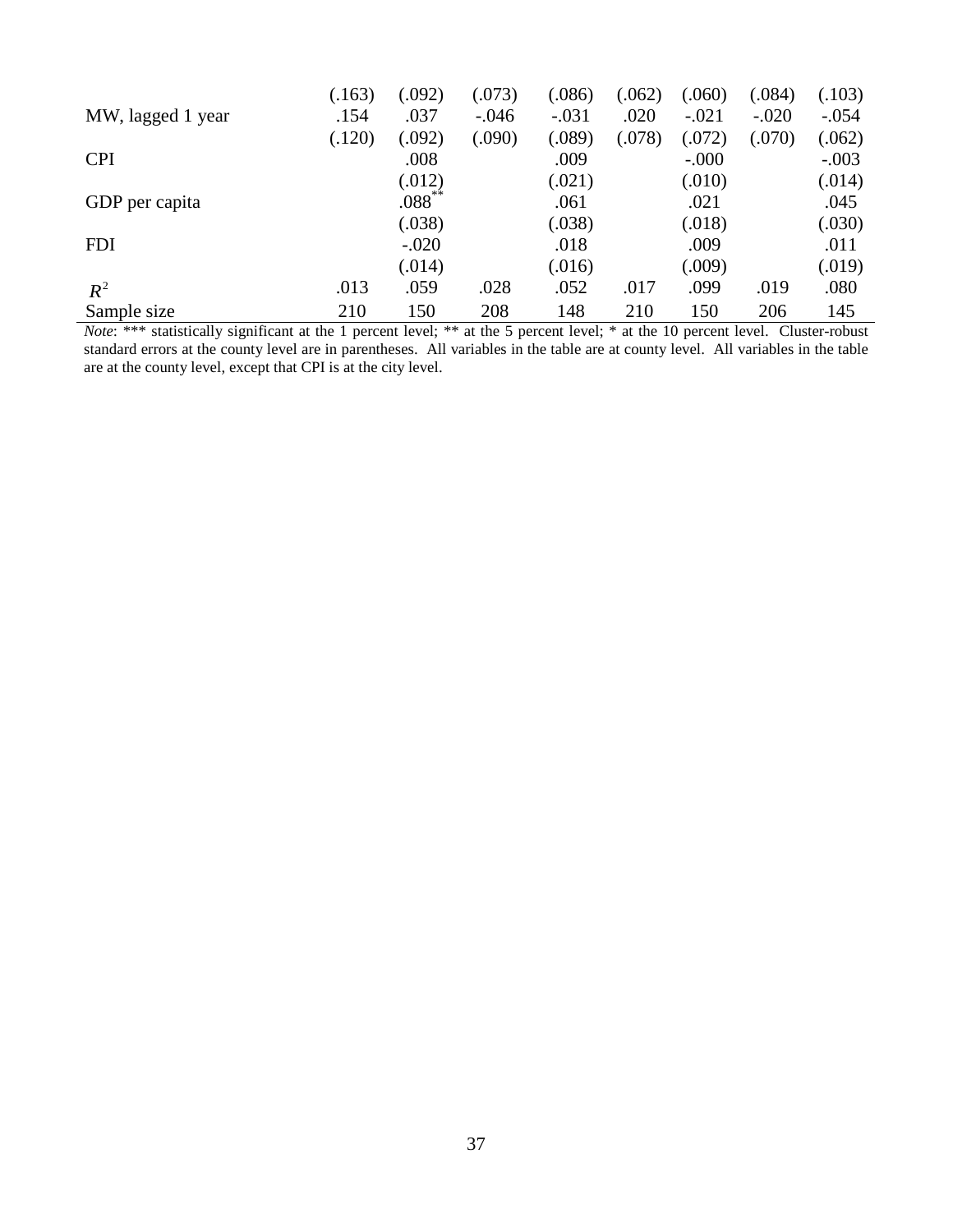| Dependent Variable:         |                    | East                          | Central  |           | West           |                        |  |
|-----------------------------|--------------------|-------------------------------|----------|-----------|----------------|------------------------|--|
| log (Employment/Population) |                    |                               |          |           |                |                        |  |
| Independent Variables (log) | (1)                | (2)                           | (1)      | (2)       | (1)            | (2)                    |  |
|                             | A. All Enterprises |                               |          |           |                |                        |  |
| MW                          | .022               | .043                          | $-.005$  | $-.037$   | $-146$         | $-.135$                |  |
|                             | (.058)             | (.056)                        | (.051)   | (.056)    | (.097)         | (.010)                 |  |
| MW, lagged 1 year           | .027               | .034                          | .031     | .066      | $-.282***$     | $-.216$ <sup>***</sup> |  |
|                             | (.047)             | (.049)                        | (.067)   | (.048)    | (.058)         | (.074)                 |  |
| <b>CPI</b>                  |                    | $-.010$                       |          | .112      |                | .119                   |  |
|                             |                    | (.038)                        |          | (.076)    |                | (.093)                 |  |
| GDP per capita              |                    | $.155***$                     |          | $.321***$ |                | $2.483^*$              |  |
|                             |                    | (.057)                        |          | (.083)    |                | (1.454)                |  |
| <b>FDI</b>                  |                    | $.171***$                     |          | $.174***$ |                | .012                   |  |
|                             |                    | (.043)                        |          | (.048)    |                | (.047)                 |  |
| $R^2$                       | .014               | .102                          | .091     | .223      | .399           | .477                   |  |
| Sample size                 | 249                | 248                           | 104      | 99        | 83             | 72                     |  |
|                             |                    | B. Non-state Enterprises Only |          |           |                |                        |  |
| <b>MW</b>                   | .077               | .087                          | $-0.017$ | $-.044$   | ***<br>$-.411$ | $-.408$ ***            |  |
|                             | (.113)             | (.111)                        | (.057)   | (.071)    | (.098)         | (.128)                 |  |
| MW, lagged 1 year           | .013               | .002                          | .057     | .058      | $-.120$        | $-.070$                |  |
|                             | (.075)             | (.078)                        | (.079)   | (.073)    | (.124)         | (.129)                 |  |
| <b>CPI</b>                  |                    | $-.072$                       |          | .127      |                | $-0.066$               |  |
|                             |                    | (.061)                        |          | (.102)    |                | (.096)                 |  |
| GDP per capita              |                    | .110                          |          | $.255***$ |                | 1.182                  |  |
|                             |                    | (1.325)                       |          | (.107)    |                | (1.619)                |  |
| <b>FDI</b>                  |                    | .242                          |          | $.137***$ |                | .084                   |  |
|                             |                    | (.208)                        |          | (.063)    |                | (.069)                 |  |
| $R^2$                       | .147               | .178                          | .202     | .289      | .489           | .581                   |  |
| Sample size                 | 224                | 223                           | 84       | 80        | 69             | 62                     |  |

<span id="page-38-0"></span>

|  |  | Table 7 Estimates of Minimum Wage Effects on the Employment of Migrant Workers |  |  |  |
|--|--|--------------------------------------------------------------------------------|--|--|--|
|--|--|--------------------------------------------------------------------------------|--|--|--|

*Note*: \*\*\* statistically significant at the 1 percent level; \*\* at the 5 percent level; \* at the 10 percent level. Cluster-robust standard errors at the county level are in parentheses. All variables in the table are at the county level, except that CPI is at the city level. The effects of migrant workers of state-owned enterprises cannot be estimated due to an insufficient number of observations. Number of migrants shows the total migrant population of each region in our sample.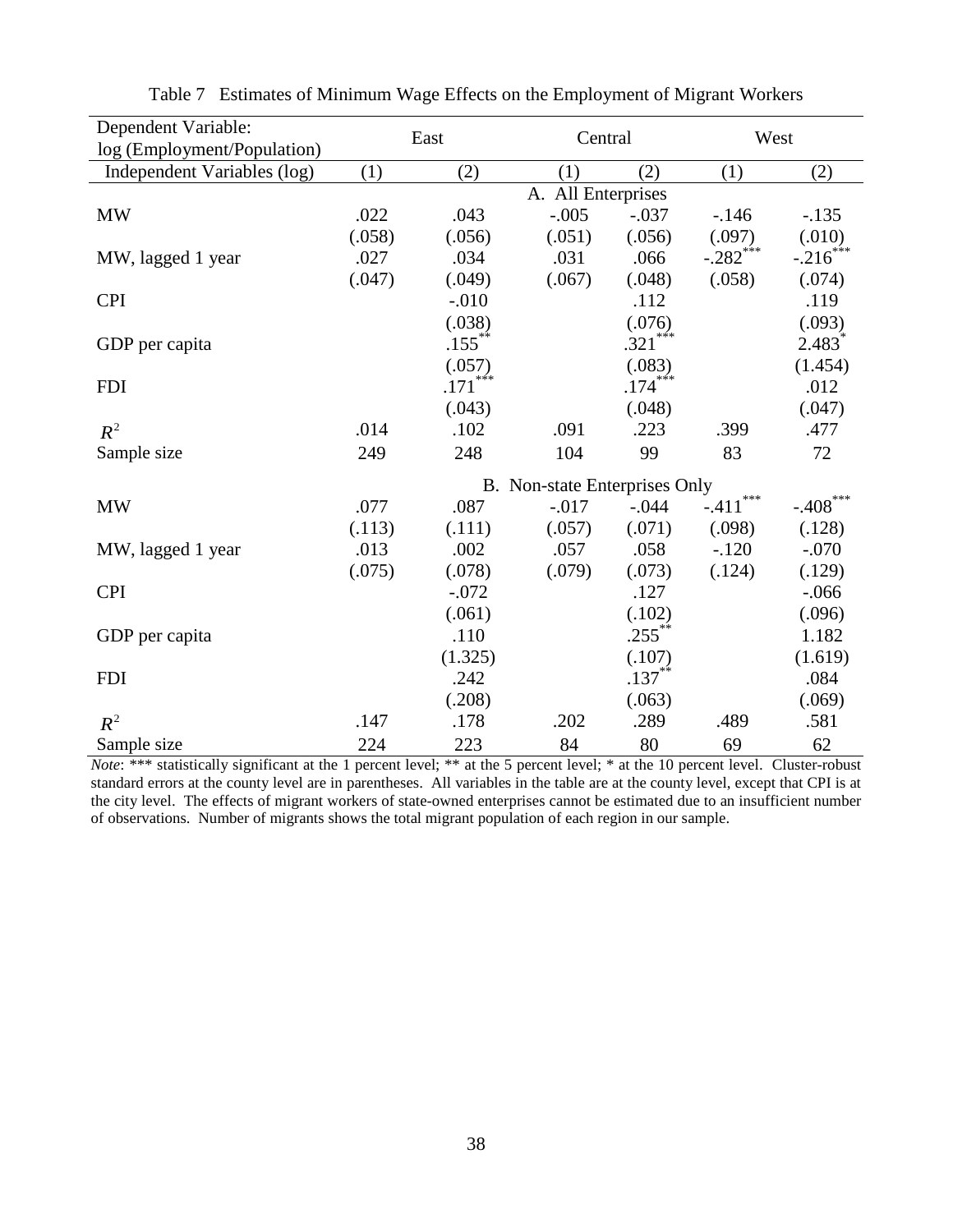<span id="page-39-0"></span>

| Dependent Variable:<br>log (Employment/Population) | 2002-2004                                                                     |          | 2004-2007            |                      | 2008-2009             |                      |
|----------------------------------------------------|-------------------------------------------------------------------------------|----------|----------------------|----------------------|-----------------------|----------------------|
|                                                    | Young                                                                         | At-Risk  | Young                | At-Risk              | Young                 | At-Risk              |
| Independent Variables (log)                        | <b>Adults</b>                                                                 | Groups   | Adults               | Groups               | Adults                | Groups               |
|                                                    |                                                                               |          |                      |                      |                       |                      |
| <b>MW</b>                                          | A. All Regions<br>$-.359$ **<br>$-.060$<br>$-.141$<br>.391<br>$-.052$<br>.010 |          |                      |                      |                       |                      |
|                                                    | (.162)                                                                        | (.301)   | (.080)               | (.165)               | (.047)                | (.227)               |
| MW, lagged 1 year                                  | $-0.014$                                                                      | $-.084$  | $-.106$              | $-.246$ **           | $-.103***$            | $-.283$              |
|                                                    | (.090)                                                                        | (.377)   | (.060)               | (.110)               | (.039)                | (.196)               |
| <b>CPI</b>                                         | $-.060$                                                                       | $-0.012$ | .005                 | .024                 | .002                  | $-.008$              |
|                                                    | (.062)                                                                        | (.030)   | (.022)               | (.021)               | (.010)                | (.015)               |
| GDP per capita                                     | $-.001$                                                                       | .004     | $.099***$            | .152                 | .034                  | .069                 |
|                                                    | (.066)                                                                        | (.027)   | (.028)               | (.154)               | (.023)                | (177)                |
| <b>FDI</b>                                         | .006                                                                          | .009     | $-.002$              | $-.004$              | $.043***$             | .006                 |
|                                                    | (.008)                                                                        | (.010)   | (.015)               | (.022)               | (.013)                | (.021)               |
| $R^2$                                              | .102                                                                          | .073     | .172                 | .050                 | .176                  | .014                 |
|                                                    | 79                                                                            | 66       | 585                  | 502                  | 919                   | 707                  |
| Sample size                                        |                                                                               |          |                      |                      |                       |                      |
|                                                    | B. East                                                                       |          |                      |                      |                       |                      |
| <b>MW</b>                                          | .082                                                                          | $-.017$  | $-.171$              | $-.293$              | $-.126$ **            | .236                 |
|                                                    | (.168)                                                                        | (.475)   | (.111)               | (.230)               | (.054)                | (.169)               |
| MW, lagged 1 year                                  | .017                                                                          | $-0.012$ | $-.022$              | $-.218$ <sup>*</sup> | $-.060$               | $-.382$ <sup>*</sup> |
|                                                    | (.088)                                                                        | (.540)   | (.078)               | (.117)               | (.055)                | (.205)               |
| <b>CPI</b>                                         | $-.106$                                                                       | $-.040$  | $-0.017$             | $-.001$              | $-.030$               | $-.014$              |
|                                                    | (.091)                                                                        | (.080)   | (.037)               | (.056)               | (.039)                | (.019)               |
| GDP per capita                                     | .041                                                                          | .050     | .032                 | .298                 | .053                  | .023                 |
|                                                    | (.110)                                                                        | (.073)   | (.040)               | (.365)               | (.035)                | (.017)               |
| <b>FDI</b>                                         | .011                                                                          | .019     | .029                 | .037                 | .022                  | .026                 |
|                                                    | (.012)                                                                        | (.020)   | (.025)               | (.027)               | (.030)                | (.023)               |
| $R^2$                                              | .080                                                                          | .043     | .203                 | .030                 | .198                  | .033                 |
| Sample size                                        | 41                                                                            | 35       | 298                  | 258                  | 418                   | 348                  |
|                                                    | C. Central and West                                                           |          |                      |                      |                       |                      |
| <b>MW</b>                                          | $-.291$                                                                       | .213     | $-.011$              | $-.176$              | $-0.018$              | $-.207$              |
|                                                    | (.384)                                                                        | (.485)   | (.102)               | (.141)               | (.068)                | (.276)               |
| MW, lagged 1 year                                  | $-.262$                                                                       | $-.580$  | $-.152$ <sup>*</sup> | $-.129$              | $-.131$ <sup>**</sup> | $-.248$              |
|                                                    | (.319)                                                                        | (.768)   | (.079)               | (.153)               | (.054)                | (.274)               |
| <b>CPI</b>                                         | $-0.069$                                                                      | $-0.013$ | $-.060$              | $-.007$              | $-.029$               | $-.039$              |
|                                                    | (.100)                                                                        | (.036)   | (.053)               | (.020)               | (.029)                | (.049)               |
| GDP per capita                                     | .019                                                                          | $-0.015$ | .083                 | .009                 | $.096***$             | .348                 |
|                                                    | (.102)                                                                        | (.044)   | (.057)               | (.021)               | (.034)                | (.240)               |
| <b>FDI</b>                                         | .016                                                                          | .009     | .034                 | .036                 | .026                  | .022                 |
|                                                    | (.015)                                                                        | (.018)   | (.054)               | (.065)               | (.043)                | (.038)               |
| $R^2$                                              | .169                                                                          | .242     | .103                 | .018                 | .086                  | .023                 |
| Sample size                                        | 38                                                                            | 31       | 316                  | 270                  | 519                   | 376                  |

Table 8 Estimates of Minimum Wage Effects on the Employment by Period

*Note*: \*\*\* statistically significant at the 1 percent level; \*\* at the 5 percent level; \* at the 10 percent level. Cluster-robust standard errors at the county level are in parentheses. All variables in the table are at the county level, except that CPI is at the city level.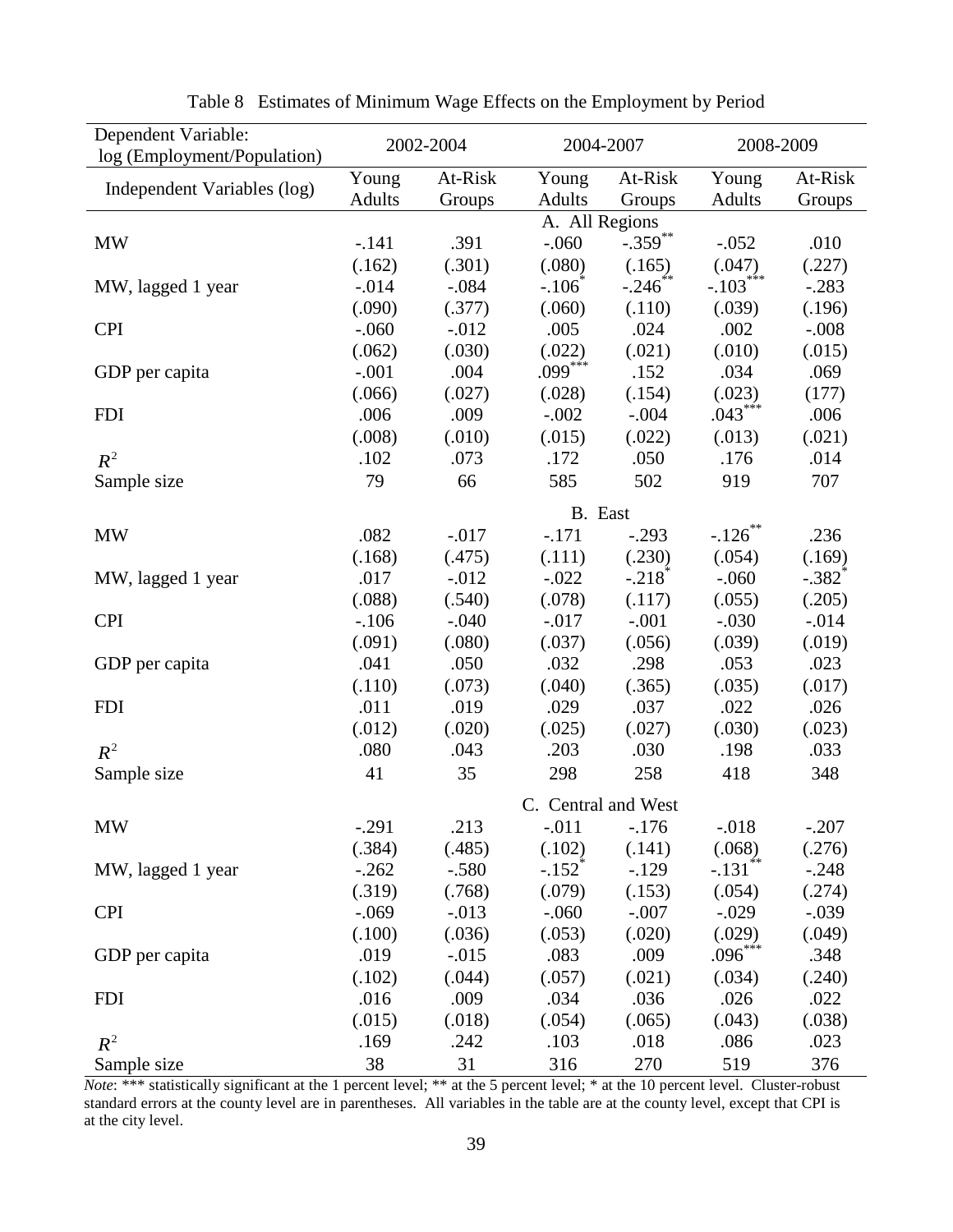

<span id="page-40-0"></span>Figure 1 Minimum Wages in China, 1995−2012 Nominal and real minimum wages are adjusted for inflation and expressed in 2000 RMB.